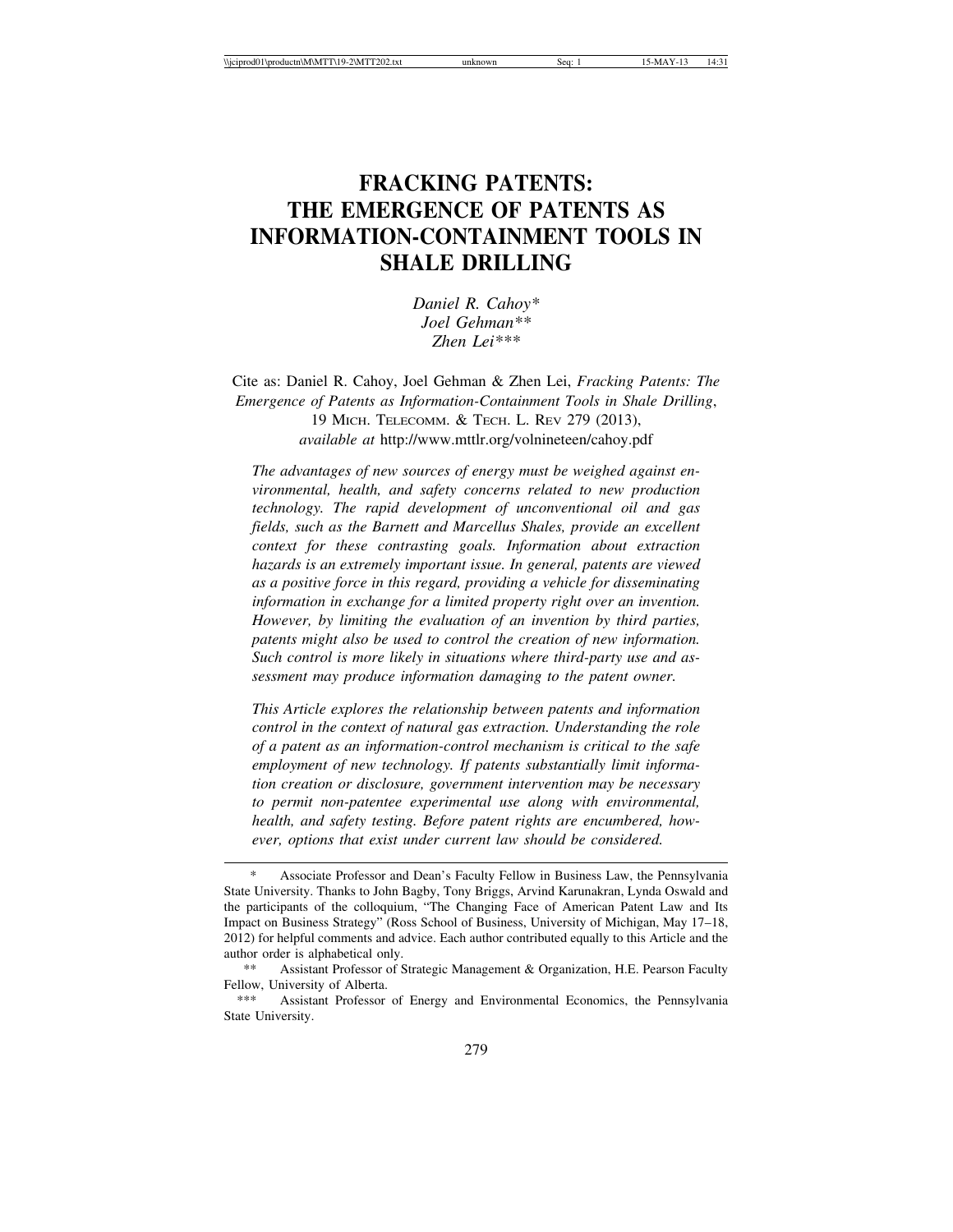|     |                                                                                                         | 280 |
|-----|---------------------------------------------------------------------------------------------------------|-----|
| L   | THE HISTORIC DEVELOPMENT OF HYDRAULIC FRACTURING                                                        |     |
|     | AS A TECHNOLOGY AND ITS CAPTURE THROUGH PATENTS                                                         | 283 |
|     | A. Evolving Science in Fluid and Pressure                                                               | 283 |
|     | B. Innovation and Controversy                                                                           | 287 |
|     | C. Hydraulic Fracturing and Patents                                                                     | 289 |
| П.  | PATENTS AS AN INFORMATION-LIMITATION TOOL                                                               | 292 |
|     | A. The Patent's Traditional Role in Information                                                         |     |
|     |                                                                                                         | 293 |
|     | B. Patents Can Be Used to Limit Information                                                             | 295 |
|     | Blocking Information from Follow-On Discovery<br>$1_{\cdot}$                                            | 296 |
|     | Restricting a Full Understanding of the Invention<br>2.                                                 |     |
|     |                                                                                                         | 297 |
|     | C. An Analogous Case of Patent Information Control in                                                   |     |
|     | Agricultural Biotechnology                                                                              | 301 |
| Ш.  | INFORMATION LIMITATION IS A PARTICULAR PROBLEM IN                                                       |     |
|     |                                                                                                         | 302 |
|     | A. Hydraulic Fracturing Information Has Raised                                                          |     |
|     |                                                                                                         | 302 |
|     | Information Necessary for Assessment Is Limited<br><b>B.</b>                                            | 307 |
|     | C. Availability of Government Information Is Limited                                                    | 311 |
|     | D. Industry Self-Regulation Is Limited                                                                  | 314 |
|     | Access to Fluid Information Is Not Enough; Use Is<br>Е.                                                 |     |
|     | $Required \dots \dots \dots \dots \dots \dots \dots \dots \dots \dots \dots \dots \dots \dots$          | 318 |
|     | Patents Are More Prominent in Modern Gas<br>$F_{\cdot}$                                                 |     |
|     |                                                                                                         | 321 |
|     | G. Patents Emerge as the Paradoxical Information                                                        |     |
|     |                                                                                                         | 321 |
| IV. | OPTIONS FOR ADDRESSING INFORMATION LIMITATION                                                           | 322 |
|     | Legislative Revision of Rights Is Direct but Faces<br>А.                                                | 323 |
|     | Judicial Reform Is Unlikely to Provide Immediate or<br>В.                                               |     |
|     |                                                                                                         | 325 |
|     | C. Existing Equitable Limitations on Injunctions Provide an                                             |     |
|     | $\mathit{Opening}\ \dots \dots \dots \dots \dots \dots \dots \dots \dots \dots \dots \dots \dots \dots$ | 326 |
|     | D. Sovereign Immunity Opens Even Broader University                                                     |     |
|     |                                                                                                         | 327 |
|     |                                                                                                         | 330 |
|     |                                                                                                         |     |

## **INTRODUCTION**

The recent boom in natural gas extraction presents a classic information problem. To assess the benefits of this emerging energy source, one needs to fully understand the risks of using invasive drilling techniques. But that information has not always been easily accessible. In February 2010, the U.S. House of Representatives Committee on Energy and Commerce launched an investigation into the chemicals used in hydraulic fracturing fluids and the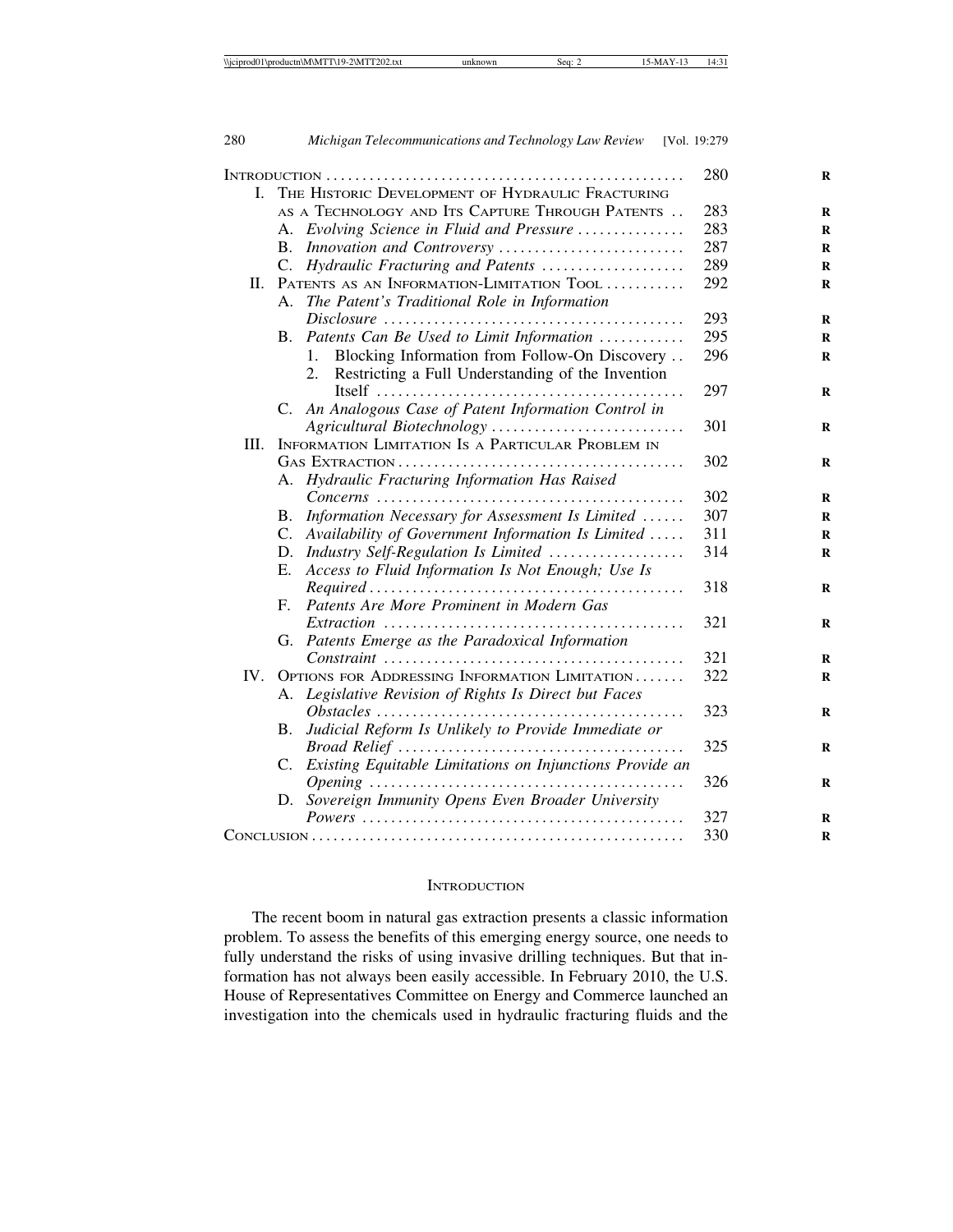potential impact of industry practices on the environment and human health.<sup>1</sup> Even though hydraulic fracturing has become a common practice in the oil and gas industry since fracturing was commercialized in the late 1940s, it has recently become quite visible and controversial in ways not previously experienced.2 During the course of its investigation, the Committee asked fourteen leading oil and gas service companies to disclose the types and volumes of the products they used in their fluids between 2005 and 2009, along with the chemical contents of those products.3 The resulting analysis was described in a press release as "the first comprehensive national inventory of chemicals used by hydraulic fracturing companies during the drilling process."4 The responses revealed that the surveyed companies had used 780 million gallons of some 2,500 different products, which collectively contained over 750 identifiable chemicals and other components.<sup>5</sup> According to the Committee, "[s]ome of the components used in the hydraulic fracturing products were common and generally harmless, such as salt and citric acid, whereas others were unexpected, such as instant coffee and walnut hulls."<sup>6</sup> Of greater concern, a number of the components identified were extremely toxic, such as benzene and lead, while still other components could not be

<sup>1.</sup> On February 18, 2010, Henry A. Waxman, Chairman of the Energy and Commerce Committee, and Edward J. Markey, Chairman of the Energy and Environment Subcommittee, sent letters to eight oil and gas services companies. *See* Memorandum from Rep. Henry A. Waxman & Rep. Edward J. Markey to Members of the Subcomm. on Energy and Environment (Feb. 18, 2010) [hereinafter Feb. 18 Memo], *available at* http://democrats.energycommerce. house.gov/Press\_111/20100218/hydraulic\_fracturing\_memo.pdf. In May 2010, they expanded the scope of their investigation to include six more service companies. Memorandum from Henry A. Waxman & Edward J. Markey to Members of the Subcomm. on Energy and Environment (Jul. 19, 2010), *available at* http://democrats.energycommerce.house.gov/documents/ 20100719/Memo.Hydraulic.Fracturing.07.19.2010.pdf. The roots of this investigation trace back to 2007 when as Chairman of the Oversight and Government Reform Committee, Rep. Waxman requested similar information from the three largest oil and gas service companies Halliburton, Schlumberger and BJ Services (since acquired by Baker Hughes). *See* Feb. 18 Memo, *supra*, at 7.

<sup>2.</sup> Starting in the 1990s, so-called slickwater hydraulic fracturing was first applied to the Barnett Shale, a formation that underlies the city of Fort Worth, Texas, and at least 17 surrounding counties. Since then, similar practices have been applied to an increasing number of so-called "unconventional" shale formations throughout the United States. The scale and scope of hydraulic fracturing operations is now larger than ever, and these operations are now often taking place in more populated regions unfamiliar with oil and gas development.

<sup>3.</sup> H.R. COMM. ON ENERGY & COMMERCE, CHEMICALS USED IN HYDRAULIC FRACTUR-ING (2011) [hereinafter HYDRAULIC FRACTURING REPORT], *available at* http://democrats. energycommerce.house.gov/sites/default/files/documents/Hydraulic-Fracturing-Chemicals-20 11-4-18.pdf.

<sup>4.</sup> Press Release, H.R. Comm. on Energy & Commerce, Committee Democrats Release New Report Detailing Hydraulic Fracturing Products (Apr. 16, 2011), *available at* http:// democrats.energycommerce.house.gov/index.php?q=news/committee-democrats-release-newreport-detailing-hydraulic-fracturing-products.

<sup>5.</sup> HYDRAULIC FRACTURING REPORT, *supra* note 3, at 1. **R**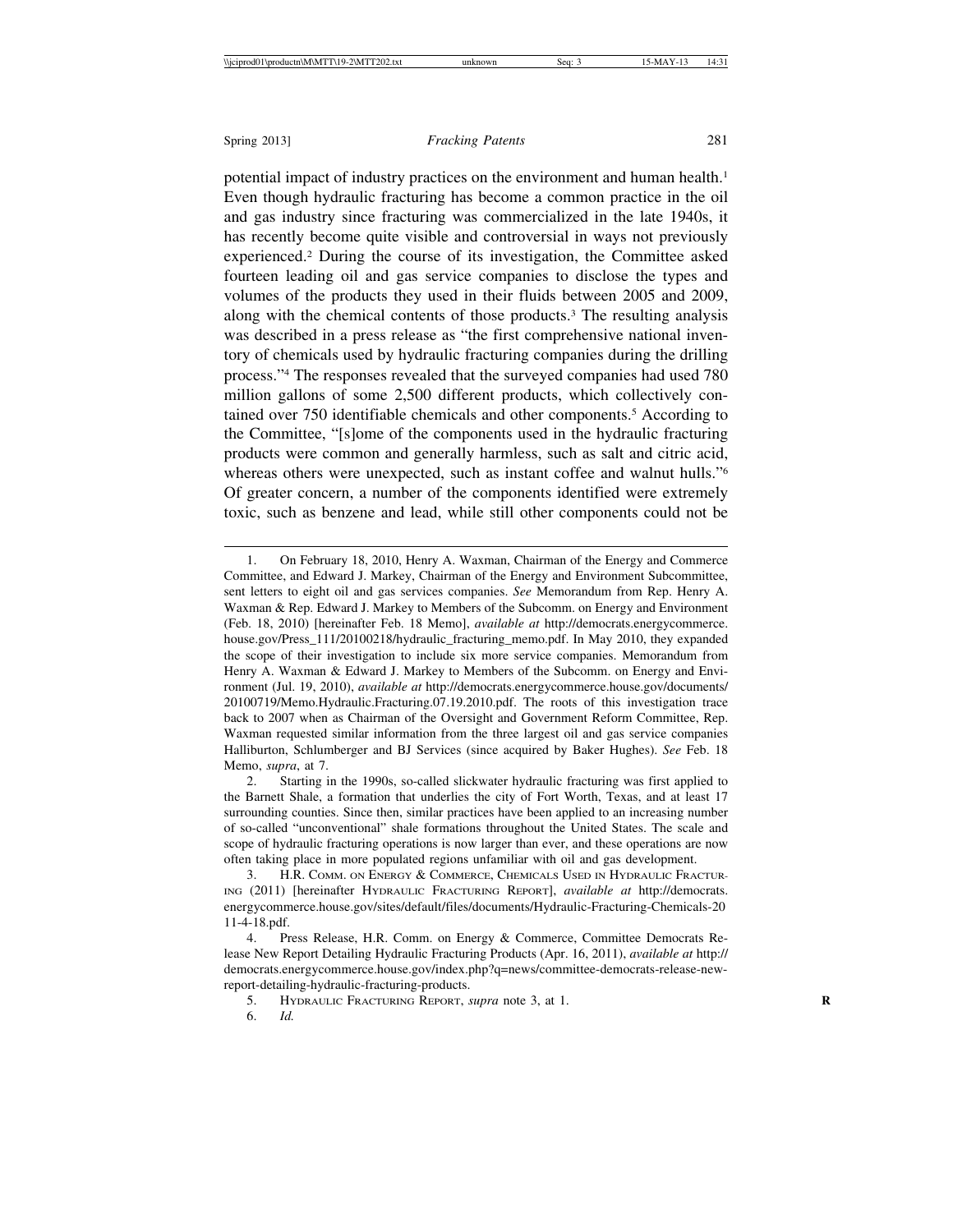identified because they were withheld as proprietary or trade secrets.7 Despite these information limitations, the Committee concluded that more than 650 hydraulic fracturing products contained known carcinogens, chemicals regulated under the Safe Drinking Water Act, or hazardous air pollutants.8

The growing concern over the use of dangerous chemicals in hydraulic fracturing has led to a call for greater disclosure. Companies may soon be required to produce public lists of chemicals used, even when trade secrets are involved.9 But this may not solve the information problem. A complete understanding of the impact of hydraulic fracturing chemicals cannot be gained from a mere list of the compounds used. It is just as important to understand how they interact with each other as well as how they act in the real world. As with agricultural technologies such as genetically modified crops, simply knowing the structure of the chemicals or the steps in a method of use is not sufficient. Field and laboratory experimentation is necessary to fully capture how the exploitation of shale gasses impacts the environment. Normally, third parties such as NGOs and universities would be able to fill this information gap by conducting experiments, but patents may play a new and surprising role in limiting this important source of information production.

The patent system is generally viewed as a means for disseminating information as much as providing an incentive to innovate.10 Rapid information disclosure is part of the bargain with the patentee. However, patent disclosure relates only to the invention itself, as opposed to its impact on the world. When reproduction or use of the patented invention is necessary to understand how it impacts the rest of the world, patent rights can actually serve as a barrier. The lack of an effective non-patentee experimental use exception in patent law means that there is little immunity for one's research in exploring patent impacts. Moreover, recent changes to U.S. patent law in the America Invents Act have expanded the benefits of keeping an invention secret, thereby reducing the need for a patent race in order to preserve use of

<sup>7.</sup> *Id.*

<sup>8.</sup> *Id.* at 8.

<sup>9.</sup> Currently, federal law regarding disclosure is somewhat limited, with only releases of hazardous chemicals as defined by the Comprehensive Environmental Response, Compensation and Liability Act ("CERCLA") subject to mandatory disclosure. Rebecca J. Reser & David T. Ritter, *State and Federal Regulation of Hydraulic Fracturing*, 57 ADVOC. (TEX.) 31, 32–33 (2011). However, new regulations have been proposed. Additionally, states such as Pennsylvania and Texas have disclosure rules in place. *Id.* at 33; Michael Dillon, *Water Scarcity and Hydraulic Fracturing in Pennsylvania: Examining Pennsylvania Water Law and Water Shortage Issues*, 84 TEMP. L. REV. 201, 208 n.65 (2011).

<sup>10.</sup> *See, e.g.*, Seymour v. Osborne, 78 U.S. (11 Wall.) 516, 533 (1870) ("Letters patent are . . . public franchises . . . tending to promote the progress of science and the useful arts, and as matter of compensation to the inventors for their labor, toil, and expense in making the inventions, and reducing the same to practice for the public benefit . . . .").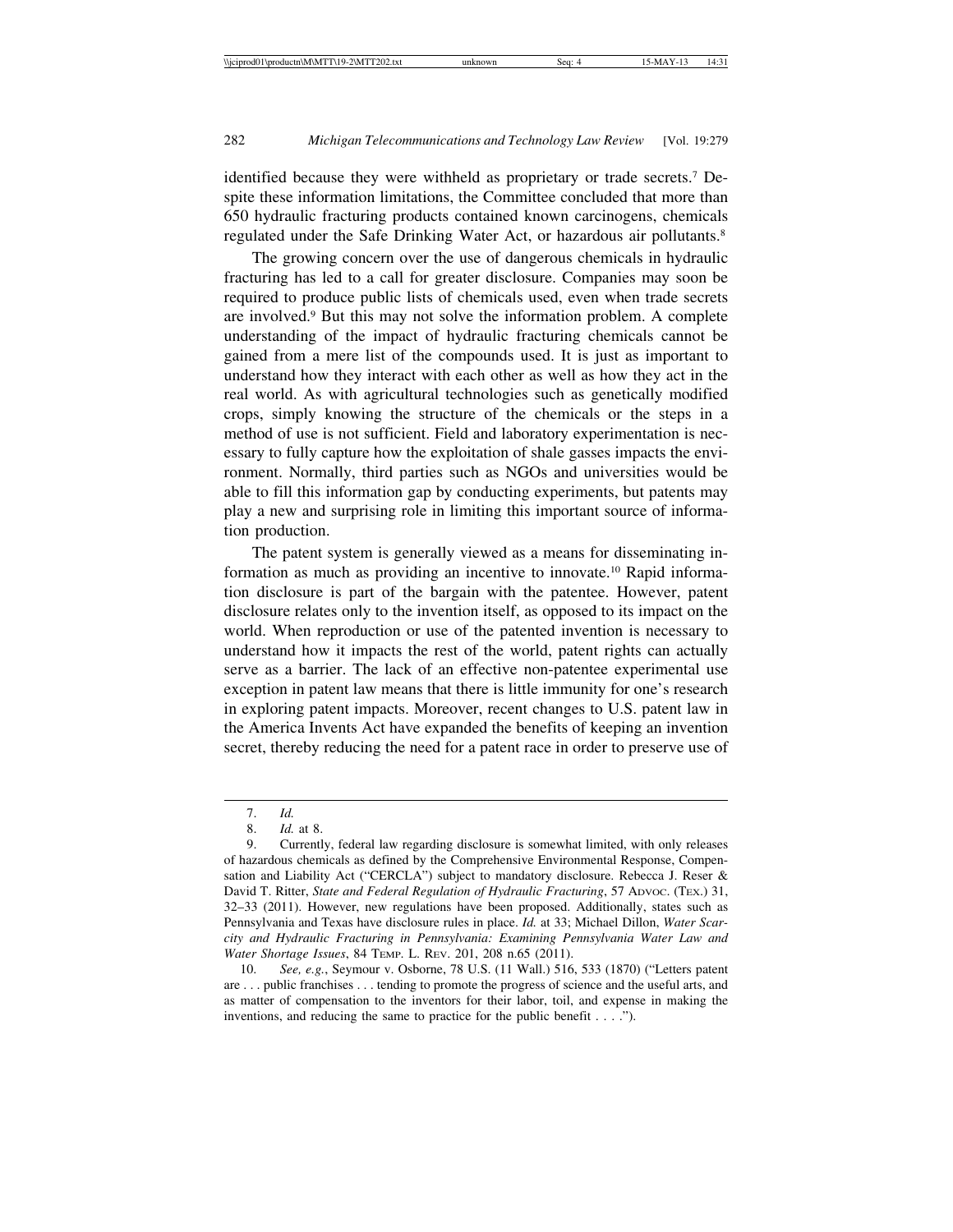the technology.11 Overall, the U.S. may be experiencing an unexpected emergence of patents as information-containment tools while the disclosure function of patents has been weakened.

Empirical data in the context of hydraulic fracturing supports this shift in the relationship between patents and information. As a complement to the discussion on patent rights, this Article presents data on patent activity in the oil and gas industry derived from the U.S. Patent and Trademark Office ("USPTO"). Our analysis reveals that at the very moment when the use of hydraulic fracturing was becoming more widespread, visible, and controversial, patenting activity related to the practice began to rise. As the questions and controversies surrounding hydraulic fracturing multiply, so do the number of issued and pending patents. This Article posits a novel perspective on this data. Simply put, given the demand for disclosure, companies could be paradoxically pursuing patenting in part as a means of information containment. This argument runs counter to the dominant view of patents as mechanisms for disclosure.

This Article considers patents as information-containment tools by comprehensively investigating their role in hydraulic fracturing and predicting their future applicability. Part I describes the history of hydraulic fracturing and the related significance of patents. Part II explains how patents can legally function as a tool to prevent information disclosure, particularly in view of the limited experimental use exception. Part III demonstrates how patents are likely to be used to impact information specific to hydraulic fracturing technology. Finally, Part IV provides some possible solutions, highlighting the role of the public university.

# I. THE HISTORIC DEVELOPMENT OF HYDRAULIC FRACTURING AS A TECHNOLOGY AND ITS CAPTURE THROUGH PATENTS

The commercial development of hydraulic fracturing dates back to the late 1940s. Its evolution as a technology is a story of creativity, experimentation and, ultimately, definition through property rights. The latter is critical as a means of extending innovation impacts beyond market control.

#### A. *Evolving Science in Fluid and Pressure*

The first hydraulic fracturing experiment was performed in July 1947 in Hugoton, Kansas, when Stanolind Oil & Gas Company (later Amoco and then BP) attempted to stimulate production on its Kelpper No. 1 well.<sup>12</sup> Although well performance did not improve much, the technology showed

<sup>11.</sup> Leahy-Smith America Invents Act, Pub. L. No. 112-29, § 5, 125 Stat. 284, 297–99 (2011).

<sup>12.</sup> GEORGE C. HOWARD & C. ROBERT FAST, HYDRAULIC FRACTURING 8 (1970).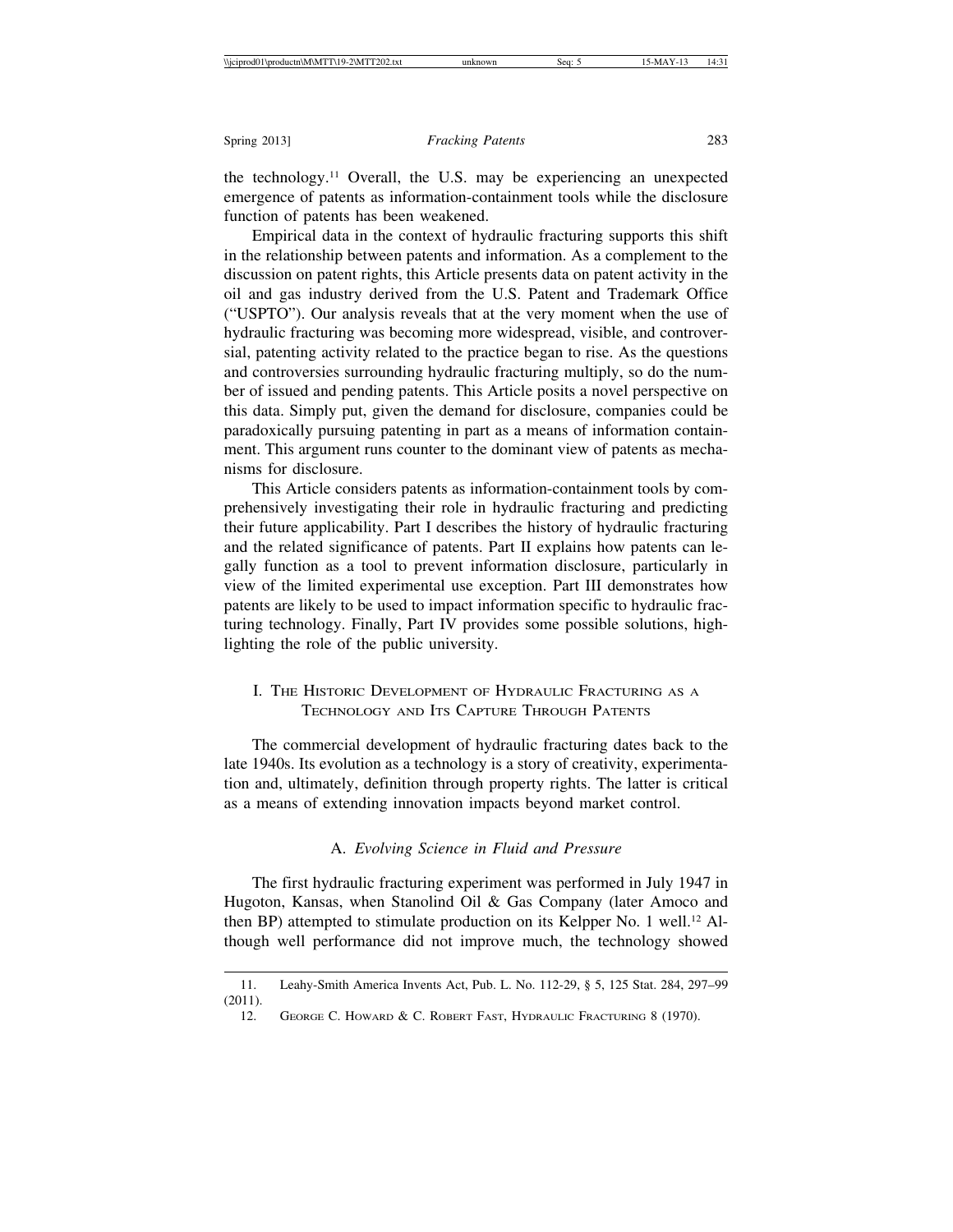some promise.13 Five other hydraulic fracturing treatments were performed that year in Rangley, Colorado, and all were considered failures.14

The oil and gas industry first learned of these developments in October 1948, when J. B. Clark of Stanolind presented a paper on the "hydrafrac" process as a technique for improving the productivity of existing oil and gas wells.15 Included in the paper were the results of thirty-two treatments on twenty-three wells in seven fields, of which eleven wells showed production increases. As originally described, the process consisted of two steps: injecting a viscous liquid containing a granular material under high hydraulic pressure to fracture and prop open the formation, and then changing the liquid's viscosity from high to low so that it could be displaced from the formation.

During the late 1940s and early 1950s, hydraulic fracturing technologies proliferated. For instance, Moore analyzed nearly 6,000 fracture treatments performed in the eastern United States between 1949 and 1954, and assigned them to three categories: gel fracs (the original hydrafrac process), sand fracs (also called sandoil fracs), and acid fracs.<sup>16</sup> Related to these developments, Dow Chemical Company registered Sandfrac and Stratafrac as trademarks in 1951.<sup>17</sup> Just seven years after the first hydraulic fracturing treatment, considerable progress had been made "in the art of hydraulically fracturing formations . . . for the purposes of stimulating oil and gas production."18

One early improvement to the hydraulic fracturing process was the introduction of water as a fracturing fluid.19 Starting in the mid-1950s, Dowell (later Schlumberger) began offering "waterfrac" and "riverfrac" treatments.20 In 1956, Dowell completed what it described as the "biggest frac

16. Wendell S. Moore, *Fracturing in Eastern United States*, DRILLING & PRODUCTION PRAC. 379 (1955).

17. U.S. Patent No. 584,015 (filed Nov. 26, 1952) (issued Dec. 22, 1953) (amended Feb. 23, 1971); U.S. Patent No. 1,050,945 (filed Nov. 14, 1975) (issued Oct. 19, 1976).

18. Roscoe C. Clark, et al., *Application of Hydraulic Fracturing to the Stimulation of Oil and Gas Production*, 1953 DRILLING & PRODUCTION PRAC. 113.

19. F. J. Shell & O. K. Bodine, *Economics of Hydraulic Fracturing Using Wall-Building Additives*, 1960 DRILLING & PRODUCTION PRAC. 145.

20. The Dowell Division of Dow Chemical was formed in 1932 to provide well acidizing services, and later, well completion services (e.g., cementing, hydraulic fracturing) throughout the United States and Canada. *See* LEONARD KALFAYAN, PRODUCTION ENHANCE-MENT WITH ACID STIMULATION 6–7 (2d ed. 2008). By the mid–1950s, Dowell offered a menu of HF treatments. *See* Dowell, *Eight Basic Ways Dowell Fractures Wells*, PETROLEUM WK. 46

<sup>13.</sup> JACK R. JONES & LARRY K. BRITT, DESIGN AND APPRAISAL OF HYDRAULIC FRAC-TURES 1 (2009); RECENT ADVANCES IN HYDRAULIC FRACTURING 1 (John L. Gidley, Stephen A. Holditch, Dale E. Nierode & Ralph W. Veatch, Jr. eds., 1989).

<sup>14.</sup> John. M. Bagzis, *Refracturing Pays off in Rangley Field*, 209 WORLD OIL 39, 39-40 (1989).

<sup>15.</sup> According to the paper, other Stanolind researchers involved included Riley F. Farris, C. Robert Fast, George. And C. Howard. *See* J.B. Clark, *A Hydraulic Process for Increasing the Productivity of Wells*, 186 PETROLEUM TRANSAC. 1 (1949).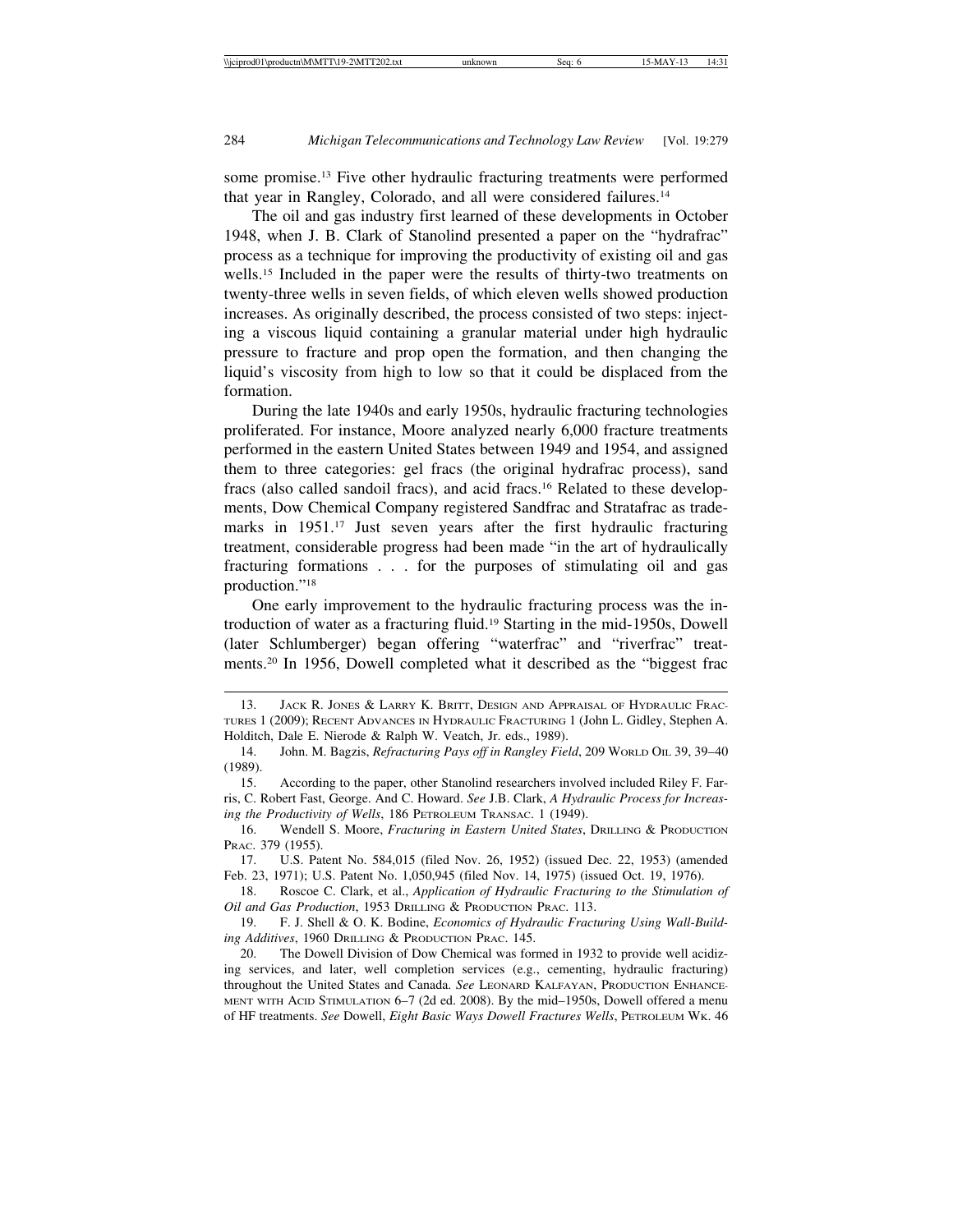job in history," consisting of 250,000 gallons of fresh water, 200,000 pounds of sand and 4,500 hydraulic horsepower of pumping.21 The following year a 500,000 gallon waterfrac was completed, with expectations that "the first million-gallon treatment may soon be performed."22

Over the second half of the twentieth century, hydraulic fracturing technologies continued to evolve. By 1997, Mitchell Energy had been "experimenting" in the Barnett Shale for some 16 years, but had yet to figure out how to economically recover gas there.<sup>23</sup> It was at this point that Mitchell Energy tried so-called slickwater hydraulic fracturing treatments.<sup>24</sup> They found that well performance was somewhat better than the crosslinked jobs, but stimulation costs were reduced by approximately  $65\%$ <sup>25</sup> By the end of 1998, it seemed the company had finally achieved its breakthrough.<sup>26</sup> In particular, waterfracs were significantly cheaper than massive hydraulic fracture ("MHF") treatments with no loss of performance.27 The stimulation cost reductions allowed Mitchell to complete fracturing in the Upper Barnett Shale in Denton and Wise Counties as well as the Lower Barnett Shale, increasing expected ultimate recoveries ("EURs") by roughly 20% to 25%.28

In 2001, Devon Energy CEO Larry Nichols noticed a sudden surge in gas supply from the Barnett Shale area. "If fracking was not working, why was Mitchell's output going up?"<sup>29</sup> Suspecting that Mitchell Energy had finally cracked the code to the Barnett Shale, in August 2001 Devon reached agreement on a \$3.5 billion acquisition of Mitchell.<sup>30</sup> According to Nichols, "At that time, absolutely no one believed that shale drilling worked, other than Mitchell and us."31

At the time of its acquisition, Mitchell Energy had drilled about 400 wells in the Barnett, and executives had publicly announced the potential for

- 24. Waters et al., *supra* note 23. **R**
- 25. *Id.*
- 26. YERGIN, *supra* note 23. **R**
- 27. Waters et al., *supra* note 23. **R**
- 28. *Id.*
- 29. YERGIN, *supra* note 23. **R**
- 30. *Id.*
- 31. *Id.*

<sup>(1956).</sup> In 1960, Dow Chemical and Schlumberger established Dowell Schlumberger, a 50/50 joint venture offering well completion services outside the United States and Canada. In 1984, Schlumberger paid \$440 million to acquire a half interest in the Dowell Division, which was then integrated into Dowell Schlumberger. In 1993, Schlumberger acquired Dow's remaining 50% interest in the company. *See* PAUL OREFFICE, ONLY IN AMERICA 225–27 (2006).

<sup>21.</sup> *Biggest Fracture Job*, 3 PETROLEUM WK. 17 (1956).

<sup>22.</sup> Anthony Gibbon, *Fresh Water Is Becoming Favorite Fracturing Fluid*, WORLD OIL 76, 77 (1957).

<sup>23.</sup> George Waters et al., *Use of Horizontal Well Image Tools to Optimize Barnett Shale Reservoir Exploitation* 1 (Soc'y of Petroleum Eng'rs, SPE 103202, 2006), *available at* http:// www.onepetro.org/mslib/servlet/onepetropreview?id=SPE-103202-MS; *see also* DANIEL YER-GIN, THE QUEST: ENERGY, SECURITY, AND THE REMAKING OF THE MODERN WORLD ch. 16 (2011).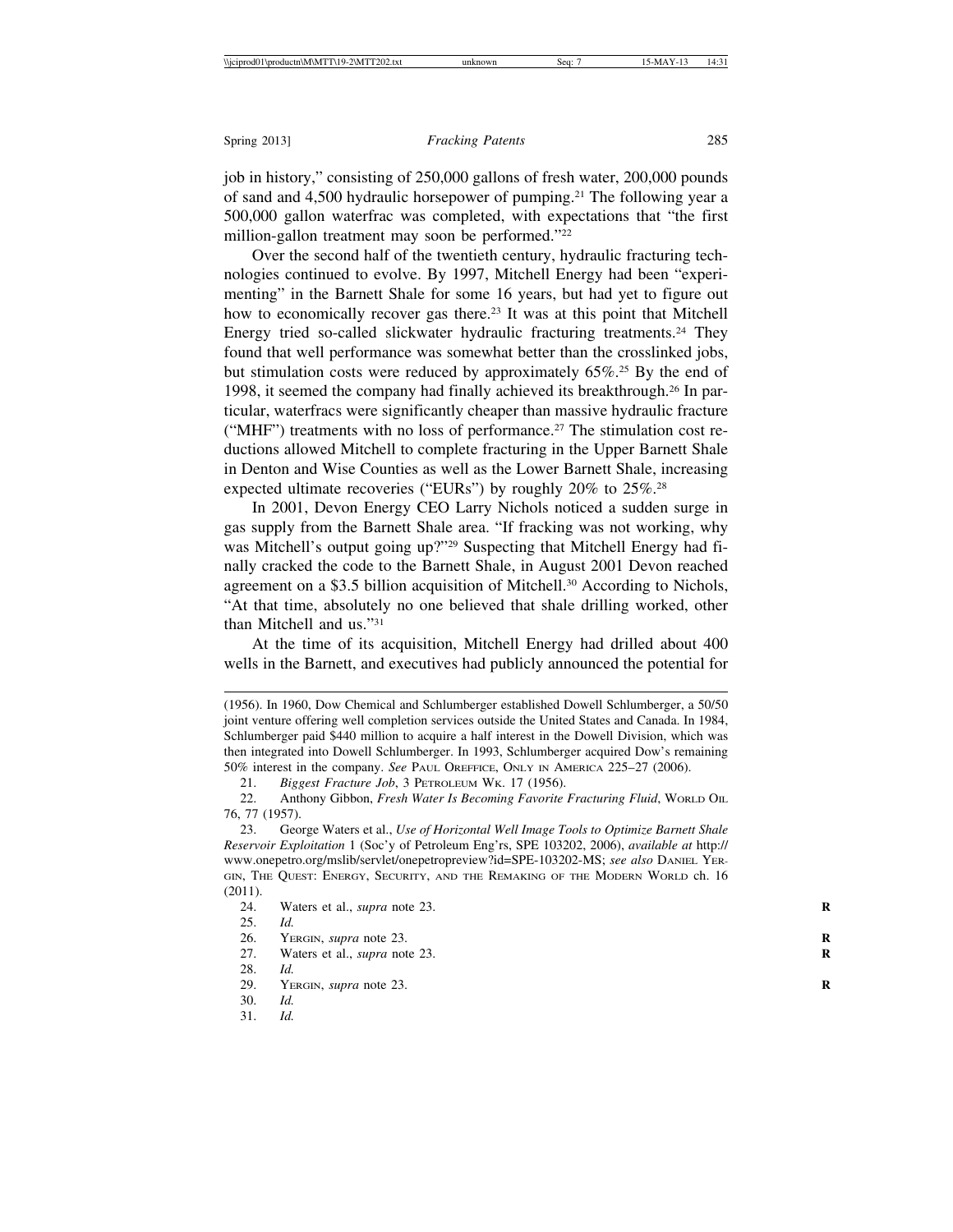1,200 more.32 By then, Mitchell had become quite proficient at slickwater hydraulic fracturing. For its part, Devon Energy had its own specialty: horizontal drilling. In 2002, Devon combined Mitchell's expertise in slickwater fracking with its own expertise in horizontal drilling, earning the distinction as the first company to combine horizontal drilling and hydraulic fracturing to release hydrocarbons trapped in shale plays.<sup>33</sup> "That was the 'aha' moment. At that point, it was this worldwide breakthrough."34 It completed seven horizontal wells in 2002 and another fifty-five wells in 2003.35

Somewhat parallel with these developments, Range Resources had acquired a considerable amount of acreage in southwestern Pennsylvania.<sup>36</sup> By the time Range drilled the Renz No. 1 well in May 2003, the company had already invested \$6 million in the project.<sup>37</sup> By December 2003, Range treated the Lockport and Salina formations with acid, and the Oriskany formation with a 13,000 gallon gelled acid treatment, but the results were disappointing.38 According to Bill Zagorski, a longtime Range Resources geologist, the well "was on its way to becoming a pretty expensive dry hole."39

In the midst of these struggles, Zagorski happened to visit a friend and fellow geologist who was studying recent developments in the Barnett Shale underlying the Dallas-Fort Worth region in Texas.40 During the visit, Zagorski realized that the same hydraulic fracturing techniques being applied there might also work in Pennsylvania.

Upon returning from Texas, Zagorski and his team made an audacious proposal: spend another \$2 million on the Renz No. 1 well.41 Aware of the Barnett Shale developments, Jeffrey Ventura, Range's new president and chief operating officer, authorized the plan. In October 2004, Range Re-

<sup>32.</sup> Jack Smith, *Devon Energy's Barnett Shale Bet Pays Off*, FORT WORTH STAR-TELE-GRAM, Aug. 14, 2011, at D, *available at* http://oil-and-gas-post.blogspot.com/2011/08/devonenergys-barnett-shale-bet-pays.html.

<sup>33.</sup> Phaedra Friend Troy, *Devon Energy Pioneers Shale Drilling and Production*, PENN ENERGY (Aug. 2008), http://www.pennenergy.com/index/blogs/all-energy-all-the-time/2011/ 08/devon-energy-pioneers-shale-drilling-and-production.html.

<sup>34.</sup> Jonathan D. Silver, *The Marcellus Boom Origins: The Story of a Professor, a Gas Driller, and Wall Street*, PITT. POST-GAZETTE (Mar. 29, 2012, 11:05 PM), http://www.postgazette.com/stories/local/marcellusshale/the-marcellus-boom-origins-the-story-of-a-professora-gas-driller-and-wall-street-288098/.

<sup>35.</sup> YERGIN, *supra* note 23. **R**

<sup>36.</sup> Silver, *supra* note 34. **R**

<sup>37.</sup> Penn. Dep't of Envtl. Prot., *Renz 1 SPUD Report*, http://www.depreportingservices. state.pa.us/ReportServer/Pages/ReportViewer.aspx?/Oil\_Gas/Spud\_External\_Data (enter "05/ 31/2003" for both the start date and the end date, then click "View Report"). On the costs of development, see Silver, *supra* note 34. **R**

<sup>38.</sup> Penn. Dep't of Envtl. Prot., *Well Record and Completion Report for Permit #125- 22074*, *available at* http://www.marcellus.psu.edu/resources/PDFs/DCNR.pdf.

<sup>39.</sup> Silver, *supra* note 34. **R**

<sup>40.</sup> *Id.*

<sup>41.</sup> *Id.*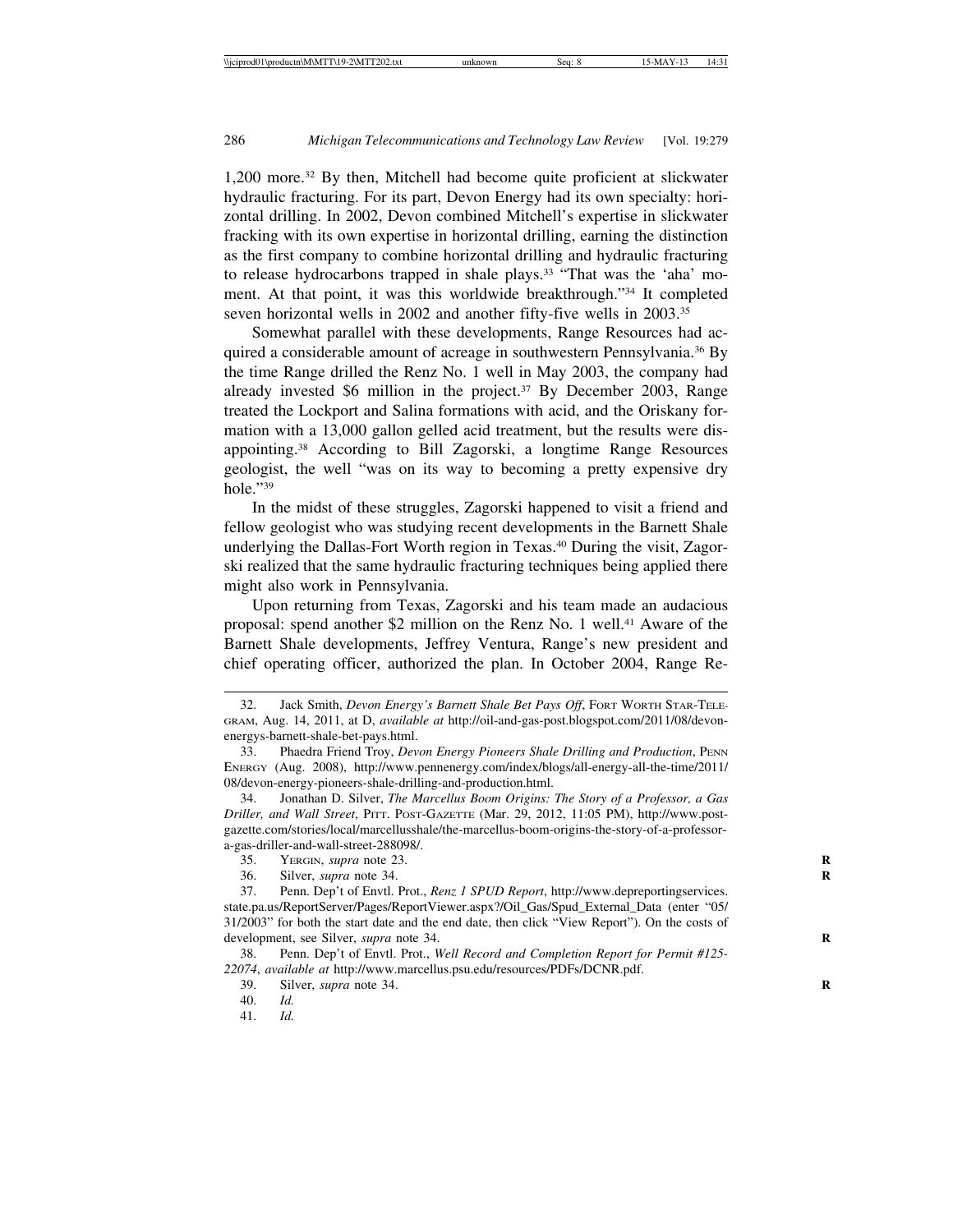Spring 2013] *Fracking Patents* 287

sources translated unconventional slickwater hydraulic-fracturing techniques from Texas to its Marcellus Shale well, pumping a 942,970-gallon treatment with  $370,000$  pounds of sand.<sup>42</sup> When the well began producing gas in 2005, it yielded 5.5 Mmcfe in 31 days (enough to meet the needs of about 5,500 US homes for one year).<sup>43</sup> These were reasonable results, and Range initiated a pilot horizontal drilling program.44 But the results of the first couple of wells were still unremarkable. As Mitchell found in the Barnett, "The question was, 'How do we crack the code?' "45

By August 2007, Range had spent more than \$150 million on what it described to investors as its "Appalachian Basin Devonian shale gas play" a sizeable investment for a company that had a market capitalization of \$400 million.46 However, when the company's fourth horizontal well, the Gulla No. 9, went online, it was "just like a Barnett well."<sup>47</sup> As it relates to the commercial development of the Marcellus Formation, the Gulla No. 9 well was the second most historic well after the initial Renz No. 1 well, one that turned the company's Devonian project into "a game changer."48 The first time the company referred to the "Marcellus Shale play" was in a December press release announcing that "At the end of the third quarter, two wells had been placed online at rates of 1.4 and 3.2 Mmcfe per day. Since then, three additional horizontal wells have been drilled, completed and tested at initial rates of 3.7, 4.3 and 4.7 Mmcfe per day."49 The announcement set off a massive land rush in Pennsylvania.

## B. *Innovation and Controversy*

The world's growing appetite for oil and gas has pushed exploration and production companies to expand the scale and scope of their operations in ways scarcely imaginable several decades ago.<sup>50</sup> As the quest for hydrocarbons has intensified, the use of hydraulic fracturing has become nearly ubiq-

<sup>42.</sup> Penn. Dep't of Envtl. Prot., *supra* note 38. **R**

<sup>43.</sup> Kristin M. Carter et al., *Unconventional Natural Gas Resources in Pennsylvania: The Backstory of the Modern Marcellus Shale Play*, 18 ENVTL. GEOSCI. 217, 237 (2011).

<sup>44.</sup> *Id.*

<sup>45.</sup> Silver, *supra* note 34. **R**

<sup>46.</sup> *Id.*

<sup>47.</sup> *Id.*

<sup>48.</sup> Christine Campbell, *Well . . . That Does It*, OBSERVER-REPORTER, Jan. 21, 2011, at A1.

<sup>49.</sup> Press Release, Range Res. Corp., Range Expands Barnett Shale Holdings and Provides Operations Update (Dec. 10, 2007), *available at* http://www.reuters.com/article/2007/12/ 10/idUS100341+10-Dec-2007+BW20071210.

<sup>50.</sup> For instance, oil production in the United States has climbed from 4.95 million barrels per day in 2008 to 5.7 million barrels per day by the end of 2011. *See* Clifford Krauss & Eric Lipton, *U.S. Inches Toward Goal of Energy Independence*, N.Y. TIMES, Mar. 23, 2012, at A1, A20.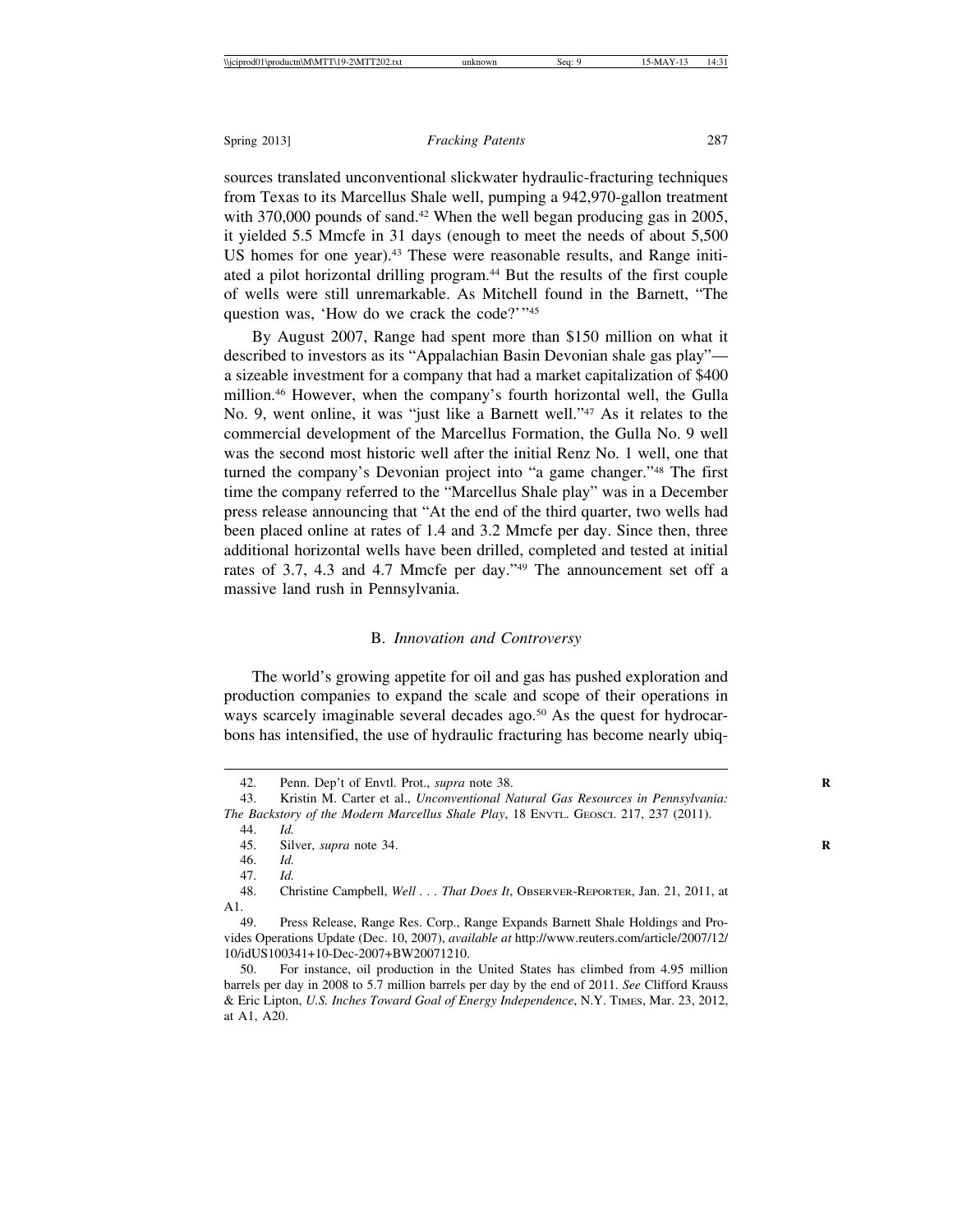uitous, especially in unconventional oil and gas fields.<sup>51</sup> According to the American Petroleum Industry, "Recent innovations combining [hydraulic fracturing] technology with horizontal drilling in shale formations [have] unlocked vast new supplies of natural gas, allowing the nation to get to the energy it needs today, and transforming our energy future."52 As the industry has honed its techniques, hydraulic fracturing operations have become more complex, requiring the use of more water and chemicals—millions of gallons per well, rather than the tens of thousands of gallons used in the past.<sup>53</sup>

While remarkable technical achievements, hydraulic fracturing innovations have sparked heated controversy over the tradeoffs between increasing energy demands and the potential environmental, health, and safety hazards associated with these innovations. At a 2011 hearing, Benjamin L. Cardin (D-Md.), chairman of the U.S. Senate's Water and Wildlife Subcommittee said, "The industry has failed to meet minimally acceptable performance levels for protecting human health and the environment. That is both an industry failure, and a failure of the regulatory agencies."54 Republicans disagreed, with John Cornyn (R-Tex.) saying at the same hearing that existing regulations "could put many independent producers out of business and their employees out of work."55

Practices taken for granted in communities that are financially dependent on the oil and gas industry have been translated into areas not familiar with oil and gas development, raising new questions and concerns, including air quality, wastewater disposal, and wildlife encroachment.56 In the case of

<sup>51.</sup> More than 2.5 million HF treatments have been performed worldwide, adding 9 billion barrels of oil and more than 700 trillion cubic feet of gas to U.S. reserves since 1949. *See* Carl T. Montgomery & Michael B. Smith, *Hydraulic Fracturing: History of an Enduring Technology*, 62 J. PETROLEUM TECH. 26, 27 (2010), *available at* http://www.spe.org/jpt/print/ archives/2010/12/10Hydraulic.pdf.

<sup>52.</sup> AM. PETROLEUM INST., FREEING UP ENERGY, HYDRAULIC FRACTURING: UNLOCKING AMERICA'S NATURAL GAS RESOURCES (July 19, 2010), *available at* http://api.org/policy/explor ation/hydraulicfracturing/upload/HYDRAULIC\_FRACTURING\_PRIMER.pdf; *see also* Carter et al., *supra* note 43, at 237.

<sup>53.</sup> *See, e.g.*, Carter et al., *supra* note 43, at 242 (calculating that between 2005 and **R** 2009, completion of an average horizontal Marcellus well required 2.9 million gallons).

<sup>54.</sup> Nick Snow, *Strong State Programs Key to Safe Shale Gas Activity, Senators Told*, OIL & GAS J., Apr. 18, 2011, at 18, 19.

<sup>55.</sup> *Id.*

<sup>56.</sup> *See* SUSAN WILLIAMS, SUSTAINABLE INVESTMENTS INSTITUTE, DISCOVERING SHALE GAS: AN INVESTOR GUIDE TO HYDRAULIC FRACTURING (2012), *available at* http://si2news. files.wordpress.com/2012/03/discovering-shale-gas-an-investor-guide-to-hydraulic-fracturing. pdf; Jeremy Holtsclaw et al., *Environmentally Focused Crosslinked-Gel System Results in High Retained Proppant-Pack Conductivity* 1 (Soc'y of Petroleum Eng'rs, SPE 146832, 2011); Krauss & Lipton, *supra* note 50 at A20. **R**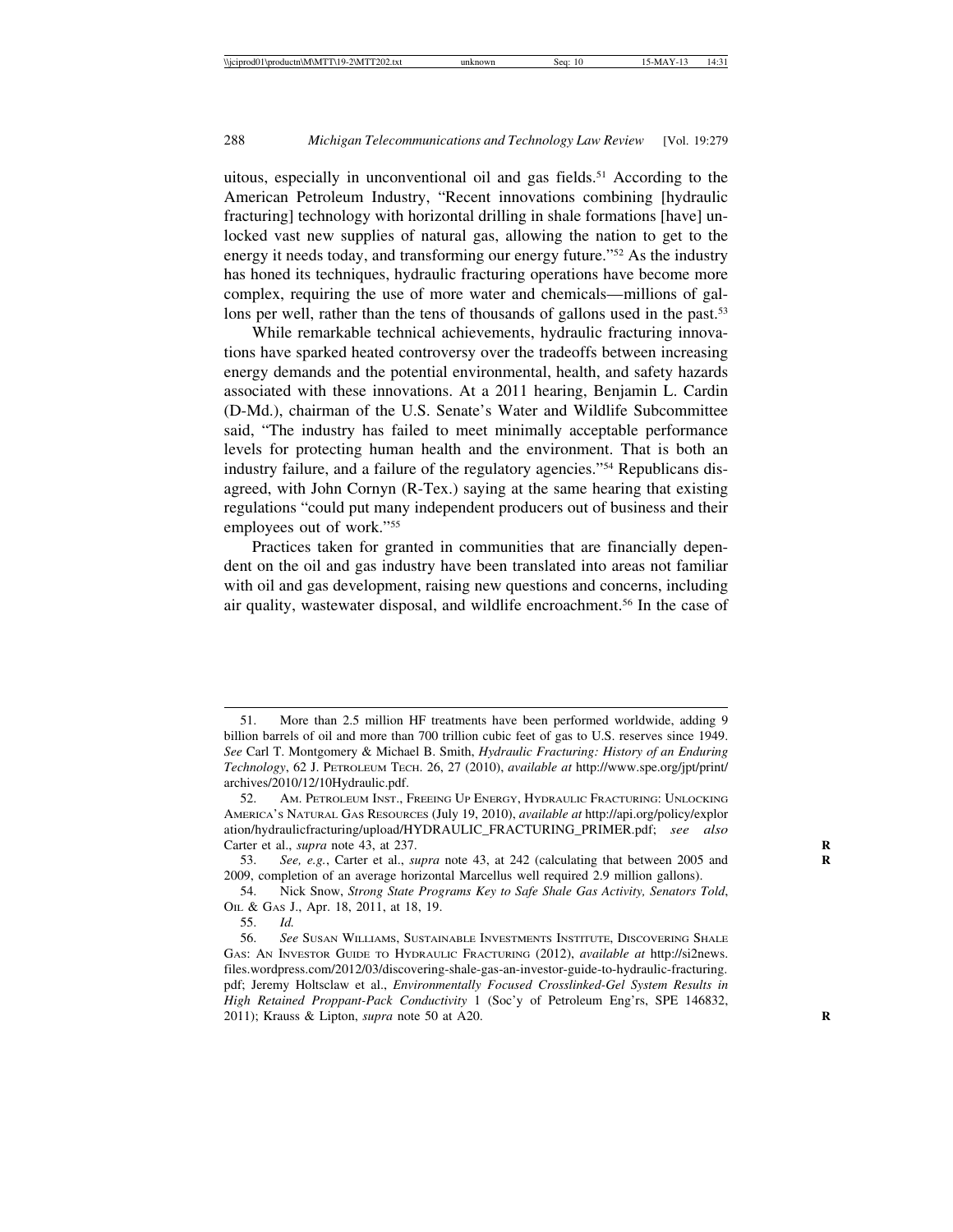the Marcellus region, there is "no history of activity like this in the modern age."57

#### C. *Hydraulic Fracturing and Patents*

Starting in 1948, Stanolind applied for several U.S. patents related to hydraulic fracturing.58 Around this same time, Stanolind granted Halliburton Oil Well Cementing Company a license to the process, and the two companies completed the first commercial treatments on March 17, 1949.59 Under the terms of the agreement, Stanolind was to receive a \$100 royalty for each hydraulic fracturing job performed. For its part, Halliburton could attain an exclusive license if, by March 1951, the royalties payable to Stanolind totaled \$300,000. However, "within a comparatively short time the demand of the oil and gas industry for the use of the process exceeded all expectations. This demand became so great that Halliburton was unable to manufacture equipment and train personnel sufficient to meet requests for the service."<sup>60</sup>

Confronted with these challenges, in June 1953 an agreement was reached under which Halliburton was given a non-exclusive license, as well as one-third of any royalties Stanolind received from licenses granted to third parties. In 1955, these royalties totaled more than \$400,000. Beyond royalties, the demand for hydraulic fracturing services was evident in Halliburton's annual revenues, which increased from \$57.2 million in 1949 to \$69.3 million in 1950 and \$92.6 million in 1951.

Given the huge financial stakes, it did not take long for patent litigation to emerge. For instance, in February 1955, Stanolind filed a patent infringement lawsuit against Magnolia Petroleum Company, a subsidiary of Socony Mobil. According to the complaint, Magnolia was "the first company to openly defy Stanolind's claims to royalties in fracturing."61 Eighteen months later the two parties settled, with Magnolia agreeing to the first "paid-up" license covering hydraulic fracturing of wells.<sup>62</sup>

Recently, patents related to hydraulic fracturing have become more prominent. From 1981 to 2003, according to J. Steven Rutt, the USPTO steadily issued about fifty hydraulic fracturing patents per year, with a high

<sup>57.</sup> Boyd Huls, *Maximizing the Marcellus Gold Rush While Minimizing Negative Impacts*, Canadian Unconventional Resources and International Petroleum Conference, 1, October 19–21, (2010).

<sup>58.</sup> *See, e.g.*, U.S. Patent No. 2,596,844 (filed May 28, 1948) (issued May 13, 1952); U.S. Patent No. 2,667,224 (filed June 29, 1949) (issued Jan. 26, 1954); U.S. Patent No. 2,596,843 (filed Dec. 31, 1949) (issued May 13, 1952).

<sup>59.</sup> Moore, *supra* note 16, at 379; John E. Smith, *Design of Hydraulic Fracture Treat-* **R** *ments* 1 (Soc'y of Petroleum Eng'rs, SPE 1286, 1965).

<sup>60.</sup> Wiseman v. Haliburton Oil Well Cementing Co., 301 F.2d 654 (10th Cir. 1962).

<sup>61.</sup> *'Paid-Up' Frac License Granted*, PETROLEUM WK., Aug. 31, 1956, at 15.

<sup>62.</sup> *Id.*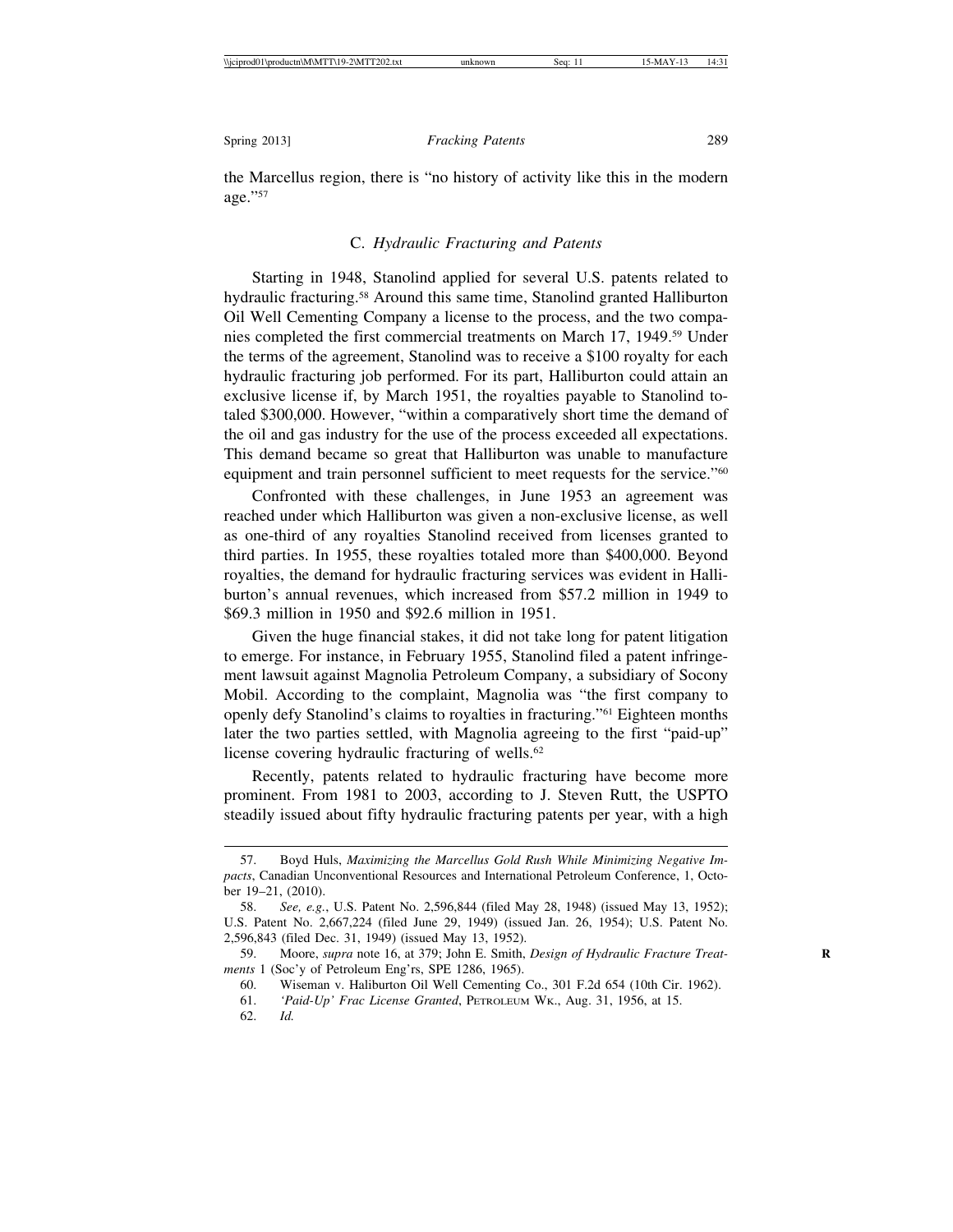of seventy-three in 1993 and a low of twenty-five in 1982.63 Then, suddenly, from 2004 to 2010, the USPTO issued an average of more than 150 patents a year—more than tripling the patenting output of the preceding two decades.64 Of note, more than seventy patents issued during this period stemmed from research funded by the federal government, including the Department of Energy.<sup>65</sup> In 2010 and 2011, the USPTO issued 257 and 224 hydraulic fracturing patents respectively; never before had more than 200 patents related to hydraulic fracturing been issued in a single year.<sup>66</sup>

Our own empirical data also show that the number of hydraulic fracturing patents has increased dramatically over the last twenty years, and particularly over the most recent ten years. We can establish this increase through a search of the USPTO-issued patent database using search strings designed to capture patents related to hydraulic fracturing. This search shows a significant increase from 2000 to 2010 (see Figure 1 below).

FIGURE 1. U.S. PATENTS RELATED TO HYDRAULIC FRACTURING ISSUED BETWEEN 1980 AND 2010.67



<sup>63.</sup> J. Steven Rutt, *U.S. Patent Explosion for Hydraulic Fracturing Technology: Impact on Marcellus Shale*, FOLEY & LARDNER CLEANTECH & NANO (Mar. 20, 2011), http://www. nanocleantechblog.com/2011/03/20/u-s-patent-explosion-for-hydraulic-fracturing-technologyimpact-on-marcellus-shale/.<br>64. Id.

67. We identified US patents that related to these three technologies by keywordsearching in titles, abstracts, and claims of the US patent database in Thomson Innovation. Specifically, we identify US patents whose titles, abstracts, or claims contain "hydraulic fracturing," "horizontal drilling," and "well completion" as patents in the three technologies, respectively. The patent search was conducted in February 2012.

<sup>64.</sup> *Id.*

<sup>65.</sup> *Id.*

<sup>66.</sup> J. Steven Rutt, *Recent Hydraulic Fracturing Patenting Shows Connections with Cleantech and Nanotech*, FOLEY & LARDNER CLEANTECH & NANO (Feb. 26, 2012), http:// www.nanocleantechblog.com/2012/02/26/recent-hydraulic-fracturing-patenting-shows-connec tions-with-cleantech-and-nanotech/.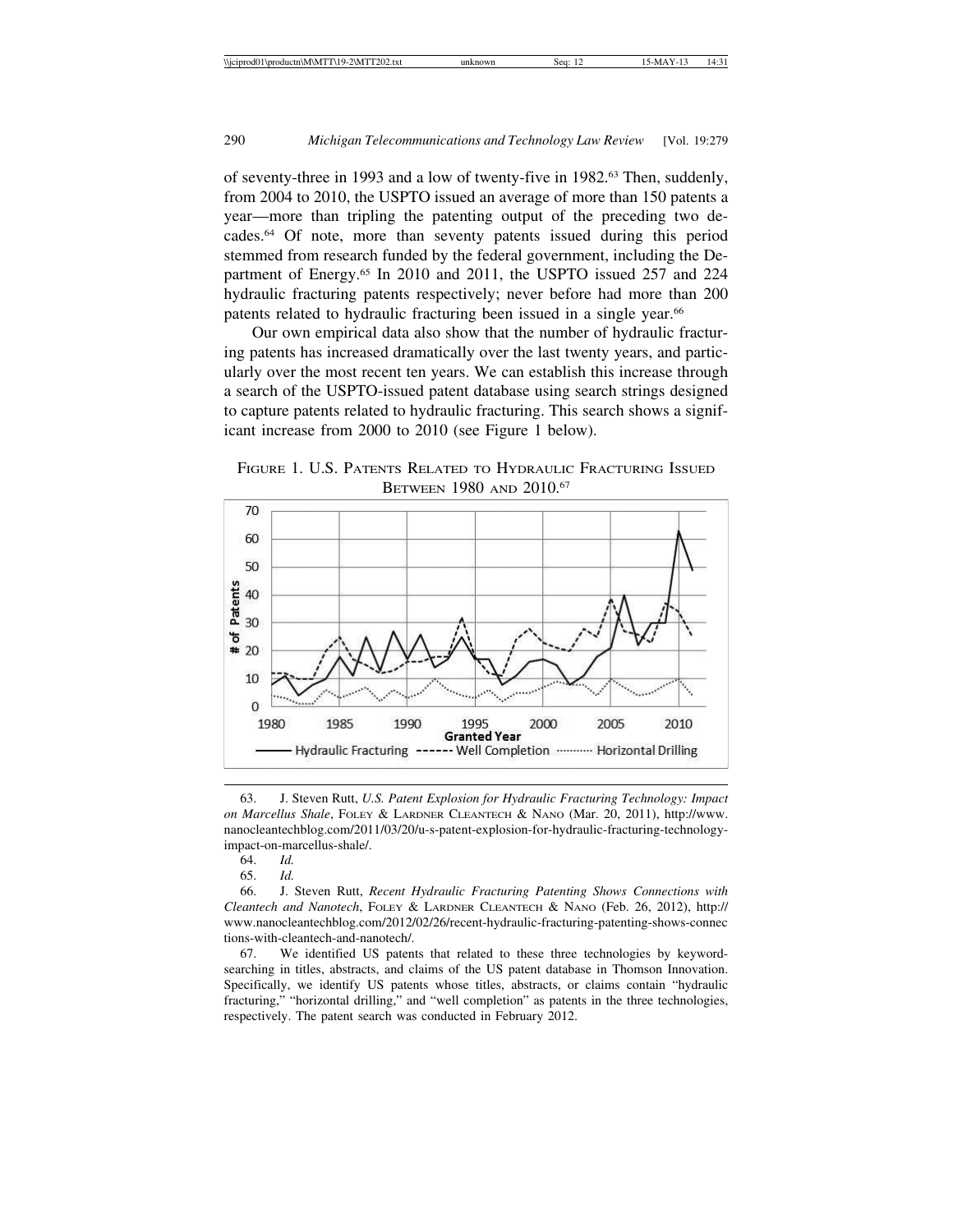Moreover, the increase in hydraulic fracturing patents occurs in contrast to other technologies employed in gas extraction with broader applications. Patents related to well completion have increased only moderately, and patents related to horizontal drilling have remained nearly flat, with few issuing per year.

At a more granular level, fracturing fluids are the apparent reason for the increase in patent activity in the gas extraction industry. A search for terms designed to distinguish fracturing generally from fracturing fluids shows that most of the increase is related to fluid patents. One can infer that companies involved in unconventional drilling—the most prominent and controversial form of gas extraction—are the ones that are creating most of the intellectual property ("IP") in this industry.



FIGURE 2. SIGNIFICANCE OF FLUID TECHNOLOGY IN U.S. PATENTS RELATED TO HYDRAULIC FRACTURING ISSUED BETWEEN 1980 AND 2010.

The increase in patent rights means that the field of patents for gas extraction is more populated. However, it does not necessarily prove that it is more constrained by ownership. It is possible that the increase in patents represents an expansion of innovation in gas extraction. Moreover, it is also possible that many of the patents cover unusual or exotic materials unrelated to those used in industry. A mere count of the number of rights is not fully revealing. Only a patent-by-patent analysis can establish that the rights relate to materials currently in use. Nonetheless, the trend is a potential signal of rights capture and should not be ignored.

Although it is somewhat surprising and counterintuitive, during the late 1990s and early 2000s, neither Mitchell nor Devon pursued patent protection for their respective innovations in slickwater hydraulic fracturing and horizontal drilling. Perhaps owing to this lack of intellectual property barriers, a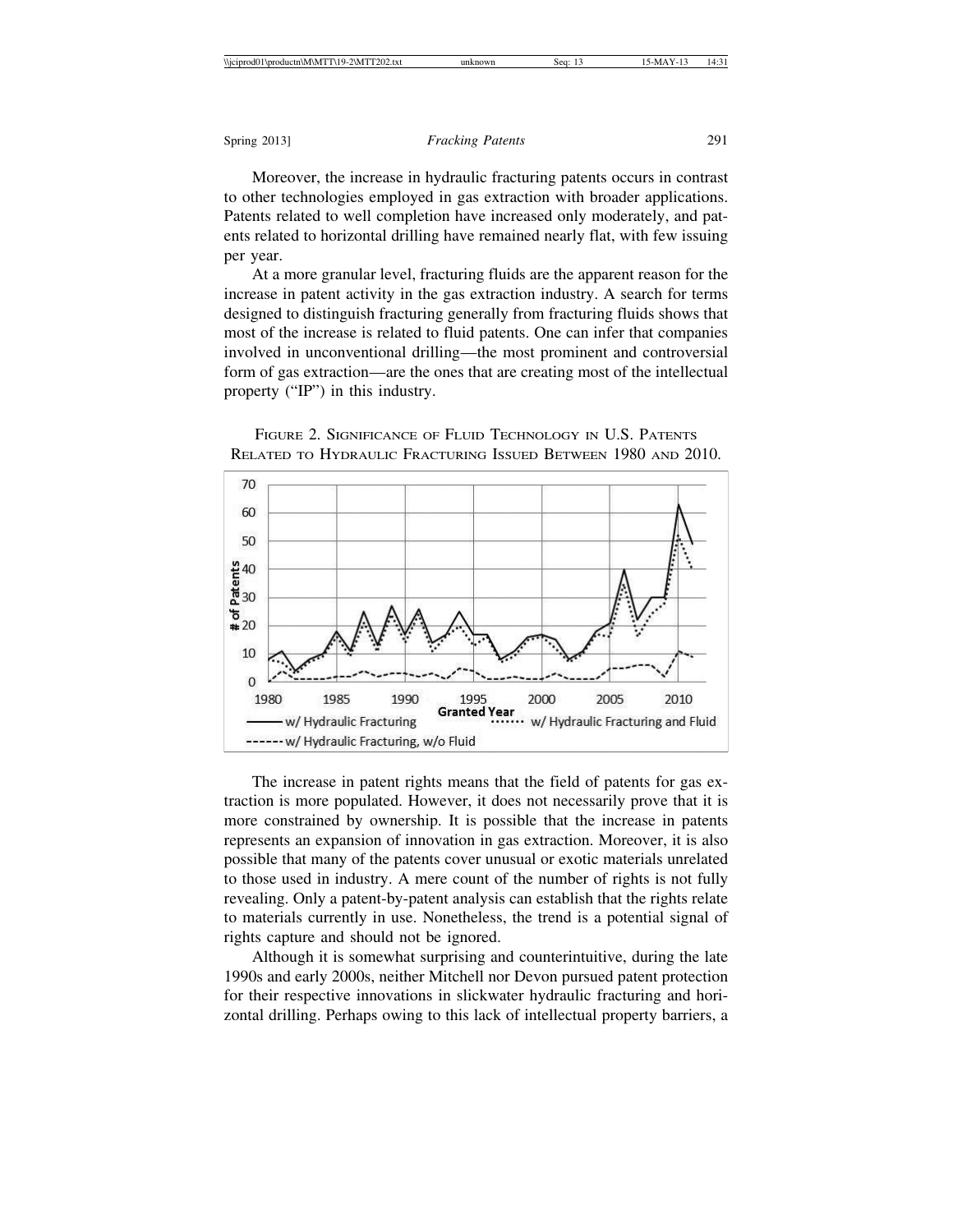gold-rush mentality ensued, with companies racing to capitalize on innovative, yet unpatented techniques in other geographies (e.g., Haynesville, Marcellus, etc.).<sup>68</sup> A detail of initial patent assignees provides an indication of the diverse ownership environment that evolved over the last thirty years. As more and more players got involved, the possibility of mistakes multiplied.

|                        | Number of Patents | Percentage |
|------------------------|-------------------|------------|
| Schlumberger           | 99                | 15.7%      |
| Exxon Mobil            | 60                | 9.5%       |
| Halliburton            | 58                | $9.3\%$    |
| Atlantic Richfield Co. | 33                | $5.2\%$    |
| Baker Hughes Inc.      | 31                | 4.9%       |
| BJ Services Co.        | 26                | $4.1\%$    |
| <b>DuPont</b>          | 20                | $3.2\%$    |
| Union Oil Co.          | 15                | 2.4%       |
| Conoco Phillips        | 14                | $2.2\%$    |
| GeoSierra LLC          | 11                | $1.7\%$    |

TABLE 1. TOP TEN INITIAL ASSIGNEES OF U.S. HYDRAULIC FRACTURING PATENTS ISSUED BETWEEN 1980 AND 2010.<sup>69</sup>

Thus, on one hand, the lack of IP protection facilitated the emergence of controversies related to hydraulic fracturing. On the other hand, these same controversies have prompted calls for greater disclosure and transparency, and IP is being used to circumvent these requirements.

## II. PATENTS AS AN INFORMATION-LIMITATION TOOL

Patents are important rights in the context of new technology, and they are often referred to as monopolies.70 There is a negative connotation with that characterization that is largely undeserved. Rather than a naked government grant of market exclusivity, patents actually represent a societal bargain. In exchange for limited monopoly over an invention, a patent applicant

<sup>68.</sup> Silver, *supra* note 34. **R**

<sup>69.</sup> Patents collected according to methods described in Figure 1. A total of 632 patents are in this collection.

<sup>70.</sup> Edmund W. Kitch, *Elementary and Persistent Errors in the Economic Analysis of Intellectual Property Law*, 53 VAND. L. REV. 1727, 1730–31 (2000) (noting that whether patents provide monopoly power depends on the market).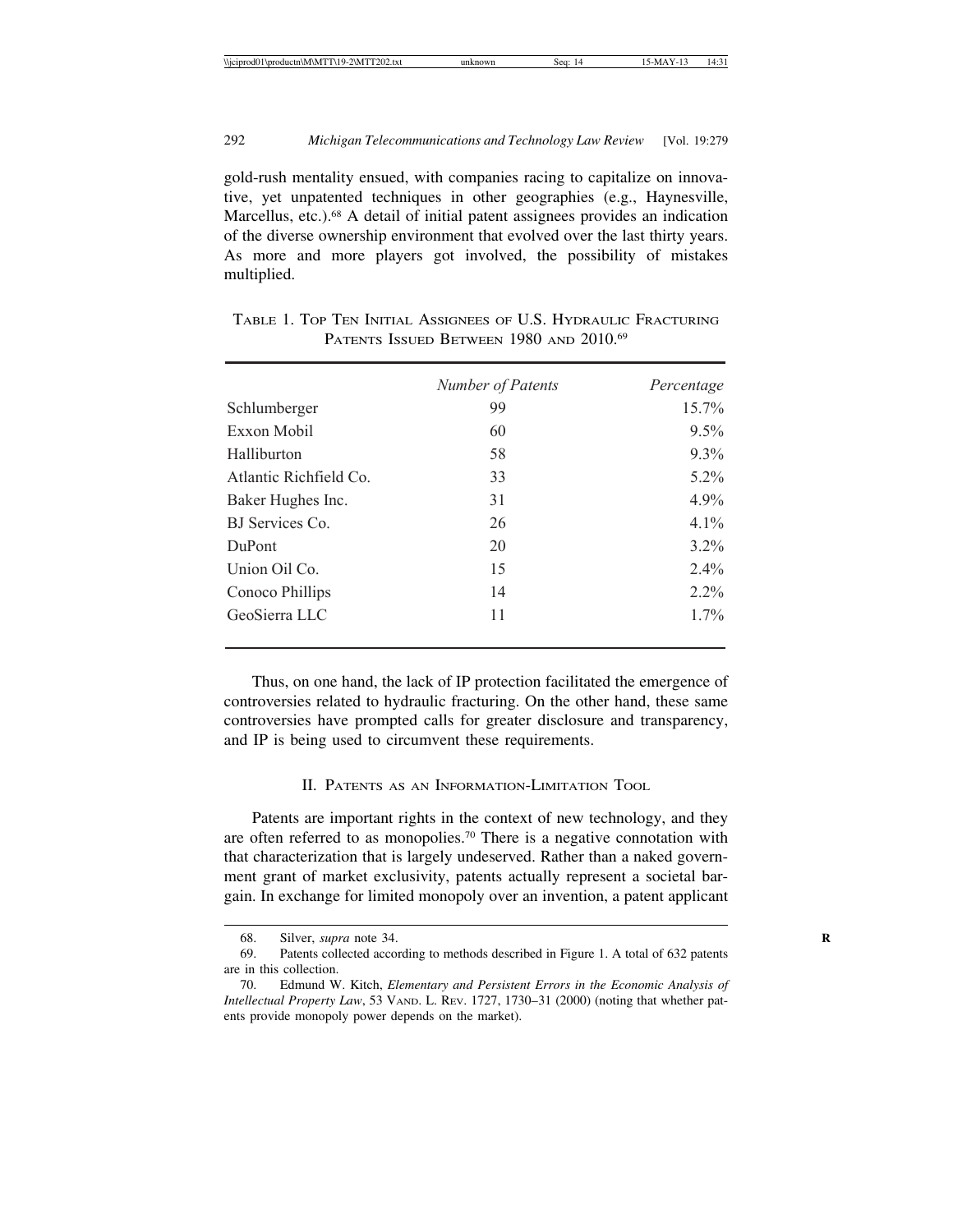agrees to disclose the invention to the world.71 Scholars, including Landes and Posner, note that the likely outcome of a world without patents would be more secrecy, as inventors would work to foil free riders by cloaking their ideas for as long as possible.72 Patent exclusivity eliminates the need for secrecy and forced disclosure prevents opportunists from trying to have it both ways.

However, the disclosure framework only operates to provide access to information related to the nature of the actual invention. Follow-on information regarding patented products is not necessarily so free flowing. In fact, through the use of restrictions in patent licensing, it may be possible to use the putative disclosure device to inhibit information creation and dissemination. The nature of patents as information inhibitors has been historically overlooked,73 but it may be one of the most important issues on the technology horizon.

## A. *The Patent's Traditional Role in Information Disclosure*

At the very core of the modern patent right is the concept that an invention will be revealed to the world and eventually will be available for others to exploit.74 The term "patent" is derived from open communications ("letters patent" or "literae patentes") issued from a monarch to his subjects.75 The declarations, which eventually encompassed exclusive rights to inventions in addition to land patents, were meant to be public and accessible. In a sense, the dissemination of information is more historically attached to patents than the demonstration of new inventions.<sup>76</sup>

Functionally, modern patents are designed to continue the tradition of information disclosure. Although initially pursued in secret, patent applications become open documents unless abandonment occurs early on in the process. In part, this is due to the fact that issued patents are published, and

<sup>71.</sup> *See, e.g.*, Bonito Boats, Inc. v. Thunder Craft Boats, Inc., 489 U.S. 141, 151 (1989) ("In consideration of its disclosure and the consequent benefit to the community, the patent is granted.").

<sup>72.</sup> WILLIAM M. LANDES & RICHARD A. POSNER, THE ECONOMIC STRUCTURE OF INTEL-LECTUAL PROPERTY LAW 326-29 (2003).

<sup>73.</sup> *But see generally* Brenda M. Simon, *Patent Cover-Up*, 47 HOUS. L. REV. 1299 (2011) (for a recently published, general discussion of the issue).

<sup>74.</sup> Jeanne C. Fromer, *Patent Disclosure*, 94 IOWA L. REV. 539, 546–54 (2009); Daniel R. Cahoy, *An Incrementalist Approach to Patent Reform Policy*, 9 N.Y.U. J. LEGIS. & PUB. Pol'y 587, 610-21 (2006).

<sup>75.</sup> Adam Goodman, *The Origins of the Modern Patent in the Doctrine of Restraint of Trade*, 19 INTELL. PROP. J. 297, 309 (2006).

<sup>76.</sup> *See* Adam Mossoff, *Rethinking the Development of Patents: An Intellectual History, 1550–1800*, 52 HASTINGS L.J. 1255, 1261–62 (2001) (stating that patents issued under early European monarchies were essentially privileges for monopoly rights over existing goods and services, rather than rights to inventions).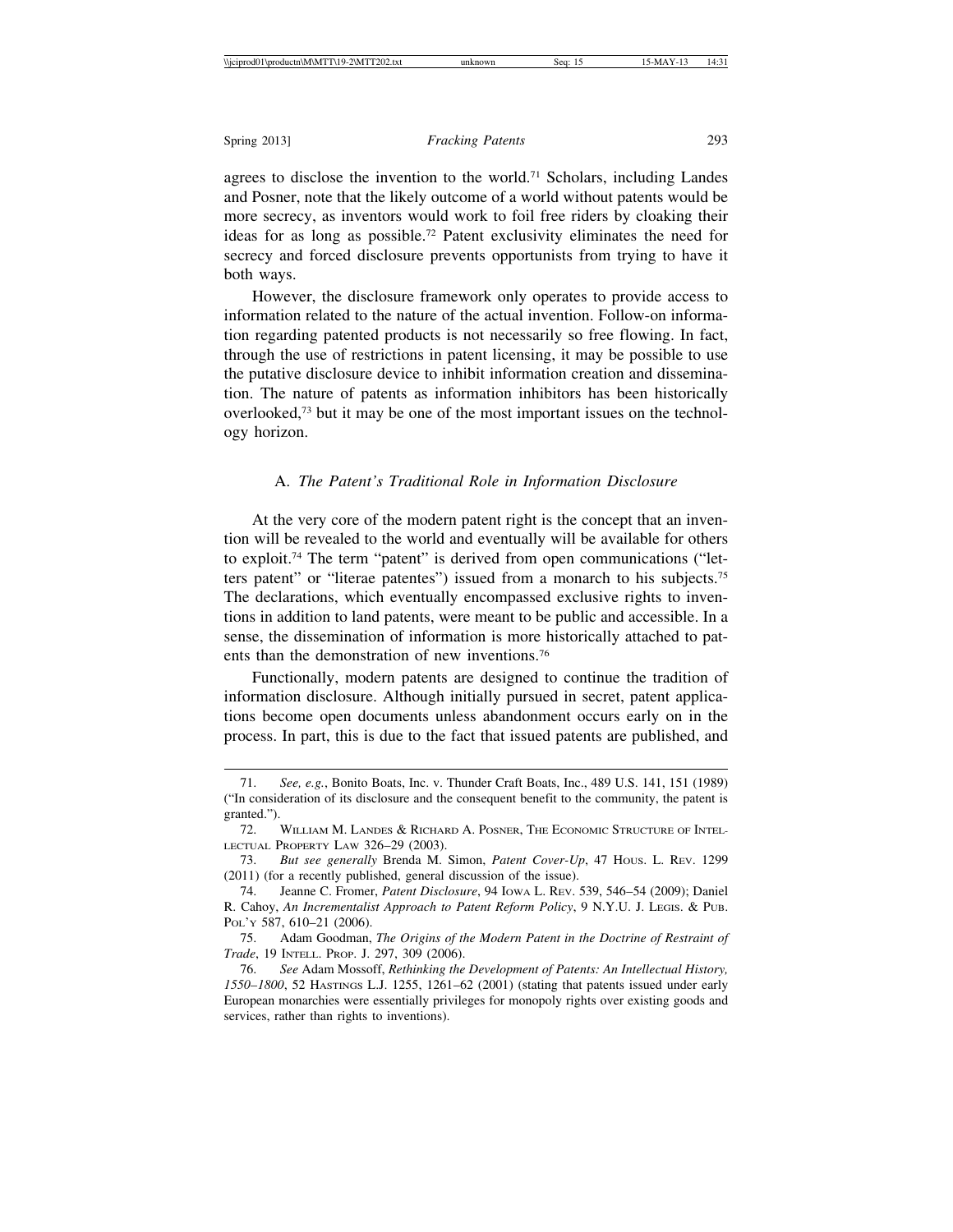always have been.77 Additionally, communications between the USPTO and the applicant are publicly available. Indeed, these documents, known as the file wrapper, are considered to be a part of the patent and may play a role in interpreting the claimed invention or characterizing the integrity of the prosecution.78 More recently, information from non-issued patents has been made available. As a result of revisions to the law in 1999 requiring applications to be published after eighteen months (except in a relatively narrow range of cases), patent applications and file wrappers are open to the public.79 And, not surprisingly, all of these materials are available online through the USPTO and various private providers.<sup>80</sup>

Importantly, the public nature of modern patents extends beyond information accessibility; it also relates to information quality. A patent applicant is required to disclose a sufficient amount of information to enable others to practice the invention.<sup>81</sup> No secret step or ingredients can exist that will foil copiers. Until recently, that enablement requirement included the need to disclose a "best mode" of practicing an invention, if one is known to the applicant.<sup>82</sup> The 2011 America Invents Act ("AIA") weakened this requirement, eliminating the failure to disclose the best mode as a means for invalidating a patent.<sup>83</sup> Still, patent disclosures must be detailed and accurate, commensurate with the claims.

Against the pro-disclosure rules of the patent system, some aspects of the recent AIA reforms will result in an increased preference for secrecy in some cases. On its face, the new law seems to compel earlier disclosure by transitioning the United States into what is often referred to as a "first inventor to file" system.84 Part of this mechanism is the law's recognition of an inventor's preapplication disclosure as invalidating later filers, but not their own. In other words, there is a built-in incentive to disclose one's invention early to knock out competing applicants.<sup>85</sup> Tempering this early disclosure

82. 35 U.S.C. § 112 (2011).

<sup>77.</sup> *See* Edward C. Walterscheid, *Charting a Novel Course: The Creation of the Patent Act of 1790*, 25 AIPLA Q.J. 445, 473 (1997) (noting that the earliest iterations of U.S. patent law contained a requirement for a specification that disclosed the invention to the public).

<sup>78.</sup> Phillips v. AWH Corp., 415 F.3d 1303, 1317 (Fed. Cir. 2005) ("In addition to consulting the specification, we have held that a court 'should also consider the patent's prosecution history, if it is in evidence.'").

<sup>79. 35</sup> U.S.C. § 122(b) (2011).

<sup>80.</sup> *Public Pair*, U.S. PAT. & TRADEMARK OFF., http://portal.uspto.gov/external/portal/ pair (last visited Feb. 28, 2013).

<sup>81.</sup> *See* 35 U.S.C. § 112 (2011); Fromer, *supra* note 74, at 546–47. **R**

<sup>83.</sup> Leahy-Smith America Invents Act, Pub. L. No. 112-29, 125 Stat. 284 (2011).

<sup>84.</sup> Donald S. Chisum, Priority Among Competing Patent Applicants Under the American Invents Act (Dec. 5, 2011) (unpublished manuscript), *available at* http://ssrn.com/abstract =1969592.

<sup>85.</sup> Jason Rantanen, *The Effects of the America Invents Act on Technological Disclosure*, PATENTLY-O (Sept. 8, 2011), http://www.patentlyo.com/patent/2011/09/the-effects-ofthe-america-invents-act-on-technological-disclosure.html.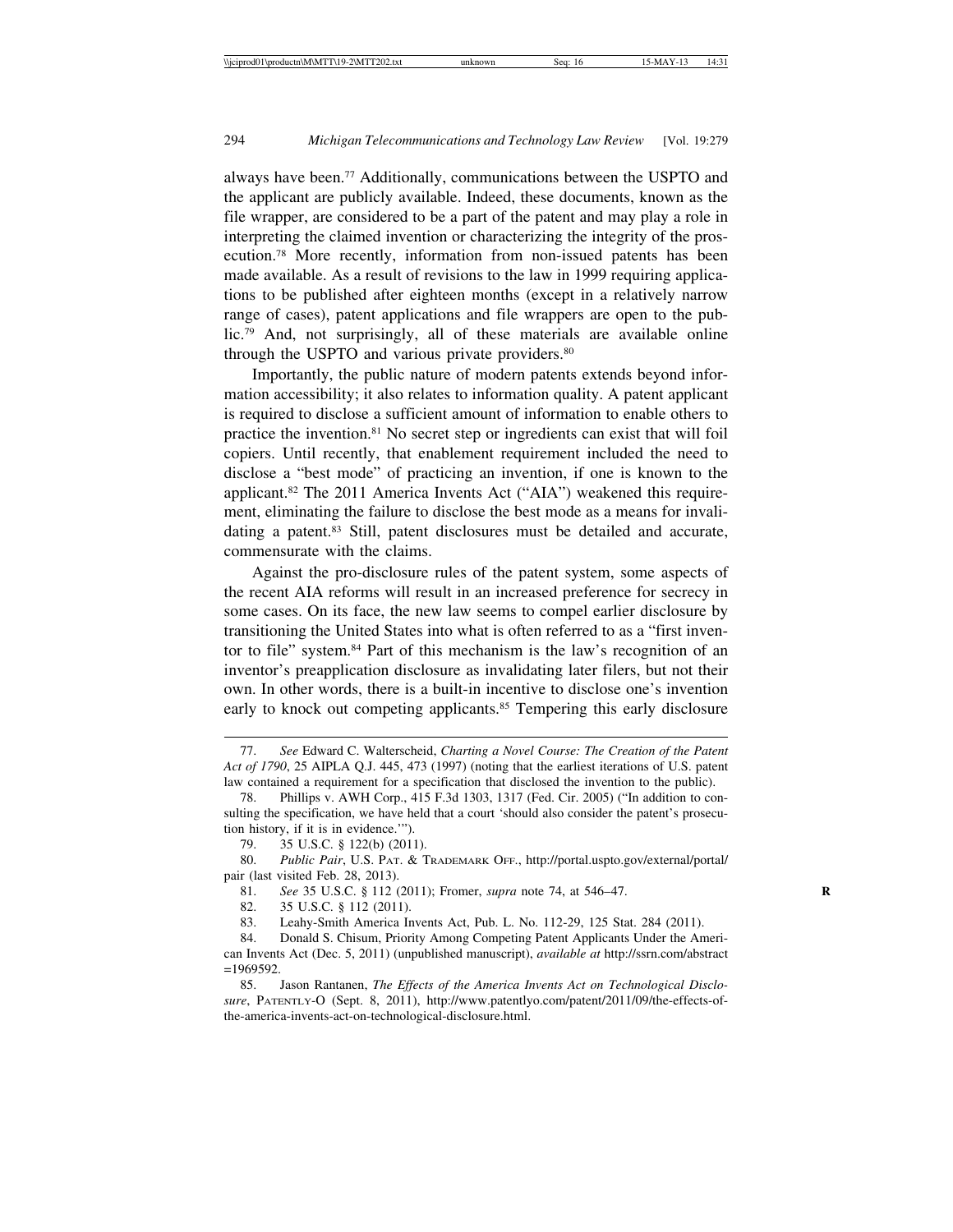benefit is the AIA's newly expanded protection for prior users.<sup>86</sup> This rule permits prior users to avoid infringement liability if they used the invention internally and commercially more than one year before the patent was filed or the invention was disclosed.87 As a result of this rule, prior users can keep an invention secret without worrying that competitors will patent it and preclude its use. Because of the prior user defense, at least some inventions will now likely remain secret instead of entering the patent system.

Philosophically, information disclosure is considered to be an important part of an efficient patent system. To minimize the deadweight losses inherent in a limited monopoly grant, the public disclosure of inventive information permits others to fully utilize the invention as soon as the patent expires.88 In addition, the disclosure of the invention while the patent is in force should allow others to design around and create new ways of accomplishing the same ends.89 The hope is that patents enrich the innovation environment by bringing forward those ideas that benefit from the limited monopoly protection.

Despite the powerful disclosure incentives inherent in patents, the scope of information involved is, in practice, still limited. Functional details related to the invention are covered, but additional aspects of a product embodying the invention, including its safety profile and other applied knowhow, may not be evident from the compelled disclosure. This is why, for example, patented pharmaceutical compounds must undergo years of testing to obtain FDA approval; the patent process may not address safety and effectiveness. There may be other means of obtaining this information, but such efforts may be thwarted if the power of a patent is utilized to control information production.

#### B. *Patents Can Be Used to Limit Information*

Although a limited property right, a patent permits a great deal of control over an invention during the term of enforceability. The right allows its owner to exclude another from making, using, selling or importing the invention for essentially any reason.<sup>90</sup> The purpose is to forestall competition and enable monopoly profit taking for a period sufficient to induce innova-

<sup>86.</sup> Leahy-Smith America Invents Act, § 5, Pub. L. No. 112-29, 125 Stat. 284–341 (2011) (codified at 35 U.S.C. § 273).

<sup>87.</sup> *Id.*

<sup>88.</sup> *See* Katherine J. Strandburg, *What Does the Public Get? Experimental Use and the Patent Bargain*, 2004 WIS. L. REV. 81, 105–07 (describing the rationale for compelling disclosure in patents and noting that it is most important in the context on non-self-disclosing inventions).

<sup>89.</sup> *See* Fromer, *supra* note 74, at 546–47. **R**

<sup>90. 35</sup> U.S.C. § 271 (2011).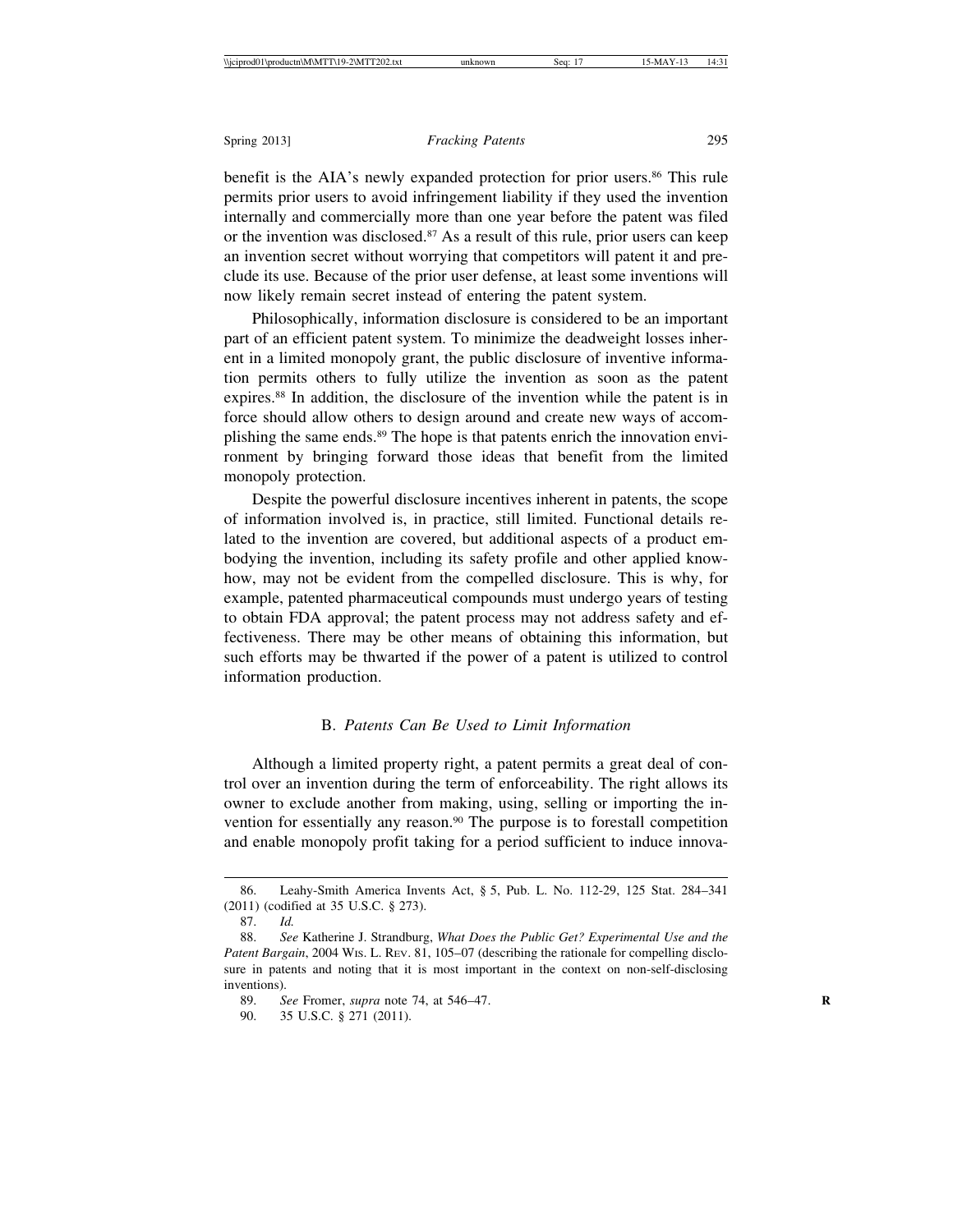tive behavior.91 Given the information disclosure requirements described above, that right is not a direct barrier to information dissemination, as long as concerns only relate to the nature of an invention itself. But when there is a need for information on products or processes related to the invention (i.e., information that can be generated only by impacting one of the patent owner's restrictive rights), a patent can severely impact the availability of information.

#### 1. Blocking Information from Follow-On Discovery

One of the most obvious ways in which patents can restrict information is when they limit follow-on research that can lead to further discovery and extension of a field. Innovation is a cumulative process, and the absence of foundational or enabling technology can mean that some amount of thirdparty basic research does not occur. Information production is depressed as the research field fails to grow to its full potential.

Professors Murray and Stern demonstrated the depression effect empirically by looking at citation rates for papers associated with patented inventions.92 They found that there was a significant decrease in citations to initial papers that were associated with patents, suggesting that third-party researchers may be avoiding the technology.<sup>93</sup>

A recent and controversial application of this form of blocking was asserted in *AMP v. USPTO*,<sup>94</sup> a case concerning patents for DNA that are useful in the detection of breast cancer. Most of the debate has related to whether such compounds should be patentable at all or be part of the public domain. However, underlying this litigation is a basic question of information control.<sup>95</sup>

In *AMP*, Myriad Genetics and others were sued for a declaratory judgment that Myriad's patents covering the BRCA1 and BRCA2 genes were invalid.96 Motivating the litigation were allegations that Myriad had used its patents to stop cancer research by those who had not purchased the right to use the genes from Myriad.<sup>97</sup> According to the plaintiffs, the issuance of patents that could convey such power was wrong for at least two reasons. The primary reason, and eventual core of the case, was that unmodified

<sup>91.</sup> WILLIAM D. NORDHAUS, INVENTION, GROWTH, AND WELFARE: A THEORETICAL TREATMENT OF TECHNOLOGICAL CHANGE 70 (1969) (stating patents create incentives by conferring monopoly power for a limited period of time).

<sup>92.</sup> Fiona Murray & Scott Stern, *Do Formal Intellectual Property Rights Hinder the Free Flow of Scientific Knowledge? An Empirical Test of the Anti-Commons Hypothesis*, 63 J. ECON. BEHAVIOR & ORG. 648 (2007).

<sup>93.</sup> *Id.* at 683. However, the authors note that alternate explanations for the results may be possible. *Id.*

<sup>94.</sup> Ass'n for Molecular Pathology v. USPTO, 702 F. Supp. 2d 181 (S.D.N.Y. 2010).

<sup>95.</sup> Simon, *supra* note 73, at 1308–10. **R**

<sup>96.</sup> *Ass'n for Molecular Pathology*, 702 F. Supp. 2d at 181.

<sup>97.</sup> *Id.* at 204–06.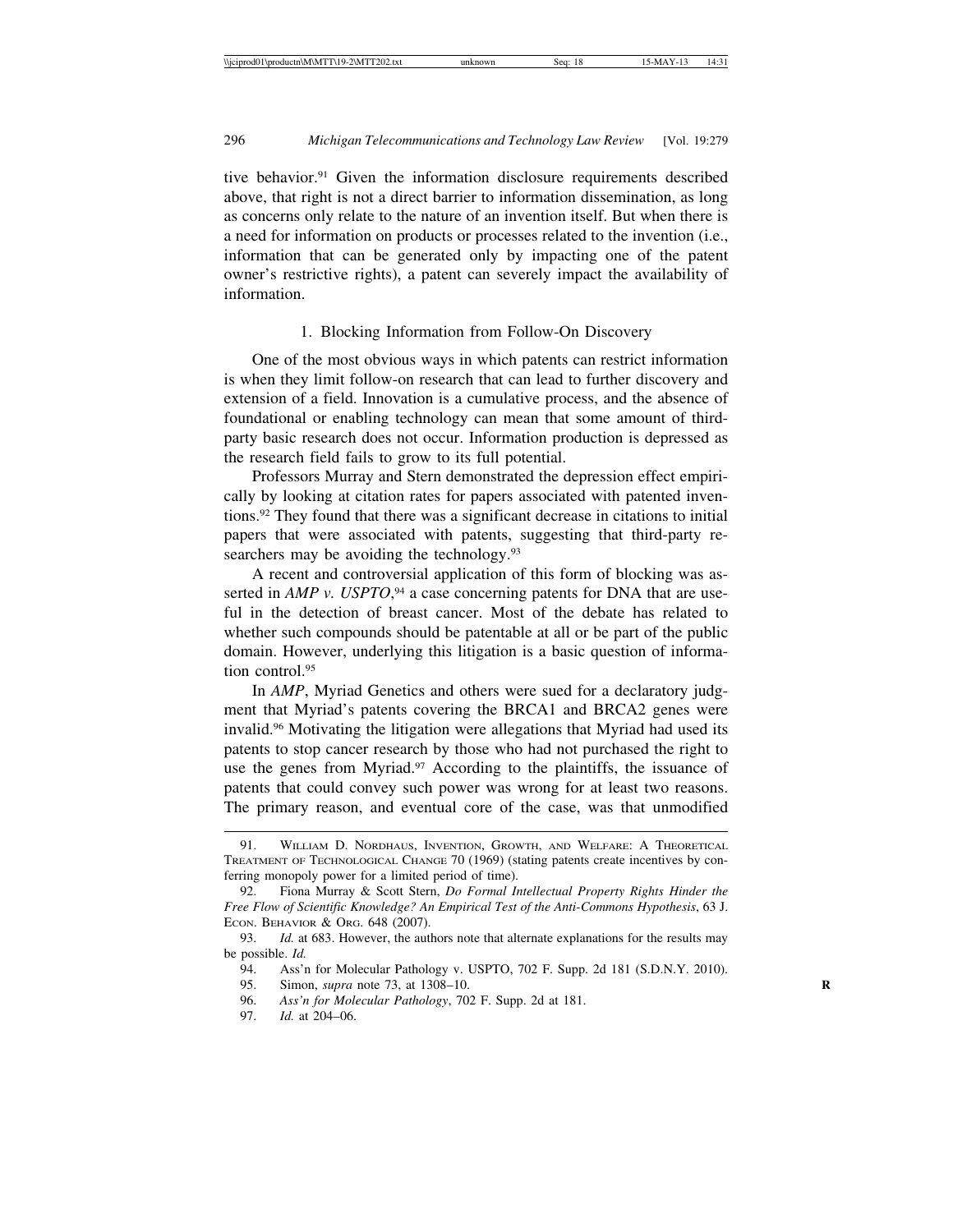DNA does not qualify as patentable subject matter.<sup>98</sup> An additional argument was that the patents constitute an unconstitutional limitation on speech.<sup>99</sup>

The district court dismissed the speech argument early on, but ruled for the plaintiffs on the subject matter case.100 On appeal, the Federal Circuit reversed the subject matter issue and found the patents to be not invalid.101 As a result, the court conceded that Myriad's enforcement behavior was within its patent grant, despite the impact such enforcement behavior may have on the creation of medical knowledge.

At this point, *AMP* is still in play. The Supreme Court vacated the Federal Circuit's 2011 ruling in view of the Supreme Court's decision in *Mayo Collaborative Services v. Prometheus Laboratories, Inc*. 102 In 2012, the Federal Circuit reconsidered *AMP*, found little impact from *Prometheus*, and largely mirrored the earlier determination.<sup>103</sup> The case was subsequently granted certiorari to the Supreme Court and will be decided in 2013.104

In the end, the negative impact of patents on knowledge creation in follow-on discovery could be viewed as a necessary consequence of intellectual property rights. If society grants temporary ownership over a fundamental invention, one would expect to see less exploitation by others, particularly competitors. More of a concern is the impact of patent rights on understanding the invention itself. This is a less studied and likely less acceptable form of information reduction.

## 2. Restricting a Full Understanding of the Invention Itself

In essence, by giving owners broad powers of exclusion, patents can be used to lock down just about any third-party use, even if unrelated to competition in the marketplace. That includes testing or other analysis.105 The reason for this is that, outside of medical products,<sup>106</sup> experimental use of patents is allowed only by a common law exception in the United States.107

The concept of free space for experimental use has been part of American patent law for some time. The exception was originally articulated in an 1813 case, *Whittemore v. Cutter*, in which Justice Story stated that the law should not punish one's use for "philosophical experiments" or "the suffi-

100. *Id.*

105. Simon, *supra* note 73, at 1337–42. **R**

106. A rather broad exception exists for uses of patented inventions that are reasonably related to the development and submission of information under Federal drug and biologic regulatory law. 35 U.S.C. § 271(e)(1) (2011).

107. *See* Timothy R. Holbrook, *Possession in Patent Law*, 59 SMU L. REV. 123, 139–40 (2006) (noting that the Federal Circuit has eviscerated the experimental use exception).

<sup>98.</sup> *Id.* at 220.

<sup>99.</sup> *Id.* at 237–38 (articulating and dismissing constitutional claims).

<sup>101.</sup> Ass'n for Molecular Pathology v. USPTO, 653 F.3d 1329 (Fed. Cir. 2011).

<sup>102.</sup> Ass'n for Molecular Pathology v. USPTO, 467 Fed. App'x 890 (Fed. Cir. 2012).

<sup>103.</sup> *See* Ass'n for Molecular Pathology v. USPTO, 689 F.3d 1303 (Fed. Cir. 2012).

<sup>104.</sup> Ass'n for Molecular Pathology v. Myriad Genetics, Inc., 133 S. Ct. 694 (2012).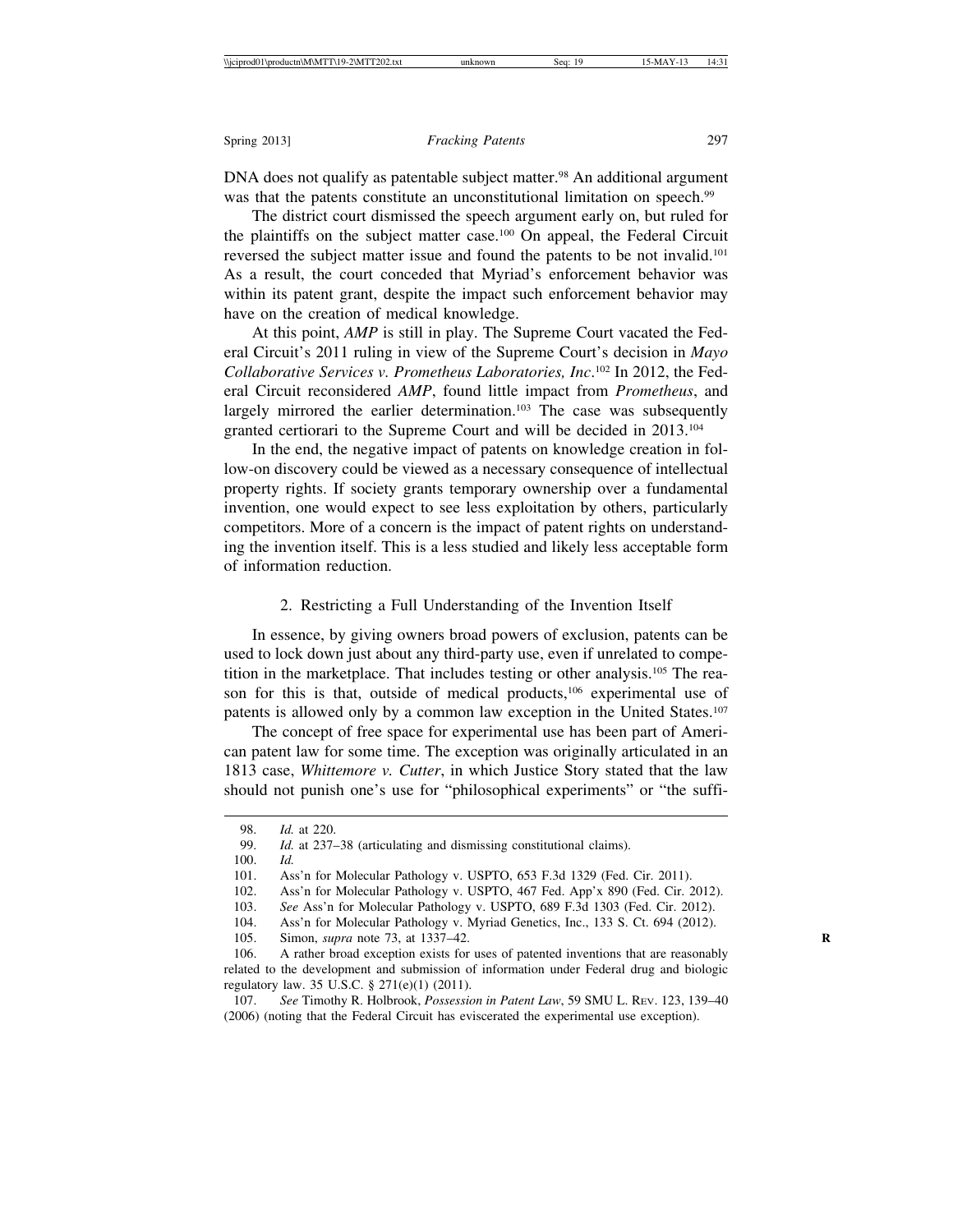ciency of a machine to produce its described effects."108 The exception remains as a limitation on the rights of a patent owner, justified in part by the requirement to disclose,109 but also by the small impact on the economic power of patents. Such a limitation could play a very significant role in setting patent boundaries—similar to fair use in copyright law—but it has not to date been utilized to a great degree. Since its initial articulation, the exception has appeared in only a few cases, always in a noncommercial context.110

While there has always been some ambiguity about the extent of the experimental use exception—with the general notion that it is limited to uses for "amusement, idle curiosity . . . or philosophical inquiry"111—recent case law has rendered it nearly irrelevant. This is primarily a result of the Federal Circuit decision in *Madey v. Duke*, 112 which found that a university's unauthorized use of a patented laser constituted infringement. The court determined that even experimentation within the confines of a university is commercial, because research is an institution's business.113 After *Madey*, patent scholars question what, if any, use would be noncommercial.<sup>114</sup> Indeed, there have been apparently no successful applications of the common law experimental use exception since the *Madey* decision at the Federal Circuit.<sup>115</sup>

112. Madey v. Duke Univ., 307 F.3d 1351 (Fed. Cir. 2002).

113. *Id.* at 1362.

<sup>108.</sup> Whittemore v. Cutter, 29 F. Cas. 1120, 1121 (C.C.D. Mass. 1813) (No. 17,600).

<sup>109.</sup> Andrew S. Baluch, Note, *Relating the Two Experimental Uses in Patent Law: Inventor's Negation and Infringer's Defense*, 87 B.U. L. REV. 213, 226–27 (2007).

<sup>110.</sup> *See, e.g.*, *id.* at 220–25 (surveying historic cases involving common law experimental use); Maureen E. Boyle, *Leaving Room for Research: The Historical Treatment of the Common Law Research Exemption in Congress and the Courts, and Its Relationship to Biotech Law and Policy*, 12 YALE J.L. & TECH. 269, 278–80 (2009) (describing the post-*Whittemore* treatment of the exception prior to the *Madey* case).

<sup>111.</sup> Embrex, Inc. v. Serv. Eng'g Corp., 216 F.3d 1343, 1349 (Fed. Cir. 2000) (citing Roche Prods., Inc. v. Bolar Pharm. Co., 733 F.2d 858, 863 (Fed.Cir.1984)); Simon, *supra* note 73, at 1339. **R**

<sup>114.</sup> Strandburg, *supra* note 88, at 99 ("With Madey's disqualification of experimental **R** use in keeping with the 'legitimate business' of a nonprofit research institution, the Federal Circuit's reading of the experimental-use exemption was confirmed to be 'very narrow' indeed.").<br> $115$ .

At least four cases have considered the common law experimental use defense after *Madey*, and all rejected it. Soitec, S.A. v. Silicon Genesis Corp., 81 Fed. App'x 734, 737 (Fed. Cir. 2003) (declaring that early stages of product development were non-experimental and infringed a patent for process for production of thin semiconductor metal films); Athena Feminine Techs. Inc. v. Wilkes, No. C 10-04868, 2011 WL 4079927, at \*4 (N.D. Cal. Sept. 13, 2011) (stating that defendant could not establish that testing a patented "pelvic muscle trainer" was the only purpose for importation); Monsanto Co. v. E.I. Dupont de Nemours & Co., No. 4:09CV00686, 2010 WL 3039210, at \*10 (E.D. Mo. July 30, 2010) (ruling that defendant's use of a patented RR gene had commercial implications and aligned with its legitimate business operations in manufacturing seed products); Third Wave Techs., Inc. v. Stratagene Corp., 381 F. Supp. 2d 891, 911–12 (W.D. Wis. 2005) (stating that defendant's testing for purposes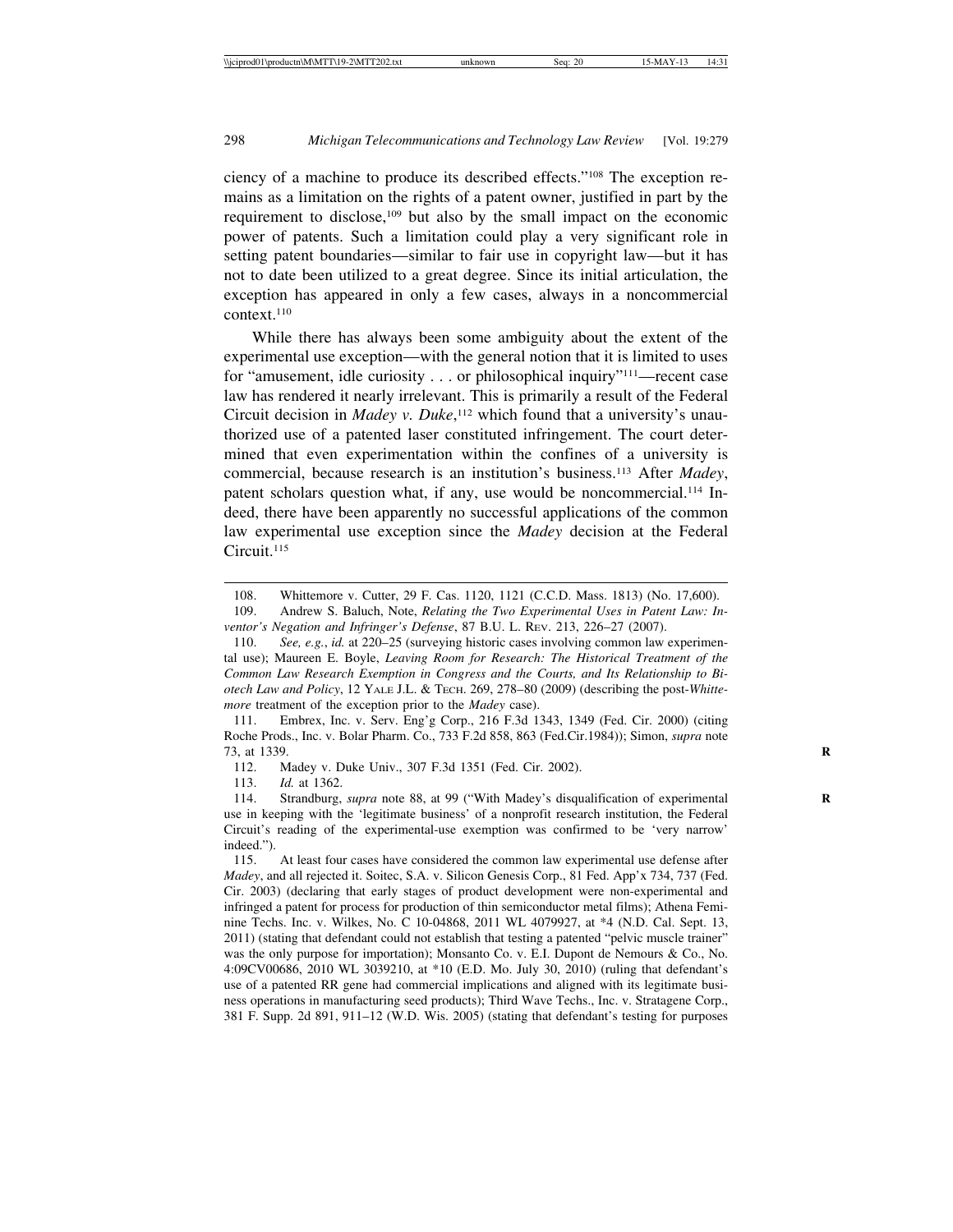The effect of *Madey* and subsequent cases is that patent owners have the ability to exclude uses of an invention that might generate harmful information or negative publicity. This can be achieved in one of two ways depending on how the invention is made available to the public. If the patent rights relate to an article or process that is held closely by the owner, simply suing for infringement can prevent third-party use. Although there can be a question of whether a third party is actually using the invention, enforcement is facilitated when a good faith belief of infringement $116$  is coupled with the rather broad discovery process in the United States.

Somewhat more complicated is the case where a patent owner sells an article embodying an invention to the public. The doctrine of exhaustion operates to limit a patentee's control over a sold product.117 Theoretically, a purchaser could then use the invention in any manner desired, so long as the invention was not remade or copied in the process. However, it has been generally accepted that patent owners can limit subsequent use through contracts.118 In essence, a sale can be transformed into a license that may prevent experimentation or other data creation outside of limited parameters.<sup>119</sup>

In a recent article, Professor Simon describes the power of patents to limit investigation into the "quality" of a patented invention.<sup>120</sup> She notes that quality assessments are not clearly exempted under current law, and implies that the use of the invention by a putative tester would result in infringement.121 Professor Simon provides examples in the context of RFID technology, genetic testing, and agricultural biotechnology as support for the need to understand technology quality.122 She calls for a new quality assessment defense to address the problem.123

Prescriptions related to quality may not go far enough to address the full extent of information needs, as patent-based restriction of critical knowledge is broader. Fundamental questions of safety are also impacted. When use of the invention is necessary to understand its impact in context, the current intellectual property regime provides no relief. The use of an invention in the real world may present dangers that are impossible to understand in the

of developing its own diagnostic essays was not exempted as its intent to obtain FDA approval demonstrated commercial motivation).

<sup>116.</sup> *See, e.g.*, Superior Fireplace Co. v. Majestic Prods. Co., 270 F.3d 1358, 1377 (Fed. Cir. 2001) (assessing whether to award attorney fees because the plaintiff did not have a good faith belief in defendant's infringement).

<sup>117.</sup> Quanta Computer, Inc. v. LG Elecs., Inc., 553 U.S. 617, 625 (2008) (articulating the doctrine of patent exhaustion).

<sup>118.</sup> *See, e.g.*, Mallinckrodt, Inc. v. Medipart, Inc., 976 F.2d 700, 708–09 (Fed. Cir. 1992) (stating that restriction within scope of patent grant is enforceable).

<sup>119.</sup> Simon, *supra* note 73, at 1328–31 (discussing the limitations of patent exhaustion). **R**

<sup>120.</sup> *See generally id.*

<sup>121.</sup> *Id.* at 1327.

<sup>122.</sup> *Id.* at 1304–14.

<sup>123.</sup> *Id.* at 1342–45.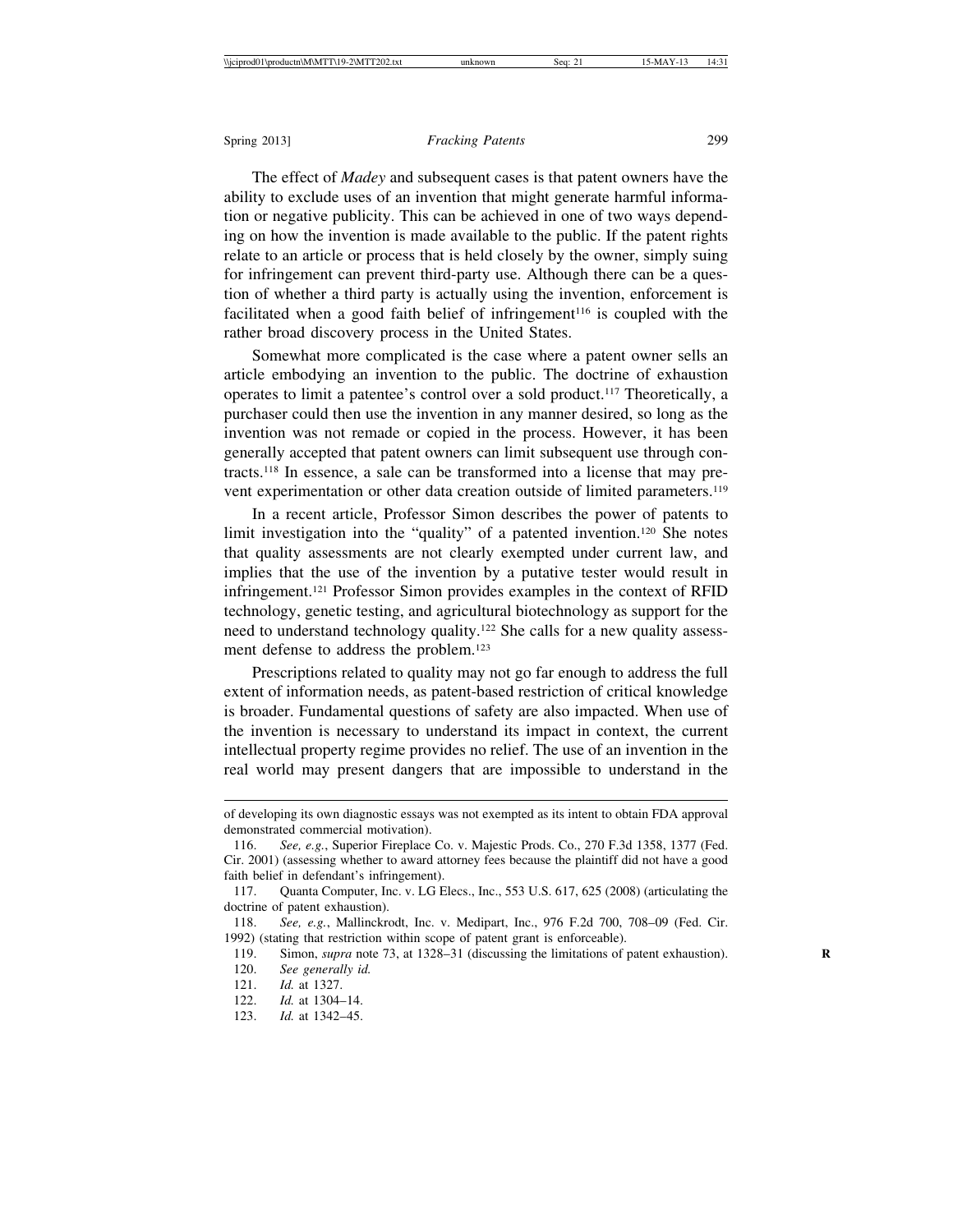lab—spillovers and externalities—that exist even if the invention is functioning exactly as intended. This need to understand safety through testing is the rationale behind government pharmaceutical-approval systems,<sup>124</sup> and the potential for patents to interfere is the reason behind the specific statutory infringement exemption.125

As restricted as the patent environment is in the US, it is possible that there may be more international flexibility.126 Although not required by international agreements such as the Agreement on Trade-Related Aspects of Intellectual Property Agreement ("TRIPS"),<sup>127</sup> many countries have an explicit experimental use exception whether articulated through statute or common law.128 The boundaries of permitted use may be wider.129 Still, it is not entirely clear that the exceptions in other nations extend to safety testing. And while the exception for pharmaceutical experimentation is relatively established globally,<sup>130</sup> it is extremely limited in context and cannot provide the flexibility necessary to address safety concerns.

Through a combination of litigation and tight licensing, patent owners can control a great deal of information. With no relief valve available, it then becomes more important to assess patent accumulation in fields of great public concern. Because an understanding of the impact of patents on natural gas technology is still emerging, it is helpful to look to other contexts for a view of what may come to pass.

126. *See, e.g.*, Norman Siebrasse & Keith Culver, *The Experimental Use Defence to Patent Infringement: A Comparative Assessment*, 56 U. TORONTO L.J. 333, 338–40 (2006) (comparing the U.S. regime with the European approach, and concluding that Europe has a broader exception).

127. TRIPS permits limited exceptions so long as they "do not unreasonably conflict with a normal conflict with a normal exploitation of the patent and do not unreasonably prejudice the legitimate interests of the patent owner." Agreement on Trade-Related Aspects of Intellectual Property Rights, Art. 31, Apr. 15, 1994, Marrakesh Agreement Establishing the World Trade Organization, Annex 1C, 1869 U.N.T.S. 299, 33 I.L.M. 1197 (1994). However, there is no positive requirement for such an exception, and certainly nothing specific to experimental use.

128. *See, e.g.*, AUSTL. GOV'T ADVISORY COUNCIL ON INTELL. PROP., PATENTS AND EX-PERIMENTAL USE 38–44 (2005) [hereinafter AUSTRALIAN STUDY], *available at* http://www. acip.gov.au/library/acip%20patents%20&%20experimental%20use%20final%20report%20

final.pdf (reviewing the experimental use provisions of the U.S., the U.K, Germany, Japan, Canada, and New Zealand); CENTRE FOR INTELL. PROP. POLICY & HEALTH LAW INST., THE RESEARCH OR EXPERIMENTAL USE EXCEPTION: A COMPARATIVE ANALYSIS 7–38 (2004), *available at* http://www.cipp.mcgill.ca/data/newsletters/00000050.pdf (comparing the experimental use provisions of Australia, the U.S., Germany, the U.K, and France).

129. See Siebrasse & Culver, *supra* note 126, at 338.

130. AUSTRALIAN STUDY, *supra* note 128, at 44–45. **R**

<sup>124.</sup> *See, e.g.*, 21 U.S.C. § 355 (2011); *Conducting Clinical Trials*, U.S. FOOD & DRUG ADMIN., http://www.fda.gov/Drugs/DevelopmentApprovalProcess/ConductingClinicalTrials/ default.htm (last updated June 22, 2012).

<sup>125.</sup> *See* 35 U.S.C. § 271(e) (2011); Merck KGAA v. Integra Lifesciences I, Ltd., 545 U.S. 321, 202–04 (2005) (describing the pharmaceutical research exemption and the need to evaluate information from a wide range of testing).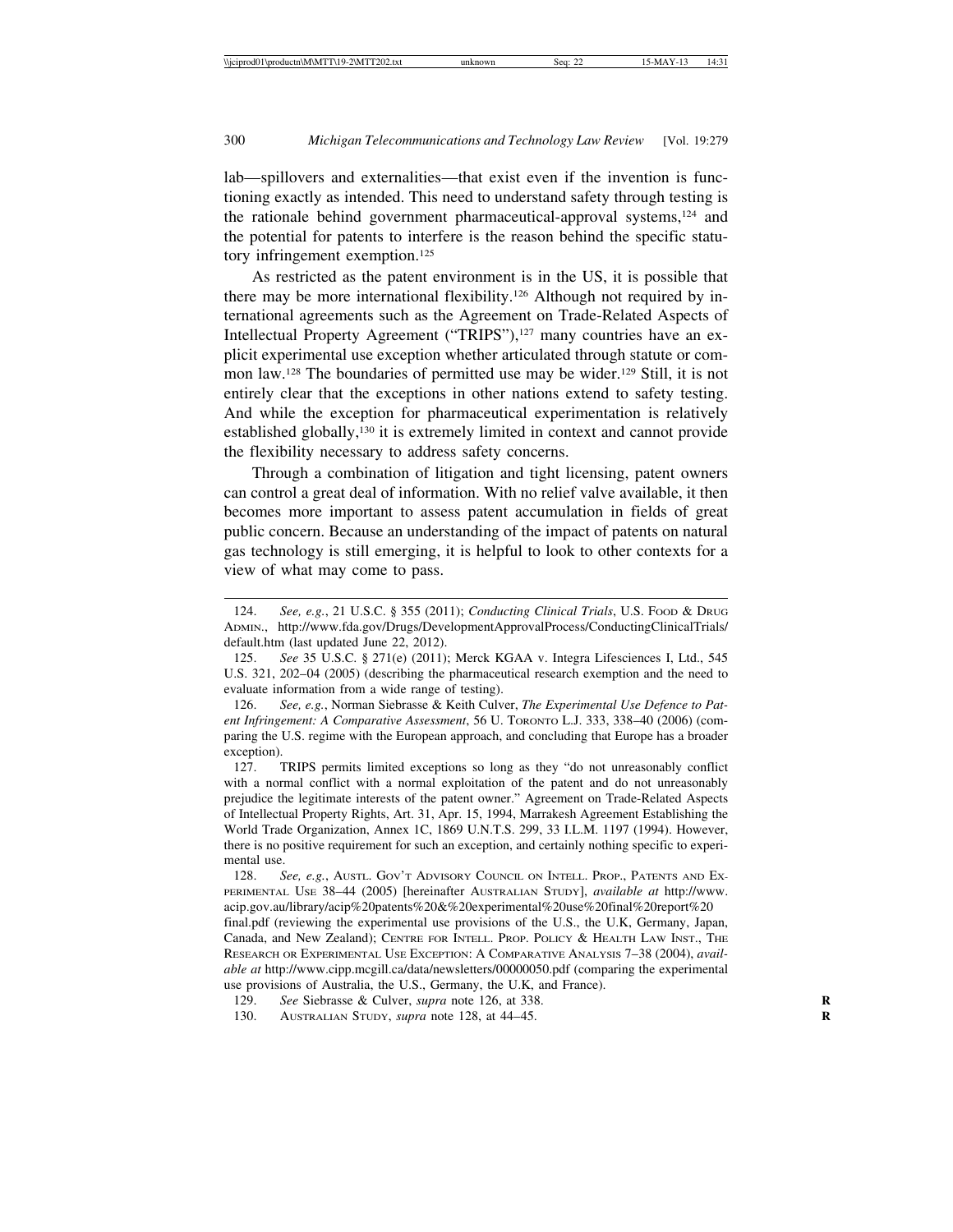#### Spring 2013] *Fracking Patents* 301

# C. *An Analogous Case of Patent Information Control in Agricultural Biotechnology*

The issue of information control through patents is more than just theoretical; in at least one context, such as agricultural biotechnology, patents have been alleged to cause substantial public harm by limiting experimental use. The experience gained in this battle is therefore informative for assessing similar issues in natural gas production.

Genetically modified seeds have become dominant in several crops in the United States, particularly corn and soybeans.131 In general, multiple utility patents protect these modifications.132 Farmers obtain seeds subject to a license rather than an outright sale,133 and the license contains restrictive terms related to seed saving and other planting restrictions, as well as to distributing the seeds to others.134 Researchers may also obtain seeds, but such purchases are often on significantly different terms from the typical farming license. This restrictive environment has the potential to significantly impact information flow.

The problem with seed licensing practices is that contract terms can prevent basic research on issues such as plant safety profiles, drift between fields, mutations, and resistance. Researchers must negotiate for the use of seeds in particular contexts, and there is always the possibility that confidentiality conditions may apply to the results. The restrictions make sense for the seed producers; negative information can damage sales by raising safety and comparative efficacy issues that would otherwise be unknown. Widely publicized risks could also bring additional regulatory scrutiny. Coupled with the already fragile reputation of genetically modified crops, this additional negative information could be devastating for producers.

The legal legitimacy of restrictive seed licenses has been upheld. Most prominently, in *Monsanto v. McFarling*, the Court of Appeals for the Federal Circuit upheld Monsanto's breach of contract claim and rejected McFarling's claims of patent misuse.135 According to the court, Monsanto was within its rights as a patentee in restricting the saving and replanting of

<sup>131.</sup> JORGE FERNANDEZ-CONEJO & WILLIAM D. MCBRIDE, U.S. DEP'T OF AGRIC., ADOP-TION OF BIOENGINEERED CROPS 4 (2002), *available at* http://www.ers.usda.gov/publications/ aer-agricultural-economic-report/aer810.aspx#.UVn74I6RMz0 (GM soybeans constituted 60% of U.S. crop in 2001).

<sup>132.</sup> John H. Barton & Peter Berger, *Patenting Agriculture*, 17 ISSUES SCI. & TECH. 43, 44–45 (2001).

<sup>133.</sup> *See, e.g.*, *Technology Use Guides*, MONSANTO, http://www.monsanto.com/products/ Pages/technology-use-guides.aspx (last visited Mar. 1, 2013) ("Growers wishing to purchase or plant seed with Monsanto technologies are required to have a current Monsanto Technology/Stewardship Agreemnt (MTSA)—version 2010 or later."). A copy of the Monsanto MTSA can be found at http://thefarmerslife.files.wordpress.com/2012/02/scan\_doc0004.pdf.

<sup>134.</sup> *2011 Monsanto Technology/Stewardship Agreement*, FARMER'S LIFE § 4, http://the farmerslife.files.wordpress.com/2012/02/scan\_doc0004.pdf (last visited Mar. 1, 2013).

<sup>135.</sup> Monsanto Co. v. McFarling, 363 F.3d 1336, 1341–43 (Fed. Cir. 2004).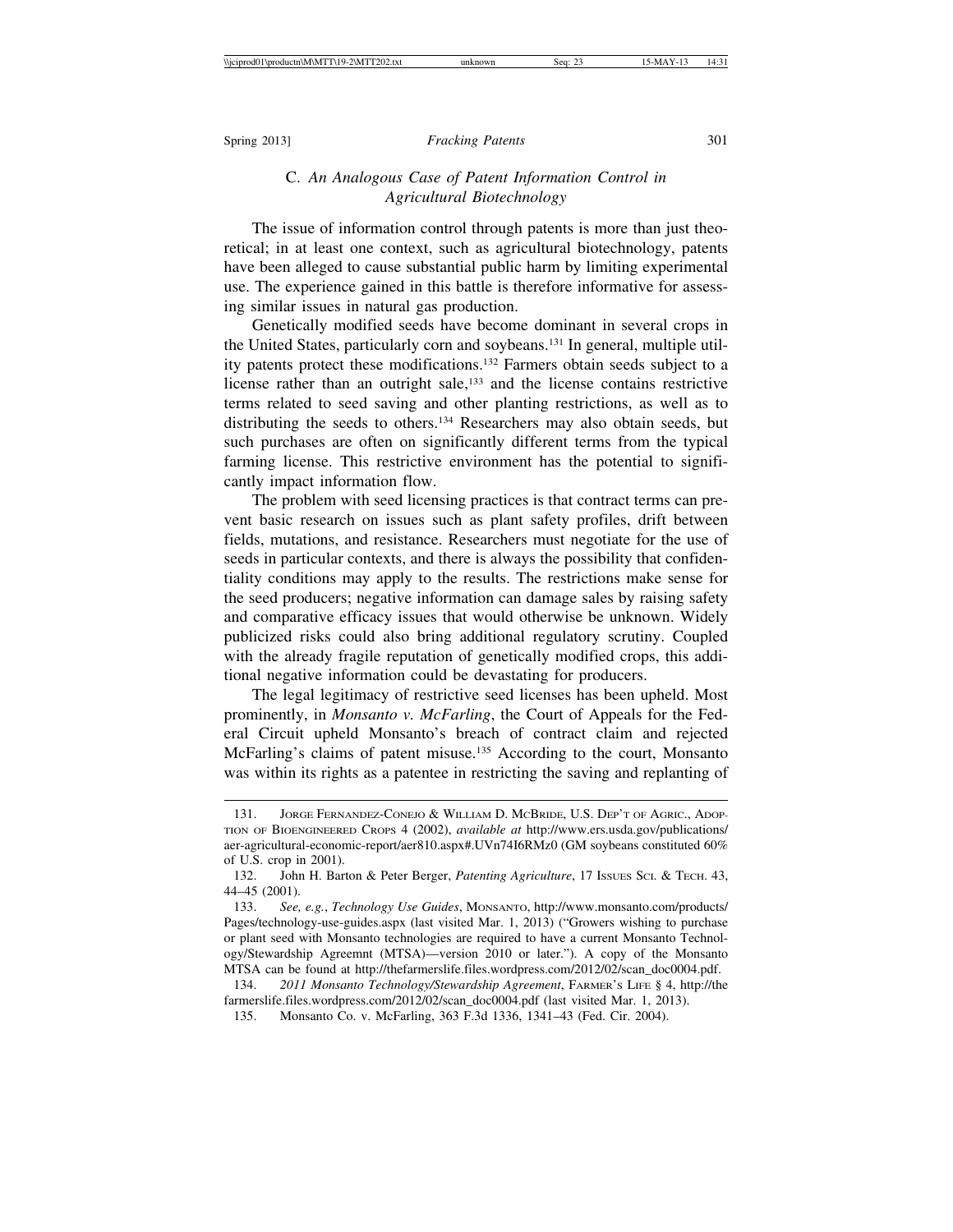seeds through its license, as the terms read on the same invention articulated in the claims.136 This case followed on the court's earlier decision in *Mallinckrodt, Inc. v. Medipart, Inc.*, in which the court upheld a label license's restriction on the reuse of a medical device.<sup>137</sup> Although the Supreme Court had an opportunity to reign in the power of licenses to prevent exhaustion of patent claims, it passed, implying that the practice is legitimate.138

Because of these seed-licensing systems, at least some basic safety research on the patented products is not being carried out. Additionally, the research that *is* performed may be subject to disclosure limitations.139 To the extent that genetically modified seeds pose hidden dangers, patent rights may prevent this information from seeing the light of day.

# III. INFORMATION LIMITATION IS A PARTICULAR PROBLEM IN GAS EXTRACTION

While proponents claim that hydraulic fracturing is safe and proven, "less than 2% of the well fractures since the 1940s have used the high-volume technology necessary to get gas from shale, almost all of these in the past ten years."140 The result has been a proliferation of involvement by concerned stakeholders.141 Our analysis of the impact of this proliferation points to information limitation as a particular problem in gas extraction. Far from mitigating stakeholder concerns, we conclude that increased patenting activity related to hydraulic fracturing appears likely to exacerbate the problem of information control.

## A. *Hydraulic Fracturing Information Has Raised Concerns*

A wide variety of chemical products are required during well drilling, completion, and workover operations.142 The oilfield products and services

<sup>136.</sup> *Id.*

<sup>137.</sup> Mallinckrodt, Inc. v. Medipart, Inc., 976 F.2d 700 (Fed. Cir. 1992).

<sup>138.</sup> Quanta Computer, Inc. v. LG Electronics, Inc., 553 U.S. 617, 636–37 (2008) (noting that "[e]xhaustion is triggered only by a sale authorized by the patent holder" and implying that a properly conditioned license may limit exhaustion).

<sup>139.</sup> *See*, Bruce Stutz, *Companies Put Restrictions on Research into GM Crops*, YALE ENV'T 360 (May 13, 2010), http://e360.yale.edu/feature/companies\_put\_restrictions\_on\_ research\_into\_gm\_crops/2273/.

<sup>140.</sup> Robert W. Howarth & Anthony Ingraffea, *Should Fracking Stop?*, 477 NATURE 271, 272 (2011).

<sup>141.</sup> Harold D. Brannon et al., *Progression Toward Implementation of Environmentally Responsible Fracturing Processes* 1, (Soc'y of Petroleum Eng'rs, SPE 147534, 2011), *available at* http://www.spe.org/atce/2011/pages/schedule/tech\_program/documents/spe147534%20 1.pdf; *see also* Hannah Wiseman, *Trade Secrets, Disclosure, and Dissent in a Fracturing Energy Revolution*, 111 COLUM. L. REV. SIDEBAR 1 (2011).

<sup>142.</sup> Johnny Sanders et al., *Are Your Chemical Products Green? A Chemical Hazard Scoring System* 1 (Soc'y of Petroleum Eng'rs, SPE 126451, 2010), *available at* http://www. onepetro.org/mslib/servlet/onepetropreview?id=SPE-126451-MS#; *see also* HYDRAULIC FRAC-TURING REPORT, *supra* note 3. **R**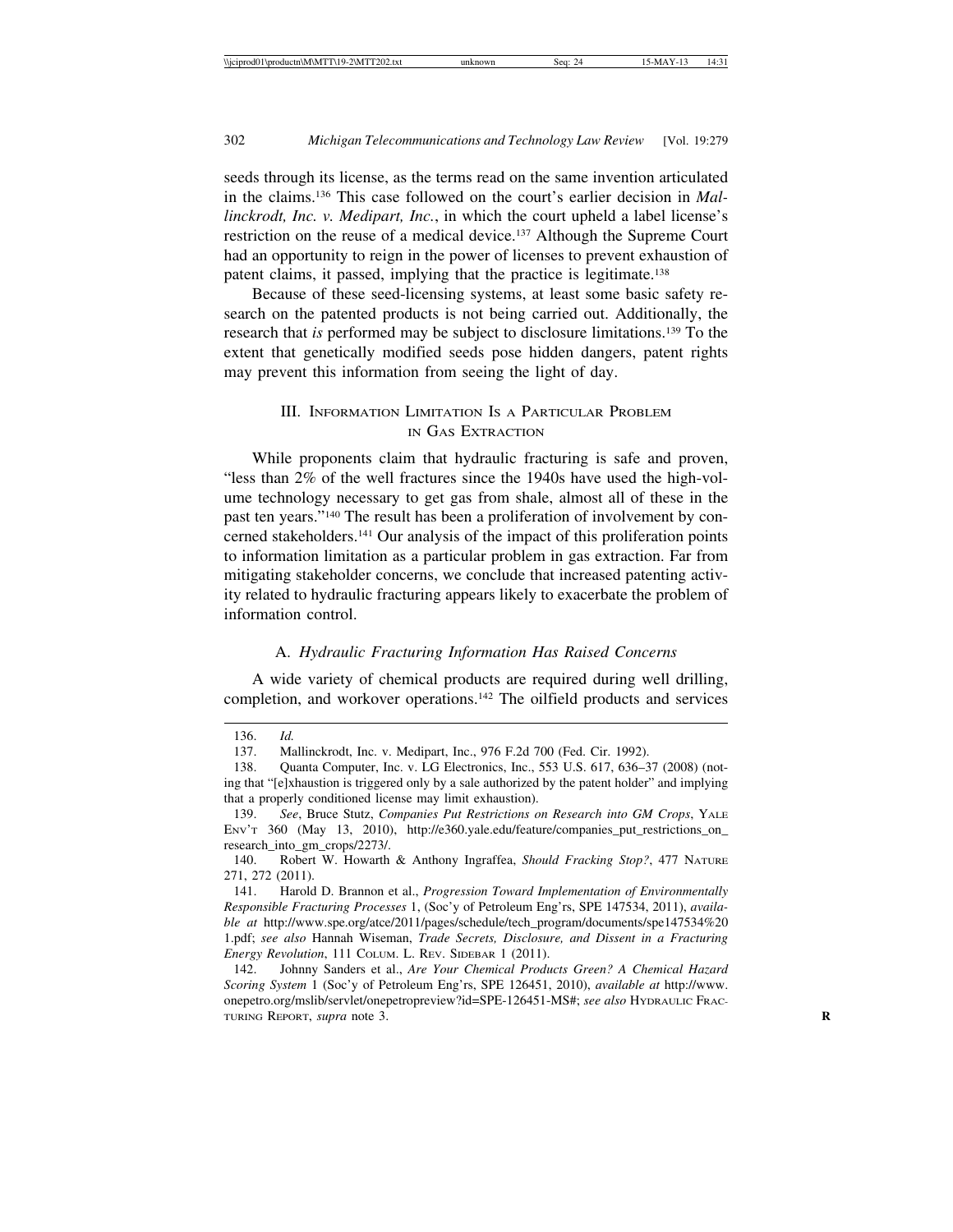required for the exploitation of shale and other unconventional gas reservoirs bring with them a spectrum of distinct and significant environmental and health hazards.<sup>143</sup> "From the first day the drill bit is inserted into the ground until the well is completed, toxic materials are introduced into the borehole and returned to the surface along with produced water and other extraction liquids."144 Along the way, each well produces hundreds of tons of drill cuttings and thousands of gallons of slops, much of it highly toxic.<sup>145</sup> For instance, "many of the fracking additives are toxic, carcinogenic or mutagenic."146 Similarly, "current fracture diagnostic technology uses radioactive materials which can pose a high risk from a health, safety and environment perspective . . . . [T]he potential to cause pollution or long term detrimental health problems are great."147 There are also considerable land use changes such as drilling pads, pipelines and compressor stations, along with numerous other potential community impacts such as truck traffic, temporary workers, and stresses related to drilling and fracking.148 Given the breadth and complexity of these issues, stakeholders have raised numerous questions about potential environmental, safety, and health hazards.<sup>149</sup>

First, environmental hazards include issues such as acute and chronic aquatic toxicity, bioaccumulation, biodegradation, endocrine disruption, ozone depletion, volatile organic compounds ("VOCs"), and the use of chemicals considered "priority pollutants" by the Environmental Protection Agency ("EPA").<sup>150</sup> Despite the fact that many of these chemicals are "highly toxic," such additives are "critical to the success of hydraulic water-

<sup>143.</sup> WILLIAMS, *supra* note 56, at 9; Andy Jordan et al., *Quantitative Ranking Measures* **R** *Oil Field Chemicals Environmental Impact* 1 (Soc'y of Petroleum Eng'rs, SPE 135517, 2010), *available at* http://www.spe.org/atce/2010/pages/schedule/tech\_program/documents/spe13551 71.pdf; Sanders et al., *supra* note 142, at 1–3. **R**

<sup>144.</sup> Theo Colborn et al., *Natural Gas Operations from a Public Health Perspective*, 17 HUM. & ECOLOGICAL RISK ASSESSMENT 1039, 1053 (2011).

<sup>145.</sup> Pete Morrison, *Meeting the Environmental Challenge with Technology* 1 (Soc'y of Petroleum Eng'rs, SPE 143837, 2011), *available at* http://www.onepetro.org/mslib/servlet/one petropreview?id=SPE-143837-MS.

<sup>146.</sup> Howarth & Ingraffea, *supra* note 140, at 477. **R**

<sup>147.</sup> Mark Mulkern et al., *A Green Alternative for Determination of Frac Height and Proppant Distribution* 1 (Soc'y of Petroleum Eng'rs, SPE 138500, 2010), *available at* http:// www.onepetro.org/mslib/servlet/onepetropreview?id=SPE-138500-MS.

<sup>148.</sup> WILLIAMS, *supra* note 56, at 10, 14–16; Roxanna Witter et al., Potential Exposure- **R** Related Human Health Effects of Oil and Gas Development: A White Paper 13–15 (Sept. 15, 2008), *available at* http://docs.nrdc.org/health/files/hea\_08091702a.pdf.

<sup>149.</sup> Daniel J. Soeder, *The Marcellus Shale: Resources and Reservations*, 91 Eos 277, 278 (2010).

<sup>150.</sup> Brannon et al., *supra* note 141, at 3; Harold D. Brannon et al., *The Quest to Exclusive Use of Environmentally Responsible Fracturing Products and Systems* 3 (Soc'y of Petroleum Eng'rs, SPE 152068, 2012), *available at* http://www.onepetro.org/mslib/servlet/onepetro preview?id=SPE-152068-MS; Jordan et al., *supra* note 143 at 1, 3; Sanders et al., *supra* note 142, at 3. Currently, the EPA regulates and has developed analytical test methods for 126 **R** Priority Pollutants. 40 C.F.R. § 423 app. A (2012).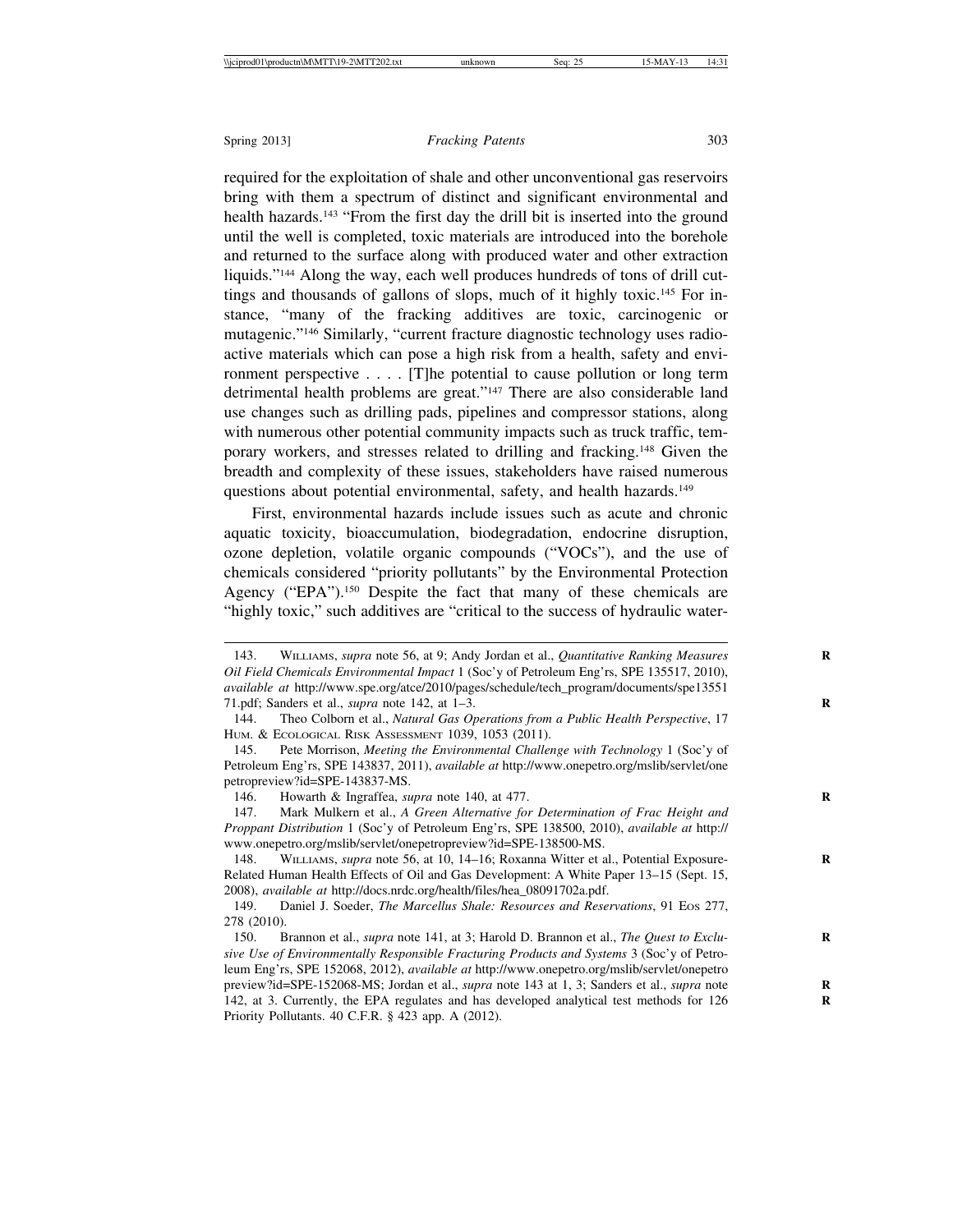based fracturing."151 In particular, hydraulic fracturing typically involves a complex cocktail of chemicals from different functional categories, including acids, biocides, breakers, clay stabilizers, corrosion inhibitors, crosslinkers, defoamers, friction reducers, gellants, pH buffers, proppants, scale inhibitors, and surfactants.<sup>152</sup>

Very few crosslinkers are "environmentally acceptable," and for some applications none of the available products are environmentally suitable.153 Choline chloride, an ammonium salt compound, and tetramethyl ammonium chloride ("TMAC"), a quanternary ammonium salt, are the two most common clay stabilizers. Both are toxic—especially TMAC.154 The most commonly used surfactants "often contain chemicals that are deemed environmentally unacceptable."<sup>155</sup> One conventional demulsifying solvent is known to be genetically, reproductively, and developmentally toxic.156 Similarly, existing corrosion inhibitors are "very poisonous and strongly polluting," but currently there are no "acceptable environmental alternatives."157 Until recently, one of the "big three" service companies has consumed over fourteen-million gallons of diesel oil per year in various fracturing products.158 Notably, diesel fuel contains benzene, toluene, ethylbenzene, and xylenes ("BTEX"), all of which are VOCs known to be harmful to the central nervous system.

Another one of the "most visible" environmental issues associated with hydraulic fracturing is the disposal of flowback fluids, or produced water, which can be especially problematic "because of their high concentrations of total dissolved solids ("TDS")."159 "The volume of water produced from

158. Brannon et al., *supra* note 141, at 11. **R**

<sup>151.</sup> John J. Wylde & Bill O'Neil, *Environmentally-Acceptable Replacement of 2-Butoxyethanol: A High Performance Alternative for Fracturing Applications* 2 (Soc'y of Petroleum Eng'rs, SPE 141099, 2011), *available at* http://www.onepetro.org/mslib/servlet/onepetropre view?id=SPE-141099-MS.

<sup>152.</sup> Colborn et al., *supra* note 144, at 1039, 1053; U.S. ENVTL. PROT. AGENCY, 816-R- **R** 04-003, EVALUATION OF IMPACTS TO UNDERGROUND SOURCES OF DRINKING WATER BY HY-DRAULIC FRACTURING OF COALBED METHANE RESERVOIRS, at 4–9 & tbl. 4-1, 4–10 (2004); *id.* at 4–8.

<sup>153.</sup> Julio Gomez, *Developing Environmentally Compliant Materials for Cementing and Stimulation Operations* 1 (Soc'y of Petroleum Eng'rs, SPE 127196, 2010), *available at* http:// www.onepetro.org/mslib/servlet/onepetropreview?id=SPE-127196-MS.

<sup>154.</sup> I.A. El-Monier & H.A. Nasr-El-Din, *A Study of Several Environmentally Friendly Clay Stabilizers* 1–2 (Soc'y of Petroleum Eng'rs, SPE 142755, 2011), *available at* http://www. onepetro.org/mslib/servlet/onepetropreview?id=SPE-142755-MS.

<sup>155.</sup> Hui Zhou et al., *Development of More Environmentally Friendly Demulsifiers* 1 (Soc'y of Petroleum Eng'rs, SPE 15182, 2012), *available at* http://www.onepetro.org/mslib/ app/Preview.do?paperNumber=SPE-151852-MS&societyCode=SPE.

<sup>156.</sup> *Id.* at 3.

<sup>157.</sup> Gomez, *supra* note 153, at 6. **R**

<sup>159.</sup> Soeder, *supra* note 149, at 277–78. Similarly, according to Michael L. Godec & **R** Robin L. Petrusak, the disposal of produced water is a significant environmental concern, in large part because of the tremendous volumes involved. Michael L. Godec & Robin L. Pe-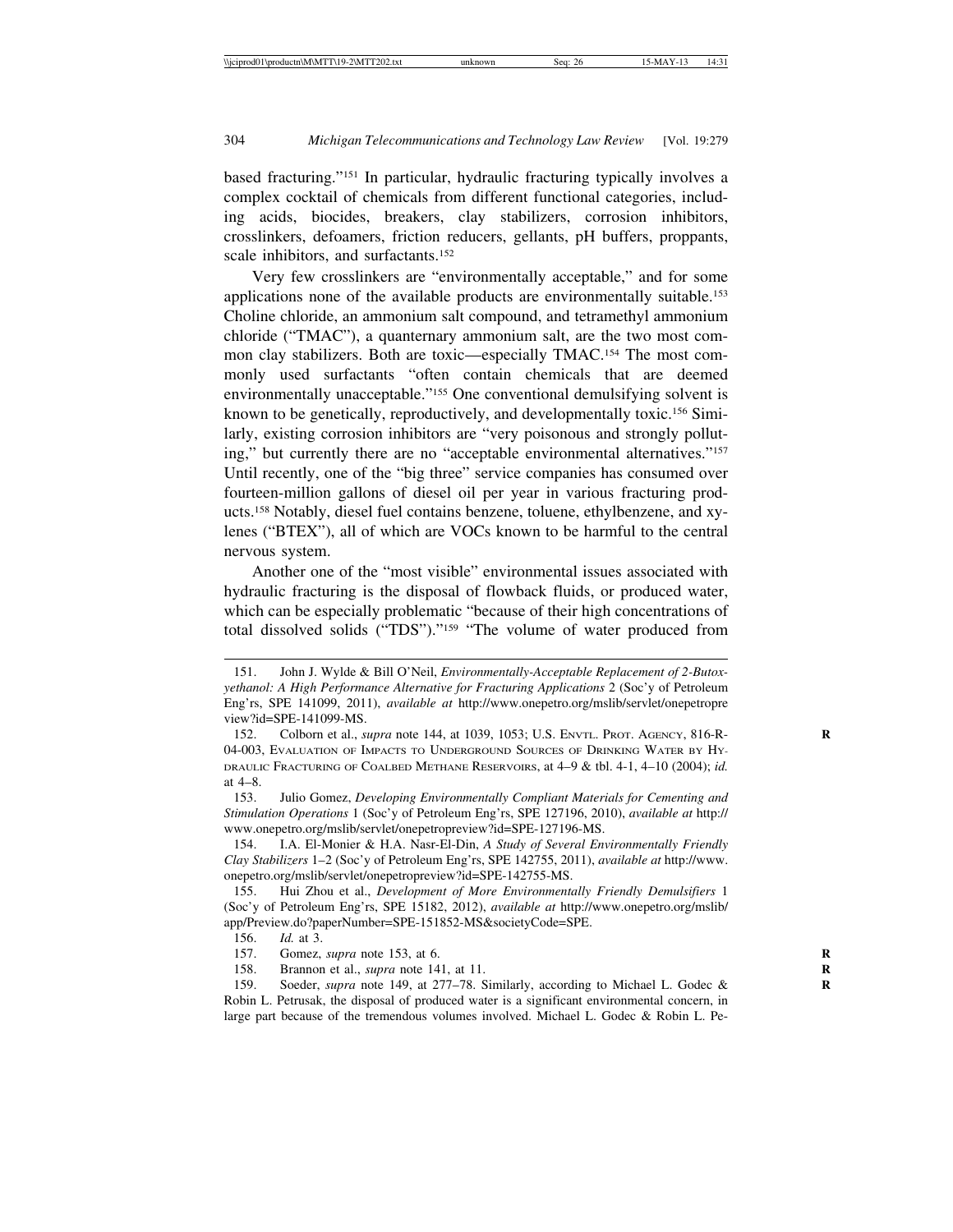America's oil and gas wells is many times the volume of hydrocarbons produced each day."160 One recent study of the Pennsylvania Brine Treatment ("PBT") Josephine Facility, which only accepts wastewater from the oil and gas industry, found barium levels had a mean concentration in effluent of 27.3 ppm, approximately fourteen times the EPA maximum concentration limit of 2 ppm for drinking water; mean strontium levels of 2981.1 ppm, over 745 times higher than the EPA recommended limit for finished municipal drinking water of 4 ppm; mean bromide levels of 1068.8 ppm, more than 10,000 times higher than the 100 ppb level at which authorities become concerned; and elevated levels of other contaminants.161 This study concluded that downstream populations served by the Freeport water authority and other water authorities downstream of Freeport, were at risk of contamination owing to these contaminants as well as others that were not sampled as part of the study.162 Others are concerned about "fugitive emissions that occur at multiple points during fracking and production."163 Hydraulic fracturing also "can have impacts on local water resources."164 Meanwhile, petroleum engineers have cautioned that "the more obvious risks posed by well treatment chemicals on the surface have been largely ignored by both the environmental interest groups and governmental authorities," suggesting that if anything, the range of potential environmental hazards has yet to be fully enumerated.<sup>165</sup>

Second, in addition to their possible environmental hazards, "drilling and fracturing activities may use and produce hazardous materials which could threaten human health."166 "The work does have inherent dangers."167 These include safety hazards related to explosives, flammability, oxidizers, and corrosives.168 For instance, "spills of chemical additives during transport or well site operations could pose far greater risks because the concentrations of as received additives are two to three orders of magnitude greater than they are after blending with water to formulate the fracturing fluid."169 The chemicals involved in hydraulic fracturing may contain hydrochloric

- 166. Witter et al., *supra* note 148, at 3. **R**
- 167. Huls, *supra* note 57, at 2. **R**
- 168. Brannon et al., *supra* note 141, at 3–4; Jordan et al., *supra* note 143, at 3. **R**
- 169. Brannon et al., *supra* note 141, at 2. **R**

trusak, *The Answer to Increasing Environmental Compliance Costs: Regulatory Reform or Technological Advance?* 3 (Soc'y of Petroleum Eng'rs, SPE 56495, 1999), *available at* http:// www.onepetro.org/mslib/app/Preview.do?paperNumber=00056495&societyCode=SPE.

<sup>160.</sup> *Produced Water*, INTERSTATE OIL & GAS COMPACT COMM'N, http://www.iogcc. state.ok.us/produced-water (last visited Mar. 1, 2013).

<sup>161.</sup> U.S. ENVTL. PROT. AGENCY, EPA/600/R-11/047, PROCEEDINGS OF THE TECHNICAL

WORKSHOPS FOR THE HYDRAULIC FRACTURING STUDY: FATE AND TRANSPORT, at 11 (2011). 162. *Id.* at 13.

<sup>163.</sup> David Kramer, *Shale-Gas Extraction Faces Growing Public and Regulatory Challenges*, PHYS. TODAY, July 2011, at 23, 24.

<sup>164.</sup> Soeder, *supra* note 149, at 277–78. **R**

<sup>165.</sup> Brannon et al., *supra* note 141, at 2. **R**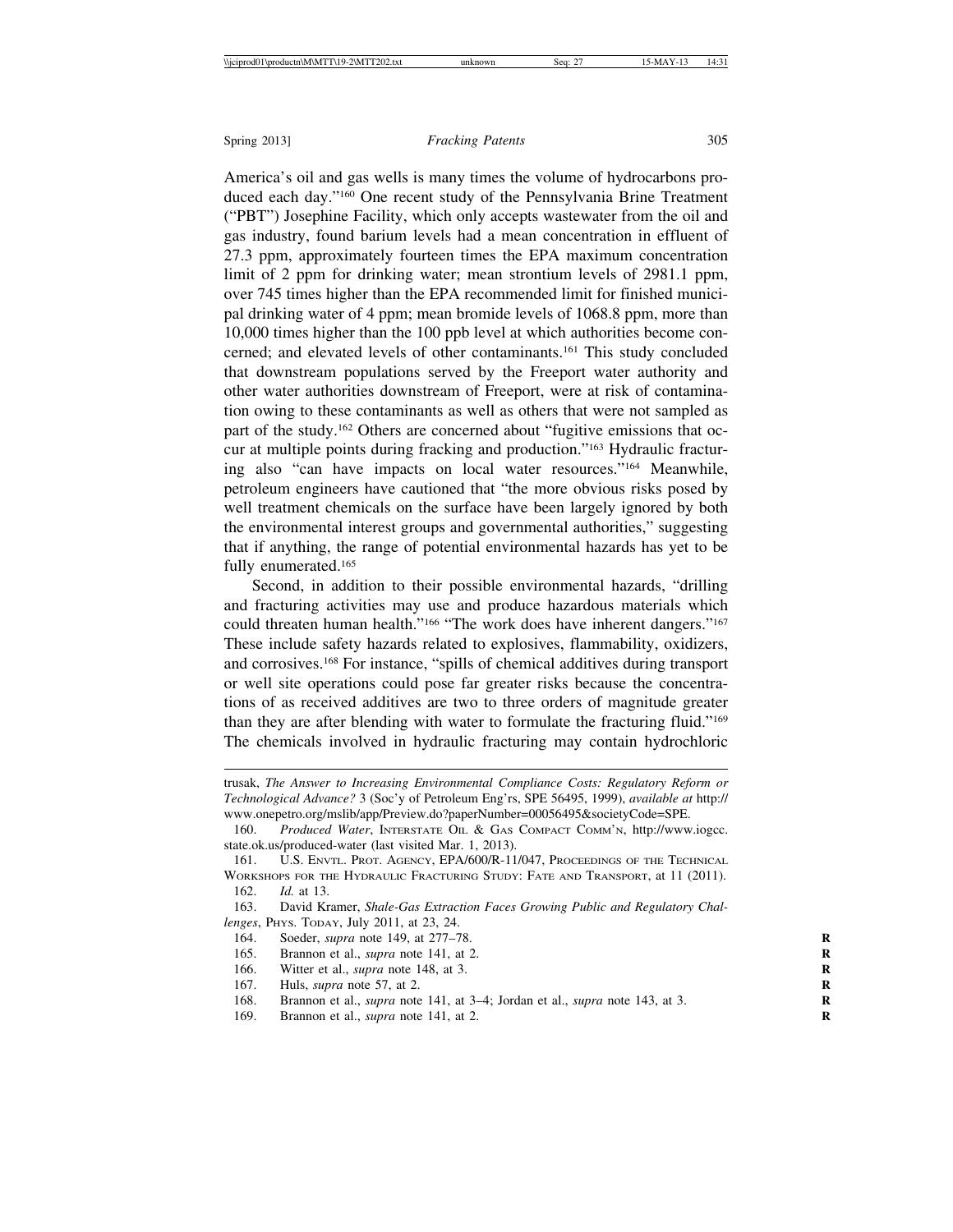acid; muriatic acid; hydroxyethyl cellulose; glutaraldehyde; petroleum distillate; ammonium bisulfate; 2-hydroxy-1,2,3-propanetricaboxylic acid; N,Ndimethylformamide; ethylene glycol; 2-butoxyethanol; fluorocarbons; naphthalene; butanol; or formaldehyde.<sup>170</sup> Following hydraulic fracturing, some of these chemicals are returned to the surface, potentially contaminating soil, air, and water, whereas other chemicals are left underground, potentially contaminating subsurface aquifers. Other potential causes of health hazards include improper handling of drilling sludge and produced water, chemical and waste spills, and fugitive gas emissions.171

One fracturing product, 2-butoxyethanol ("EGBE"), has come under increased scrutiny recently.172 EGBE is used ubiquitously and in high volumes in fracturing operations, preflushes, acid washes, and surfactant formulations.173 The fourteen largest oil and gas service companies injected 21.9 million gallons of products containing EGBE between 2005 and 2009.<sup>174</sup> EGBE is absorbed and rapidly distributed in humans following inhalation, ingestion, or dermal exposure.175 Numerous toxicity concerns are associated with EGBE, including nose and eye irritations, headaches, vomiting, breathing problems, low blood pressure, lowered levels of hemoglobin, blood in urine, and metabolic acidosis.

As oil and gas exploration and production activities move closer to human populations, these associated hazards "are more likely to have a direct effect on the health of those living, working and going to school in proximity."176 Indeed, the few existing studies available show that exposure to air pollutants, toxic chemicals, metals, radiation, noise and light pollution cause a range of diseases, illnesses, and health problems.177 As a result, those living in close proximity to oil and gas activities may be at increased risk for a variety of health problems affecting the skin, eyes, and other sensory organs; brain and nervous system; gastrointestinal tract, liver, and kidneys; and the immune system.178 Negative health outcomes such as cancer, cardiovascular disease, blood disorders, endocrine disruption, respiratory problems,

177. *Id.* at 7.

<sup>170.</sup> David M. Kargbo et al., *Natural Gas Plays in the Marcellus Shale: Challenges and Potential Opportunities*, 44 ENVTL. SCI. TECH. 5679, 5681 (2010).

<sup>171.</sup> Witter et al., *supra* note 148, at 3.<br>172. Wylde & O'Neil, *supra* note 151.

Wylde & O'Neil, *supra* note 151, at 1.

<sup>173.</sup> *Id.* at 2; Press Release, Clariant, Clariant Oil Services Named Finalist in 2011 World Oil Awards, at 1 (Sept. 20, 2011).

<sup>174.</sup> HYDRAULIC FRACTURING REPORT, *supra* note 3, at 7. **R**

<sup>175.</sup> For a review of the toxicology of EGBE, see U.S. ENVTL. PROT. AGENCY, EPA/635/ R-08/006F, TOXICOLOGICAL REVIEW OF ETHYLENE GLYCOL MONOBUTYL ETHER (EGBE) (CAS NO. 111-76-2), at 4 (2010); U.S. DEP'T OF HEALTH & HUM. SERVS., TOXICOLOGICAL PROFILE FOR 2-BUTOXYETHANOL AND 2-BUTOXYETHANOL ACETATE (1998).

<sup>176.</sup> Witter et al., *supra* note 148, at 5. **R**

<sup>178.</sup> *Id.*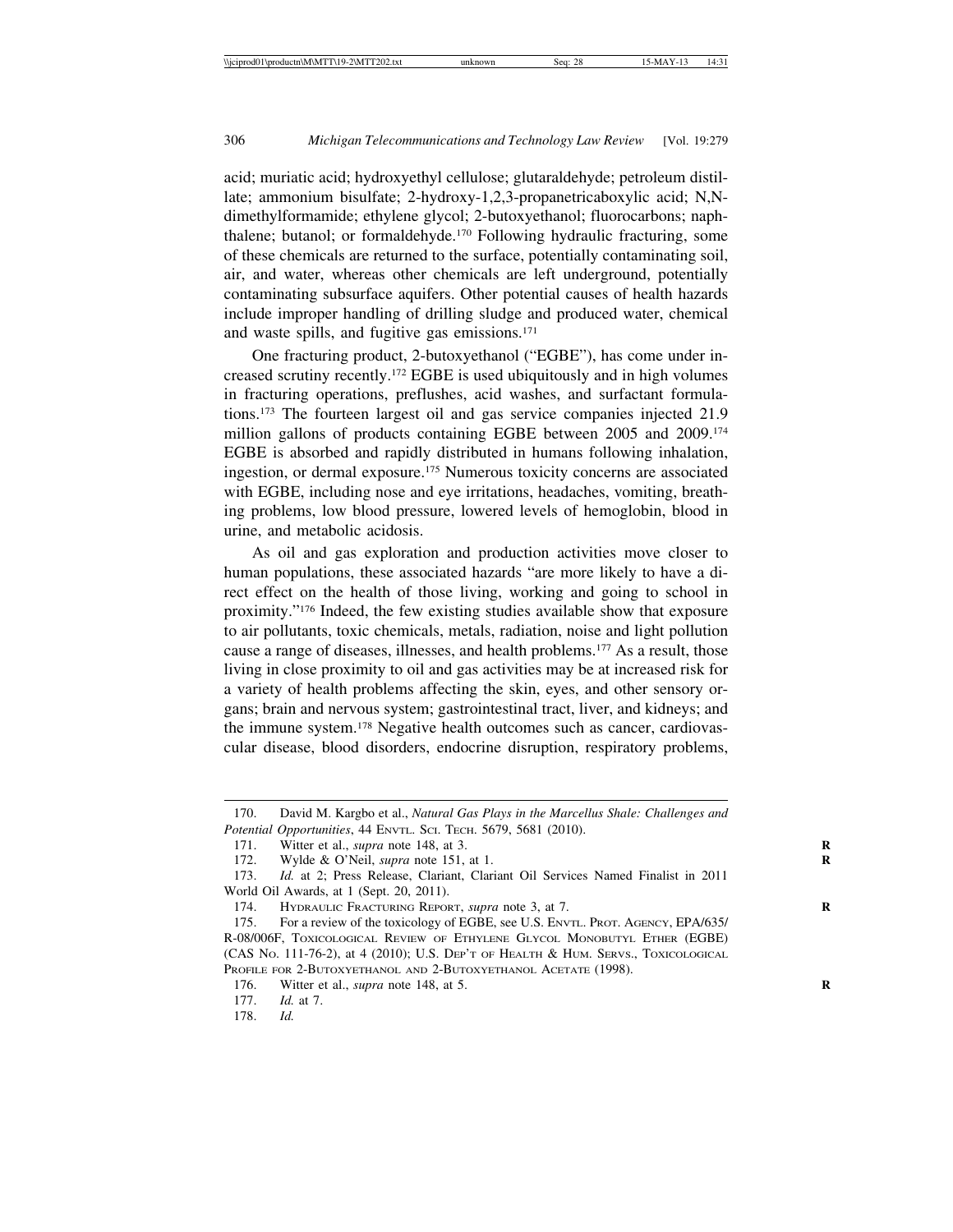and asthma, as well as genetic, reproductive, and developmental toxicity have been linked to oil and gas activities.<sup>179</sup>

# B. *Information Necessary for Assessment Is Limited*

Despite the many questions stakeholders have posed about hydraulic fracturing and related oilfield products and services, those who have attempted to assess these issues have reported that necessary information is often not available. For instance, the types and quantities of chemicals involved are often not readily disclosed.<sup>180</sup> The exact reasons for these information shortages are not entirely clear. For instance, some have noted that even though the chemical formulations of hydraulic fracturing fluids are "highly researched," they are also "closely guarded."<sup>181</sup> Others maintain that "because shale-gas development is so new, scientific information on the environmental costs is scarce."182 Another possible difficulty is that drilling companies have historically not been legally required to list the chemicals used in hydraulic fracturing, making it "difficult to assess the full scope of the contents of fracking fluids."183 A lack of standards may also be a culprit. For instance, even within a single area such as the Marcellus Shale, "there are no basin-wide standards for brine analysis, so it is difficult to compare the small amounts of data that do exist."184 Finally, "ever-present concerns of compromising supplier proprietary information" make obtaining the necessary information difficult, even for industry insiders willing to sign confidentiality agreements and utilize third-party intermediaries.<sup>185</sup> Despite these different information barriers, "many in industry agree that there is a need for accurate, thorough, and unbiased scientific data on the possible environmental impacts of shale gas drilling and production."186

The quantification of potential environmental, safety, and health hazards is further complicated by that fact that "evaluating and communicating the hazards of chemicals is done in a highly variable manner across the world."187 Simply gathering data on oilfield products is challenging. For instance, it is not uncommon for a given Material Safety Data Sheet ("MSDS") to be "fraught with gaps in information about the formulation of

- 181. Kargbo et al., *supra* note 170, at 5679, 5681. **R**
- 182. Howarth & Ingraffea, *supra* note 140, at 271–72. **R**

183. Madelon L. Finkel & Adam Law, *The Rush to Drill for Natural Gas: A Public Health Cautionary Tale*, 101 AMER. J. PUB. HEALTH, 784 (2011).

- 184. Soeder, *supra* note 149, at 277–78. **R**
- 185. Brannon et al., *supra* note 141, at 3. **R**
- 186. Soeder, *supra* note 149, at 277–78. **R**
- 187. Jordan et al., *supra* note 143, at 4. **R**

<sup>179.</sup> Brannon et al., *supra* note 141, at 3; Brannon et al., *supra* note 150, at 3; Colborn et **R** al., *supra* note 144, at 1039, 1045; Kargbo et al., *supra* note 170, at 5670, 5681; Witter et al., **R** *supra* note 148, at 7. **R**

<sup>180.</sup> Colborn et al., *supra* note 144, at 1039–40. **R**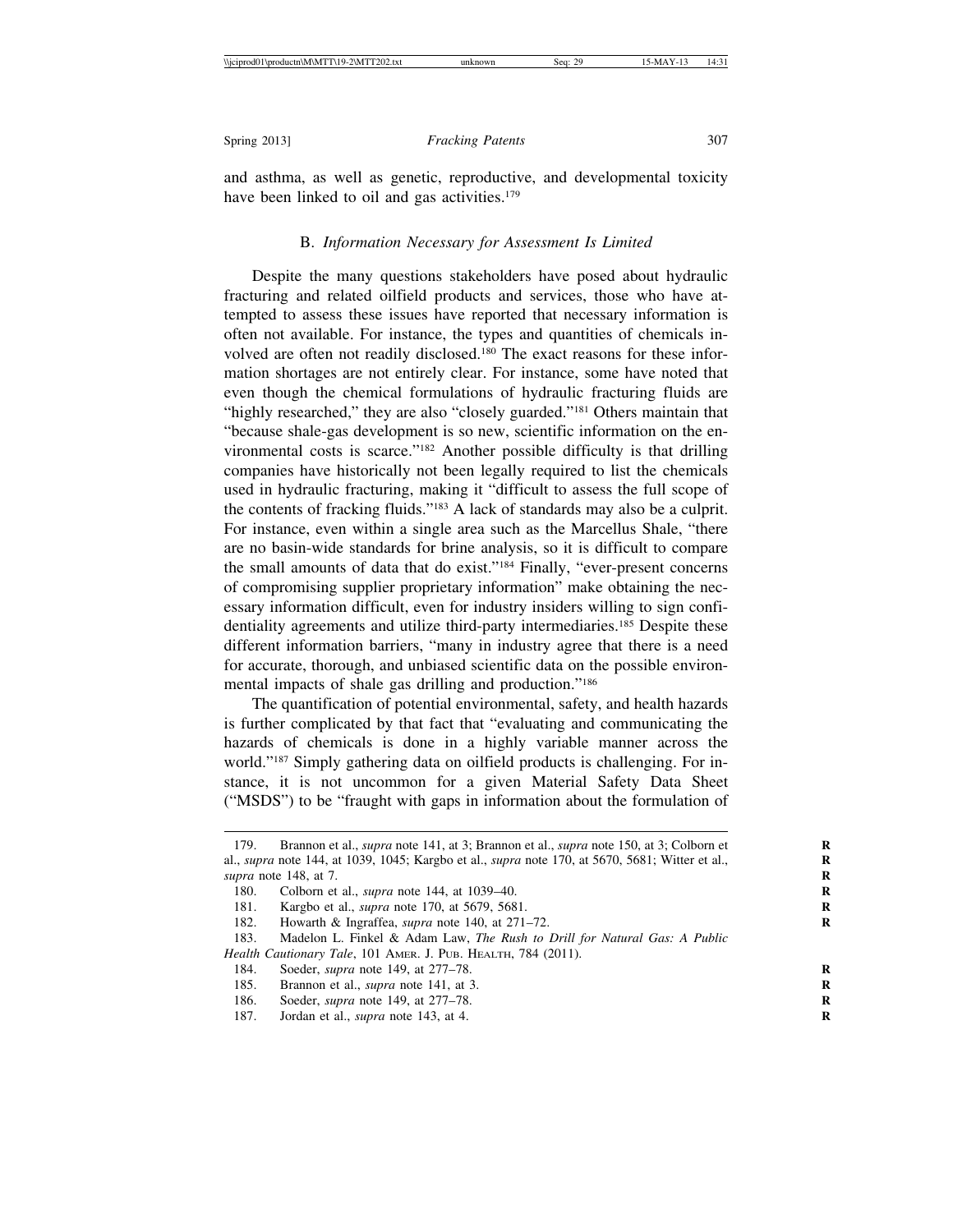the products."188 The problems stem in part from the fact that the Occupational Safety and Health Administration ("OSHA") "provides only general guidance about the format and content of material safety data sheets."189 It is not uncommon for an MSDS to omit the chemical composition of a product, to report on only a fraction of the total composition (sometimes less than 0.1%), or to provide only a general description of a product (such as plasticizer).190 Even in cases where information is provided, Chemical Abstract Service ("CAS") numbers are often not provided.<sup>191</sup> "We have health data on only a small percentage of the chemicals in use because CAS numbers are often not provided on MSDSs and without a CAS number it is difficult to search for health data."192 Reflecting on these problems, the U.S. General Accounting Office (renamed "Government Accountability Office" in 2004) concluded bluntly that "many MSDSs contain inaccurate or incomplete information" and OSHA "lacks an effective process for detecting inaccuracies."193

Moreover, even "a fully compliant OSHA-mandated [MSDS] in the US is likely to have significant gaps in the data needed to assess its environmental, safety and health hazards."194 For one thing, an OSHA MSDS "requires no environmental information."195 Additionally, in cases where OSHA classifies all the components of a particular product as non-hazardous, manufacturers are not required to identify any of the product's specific substances. However, OSHA's "non-hazardous" classification "does not account for potential environmental hazards" and if a substance is not identified on an MSDS "no database searching can be accomplished for environmental data."196 In other cases, oilfield products were mixed together before use, but "little data was available for most of the mixtures," requiring interested stakeholders to make their own judgments by combining the profiles of individual components based on their weighted contribution to the overall mixture. Finally, "much of the necessary but missing data (including the names of specific constituent chemicals) was considered proprietary or trade secret by the chemical supplier."197

To the extent these basic information challenges can be overcome, interpreting the results can still be complicated. For instance, even if the inherent environmental, safety, and health hazards of particular chemicals can be de-

- 190. Colborn et al., *supra* note 144, at 1039, 1044. **R**
- 191. *Id.*; Jordan et al., *supra* note 143, at 4. **R**
- 192. Colborn et al., *supra* note 144, at 1039, 1054. **R**
- 193. U.S. GEN. ACCT. OFF., *supra* note 189, at 28, 31. **R**
- 194. Jordan et al., *supra* note 143, at 4. **R**
- 195. *Id.*
- 196. *Id.*

<sup>188.</sup> Colborn et al., *supra* note 144, at 1039, 1044. **R**

<sup>189.</sup> U.S. GEN. ACCT. OFF., HRD-92-8, OSHA ACTION NEEDED TO IMPROVE COMPLI-ANCE WITH HAZARD COMMUNICATION STANDARD 28 (1991).

<sup>197.</sup> *Id.* (internal quotation marks omitted).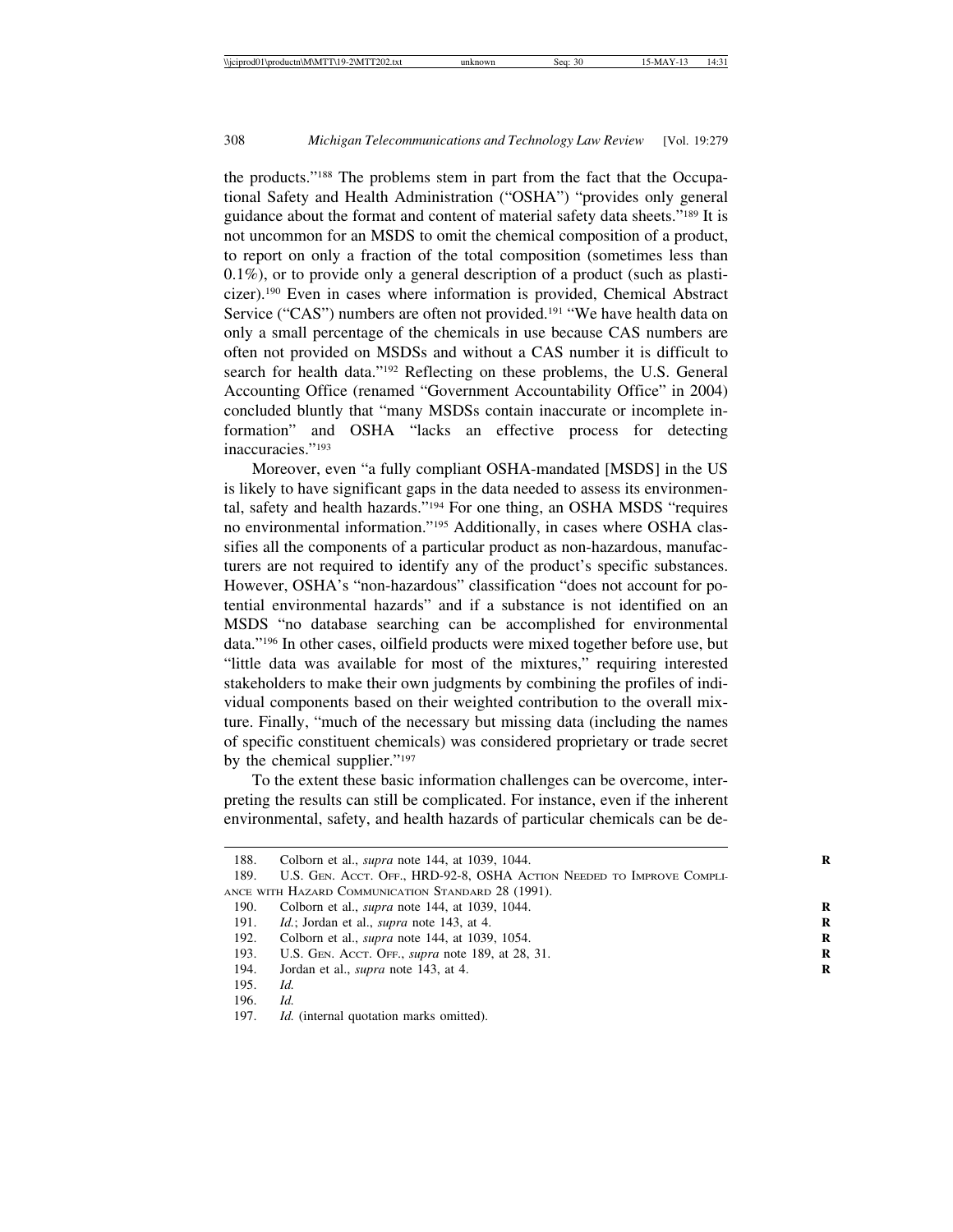termined, these individual product hazards do not "account for use conditions or exposure scenarios."198 For instance, hydraulically fracturing a horizontal shale well requires three to seven million gallons of water per well, but it is only by making basin-wide evaluations that the cumulative impacts of such withdrawals and their concomitant disposals can be evaluated.199 In the case of water, such holistic assessments have concluded that hydraulic fracturing is a consumptive use, meaning that the water is permanently removed from the hydrological cycle.200 But without better information on the quantities, timing, and locations of such water withdrawals and disposals, it is difficult to assess their overall impacts. The applicability of isolated product assessments can also be misleading in other ways. For instance, on their own, silica-based proppants are considered inorganic substances, and appear to have low environmental, safety, and health hazards, but such an assessment "is totally unrelated to the product's ultimate and long-term use underground in a hydraulic fracture."201

Although interested stakeholders have identified numerous potential health hazards associated with hydraulic fracturing and related oilfield products and services, further assessment of these hazards depends on access to sufficient information. However, the "data necessary to completely assess the health and social impacts of the oil and gas industry are missing in all areas, including population demographics, health status, psychological status, social measures, worker health, and environmental exposure."202 Timely and unbiased environmental monitoring is not readily available to the public. In other cases, the studies that have been submitted to the EPA are not publicly available because they are considered proprietary to the industry.<sup>203</sup>

In one study, a list was compiled of 944 products used during natural gas operations.204 Working from the associated MSDSs, the authors were able to identify 95% or more of the ingredients for just 131 (14%) of the products. Conversely, for 407 (43%) of the products, the authors were able to identify less than 1% of the total composition. Ultimately, just 632 chemicals were identified, and of those they were only able to locate CAS numbers for 353 (56%). After analyzing the potential health effects of the subset of oilfield chemicals that they were able to identify, the authors concluded

<sup>198.</sup> *Id.*

<sup>199.</sup> James Daniel Arthur & Bobbi Jo Coughlin, *Cumulative Impacts of Shale-Gas Water Management: Considerations and Challenges* 3 (Soc'y of Petroleum Eng'rs, SPE 142234, 2011), *available at* http://www.spe.org/events/hsse/2011/pages/schedule/tech\_program/docu ments/142234\_Arthur.pdf.

<sup>200.</sup> Charles W. Abdalla & Joy R. Drohan, *Water Withdrawals for Development of Marcellus Shale Gas in Pennsylvania* 2 (Penn. State Coll. of Ag. Sci., Publ'n No. UA460, 2010); Huls, *supra* note 57, at 1. **R**

<sup>201.</sup> Jordan et al., *supra* note 143, at 5. **R**

<sup>202.</sup> Witter et al., *supra* note 148, at 2. **R**

<sup>203.</sup> Colborn et al., *supra* note 144, at 1044. **R**

<sup>204.</sup> *Id.* at 1039, 1045.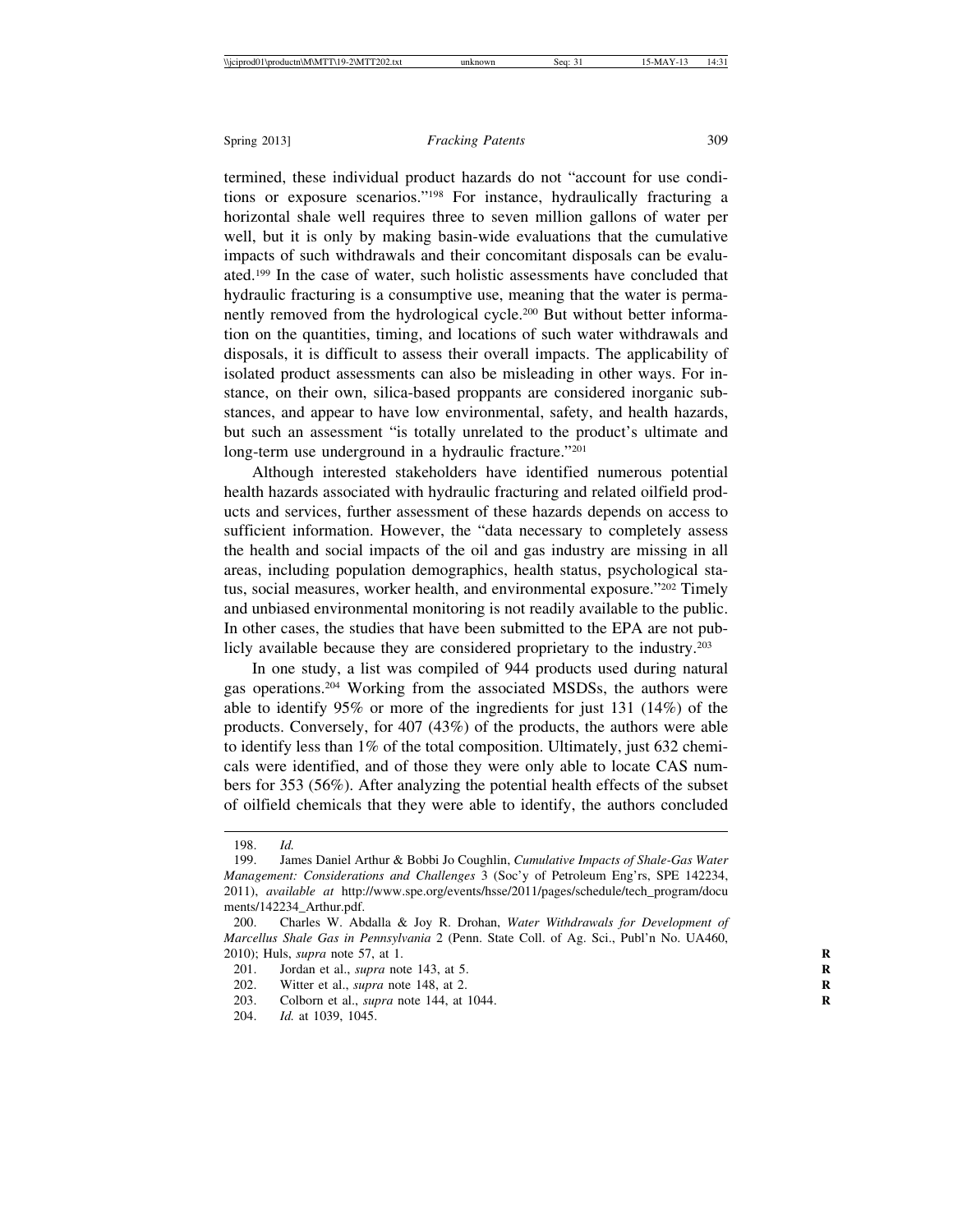that "it was difficult to arrive at a 'short list' of chemicals that would be informative for water quality monitoring because of the vast array of products constantly being developed, and the wide selection of chemicals used in those products."205 Others have reached similar conclusions: "Because of the lack of disclosure by the drilling companies of the individual chemicals with their unique CAS registry numbers used in fracking fluids, it is difficult to truly assess their potential adverse effects, and so the cumulative exposure impact is not known."206

In another study, the New York State Department of Environmental Conservation ("NYDEC") analyzed 235 hydraulic fracturing products from six oilfield service companies and fifteen chemical suppliers.<sup>207</sup> It could only determine the complete composition of 167 products.208 Among the products, 322 unique chemicals with CAS numbers were identified.209 Part of the difficulty was that "a significant number of product compositions have been properly justified as trade secrets within the coverage of disclosure exceptions of the Freedom of Information Law," however, the NYDEC "considers MSDSs to be public information ineligible for exception from disclosure as trade secrets or confidential business information."210 As a further difficulty, the NYDEC found that "compound-specific toxicity data are very limited for many chemical additives to fracturing fluids."211 As a result, it was forced to limit its assessment to "qualitative hazard information."212

In sum, given the widespread absence of necessary data, "it has been scientifically difficult to establish causal relationships between oil and gas activity and health effects."213 Nonetheless, the lack of specific evidence "does not negate the fact that oil and gas operations use and produce toxic contaminants that adversely affect human health, nor does it negate the potential health effects of the large-scale socio-demographic and economic changes often associated with such projects."214 In place of answers, there are "many uncertainties" regarding the health effects of the oil and gas industry.215

- 214. *Id.* at 7.
- 215. *Id.* at 28.

<sup>205.</sup> *Id.* at 1049.

<sup>206.</sup> Finkel & Law, *supra* note 183, at 785. **R**

<sup>207.</sup> N.Y. STATE DEP'T OF ENVTL. CONSERV., REVISED DRAFT SUPPLEMENTAL GENERIC ENVIRONMENTAL IMPACT STATEMENT ON THE OIL, GAS AND SOLUTION MINING REGULATORY PROGRAM 5-41 (2011).

<sup>208.</sup> *Id.*

<sup>209.</sup> *Id.*

<sup>210.</sup> *Id.* at 5-63.

<sup>212.</sup> *Id.* at 5-74.

<sup>213.</sup> Witter et al., *supra* note 148, at 5. **R**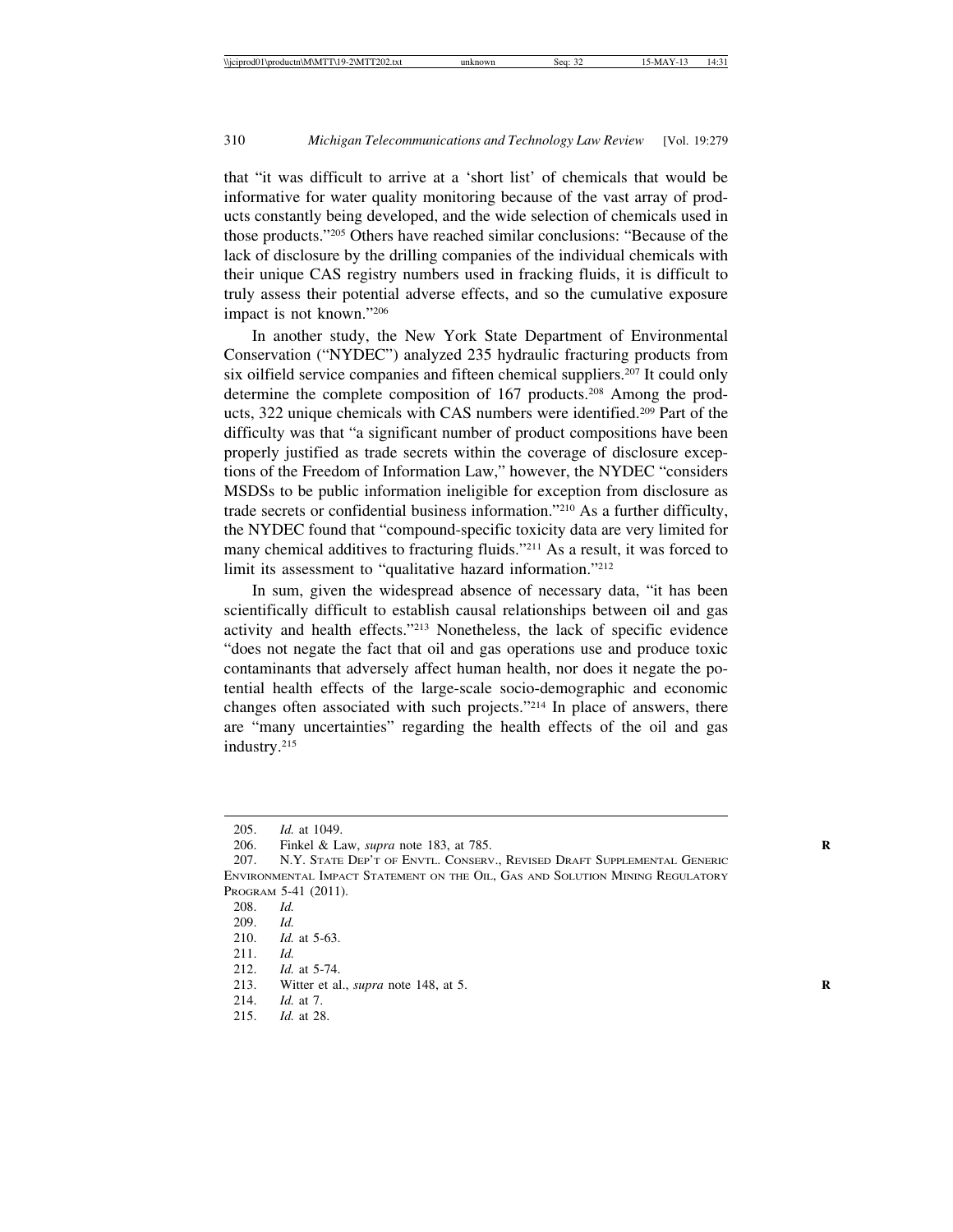#### C. *Availability of Government Information Is Limited*

In addition to the many independent assessment efforts described above, federal and state regulators face similar limitations. For one thing, "the speed at which the resource is being developed often forces regulatory agencies to make policy decisions based on little data."216 Complicating matters is the fact that oil and gas exploration and service companies have traditionally been "secretive about additives in the fluids used for hydraulic fracturing and the volumes of water recovered after each treatment."217 According to some, "even the EPA does not know what proprietary chemicals are contained in fracking fluids."218

As evidence of these limitations accumulates, a growing number of stakeholders are concluding that part of the information problem may be the result of inadequate regulatory oversight of oil and gas.219 For instance, the oil and gas industry is exempt from several major federal regulations that would otherwise require important disclosures, or restrict some of the industry's most controversial practices, including exemptions from the Comprehensive Environmental Response, Compensation, and Liability Act; Resource Conservation and Recovery Act; Safe Drinking Water Act; Clean Water Act; Clean Air Act; National Environmental Policy Act; and Emergency Planning and Community Right-to-Know Act.220

The Comprehensive Environmental Response, Compensation and Liability Act ("CERCLA") of 1980 regulates the cleanup of hazardous substances released into any part of the environment, including air, water and land.221 All petroleum products contain benzene, toluene, ethylbenzene, or xylenes, and these substances are explicitly covered under CERCLA. And yet, as currently enacted, CERCLA considers these and any other hazardous substances contained in crude oil and petroleum products to be exempt from regulation.222 Petroleum facilities and abandoned well sites are similarly exempt from CERCLA regulation.<sup>223</sup>

Under the Resource Conservation and Recovery Act ("RCRA") of 1976, the EPA was given authority for determining the specific characteristics of hazardous waste and promulgating lists of such wastes.<sup>224</sup> Before the EPA could finish its rulemaking, Congress enacted the Solid Waste Disposal Act, exempting oilfield wastes from regulation under the requirements of RCRA

<sup>216.</sup> Soeder, *supra* note 149, at 277–78. **R**

<sup>217.</sup> *Id.*

<sup>218.</sup> Jerald L. Schnoor, *Regulate, Baby, Regulate*, 44 ENVTL. SCI. & TECH., 6524 (2010).

<sup>219.</sup> *See* WILLIAMS, *supra* note 56, at 5; RENEE LEWIS KOSNIK, THE OIL AND GAS INDUS- **R** TRY'S EXCLUSIONS AND EXEMPTIONS TO MAJOR ENVIRONMENTAL STATUTES, OIL & GAS AC-

COUNTABILITY PROJECT 2 (2007). 220. KOSNIK, *supra* note 219, at 2. **R**

<sup>221. 42</sup> U.S.C. §§ 9601–9675 (2011).

<sup>222.</sup> *See* KOSNIK, *supra* note 219, at 4–6; *see also* 42 U.S.C. § 9601(14). **R**

<sup>223.</sup> *See* KOSNIK, *supra* note 219, at 4–6. **R**

<sup>224.</sup> *See id*. at 6–8; *see also* 42 U.S.C. § 6903–6992.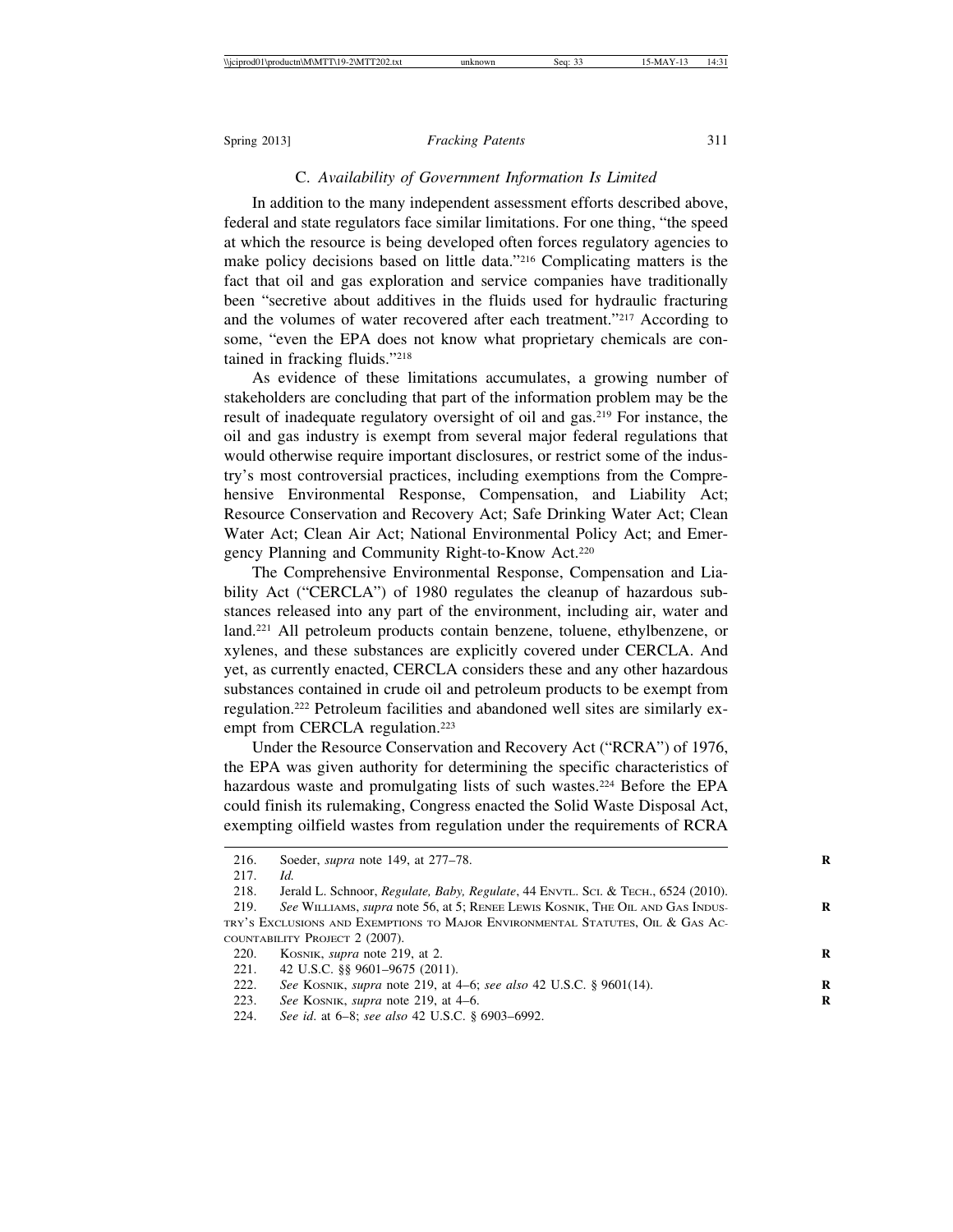Subtitle C until the EPA could prove these wastes were a danger to human health and the environment.<sup>225</sup> In 1988, the EPA concluded that existing state and federal regulations provided adequate oversight of oilfield wastes.<sup>226</sup> As a practical matter, these exemptions allow for the ready disposal of numerous known hazardous pollutants.<sup>227</sup>

The Safe Drinking Water Act ("SDWA") of 1974 protects all surface and subsurface waters actually or potentially used for drinking.228 However, the Energy Policy Act of 2005 ("EPAct of 2005") amended the SWDA in three ways by: (a) completely exempting hydraulic fracturing operations, (b) asking for the voluntary discontinuance of diesel fuel in hydraulic fracturing rather than banning it, and (c) redefining underground injection related to oil and gas operations as outside the EPA's jurisdiction unless diesel fuel is involved.229 Collectively, these changes have had the effect of codifying the deregulation of hydraulic fracturing except when diesel fuels are used, and even then, regulation by the EPA is discretionary.<sup>230</sup>

The regulations commonly known as the Clean Water Act ("CWA") were passed in 1972 and 1977.<sup>231</sup> Under the CWA, the EPA was given authority to implement pollution control programs and to set water quality standards for all surface waters. The CWA also made it unlawful to discharge any pollutant from a point source into navigable waters, without first obtaining a permit.232 From 1987 until 2005, the CWA exempted oil, gas, and mining operations from obtaining runoff permits, provided that the runoff was not contaminated by contact with raw materials or wastes.233 However, in 1990, the EPA promulgated a rule stating that construction activities disturbing five or more acres of land required a permit.<sup>234</sup> In 1999, the EPA expanded the permitting requirement to encompass construction activities disturbing one to five acres of land,<sup>235</sup> but deferred its implementation.<sup>236</sup> Before the deferral expired, the EPAct of 2005 amended the CWA to specif-

<sup>225.</sup> *See* KOSNIK, *supra* note 219, at 6. **R**

<sup>226.</sup> *Id*.

<sup>227.</sup> *Id*. at 7–8; Godec & Petrusak, *supra* note 159, at 3. **R**

<sup>228.</sup> Pub. L. No. 93-523, 88 Stat. 1660 (1974) (codified as amended at 42 U.S.C. §§ 300h to 300h-8); Bruce M. Kramer, *Federal Legislative and Administrative Regulation of Hydraulic Fracturing Operations*, 44 TEX. TECH. L. REV. 837, 840 (2012).

<sup>229.</sup> *See* KOSNIK, *supra* note 219, at 8; Kramer, *supra* note 228, at 855–56. **R**

<sup>230.</sup> *See* KOSNIK, *supra* note 219, at 9. **R**

<sup>231.</sup> Federal Water Pollution Control Act Amendments of 1972, Pub. L. No. 92-500, 86 Stat. 816 (codified at 33 U.S.C. §§ 1251–1376); Clean Water Act of 1977, Pub. L. No. 95-217, 91 Stat. 1566.

<sup>232.</sup> *See* KOSNIK, *supra* note 219, at 10. **R**

<sup>233.</sup> *See id.*; *see also* 33 U.S.C. § 1342(1)(2) (2011).

<sup>234. 55</sup> Fed. Reg. 47990 (Nov. 16, 1990).

<sup>235. 64</sup> Fed. Reg. 68,722 (Dec. 8, 1999).

<sup>236. 67</sup> Fed. Reg. 79,828 (Dec. 30, 2002).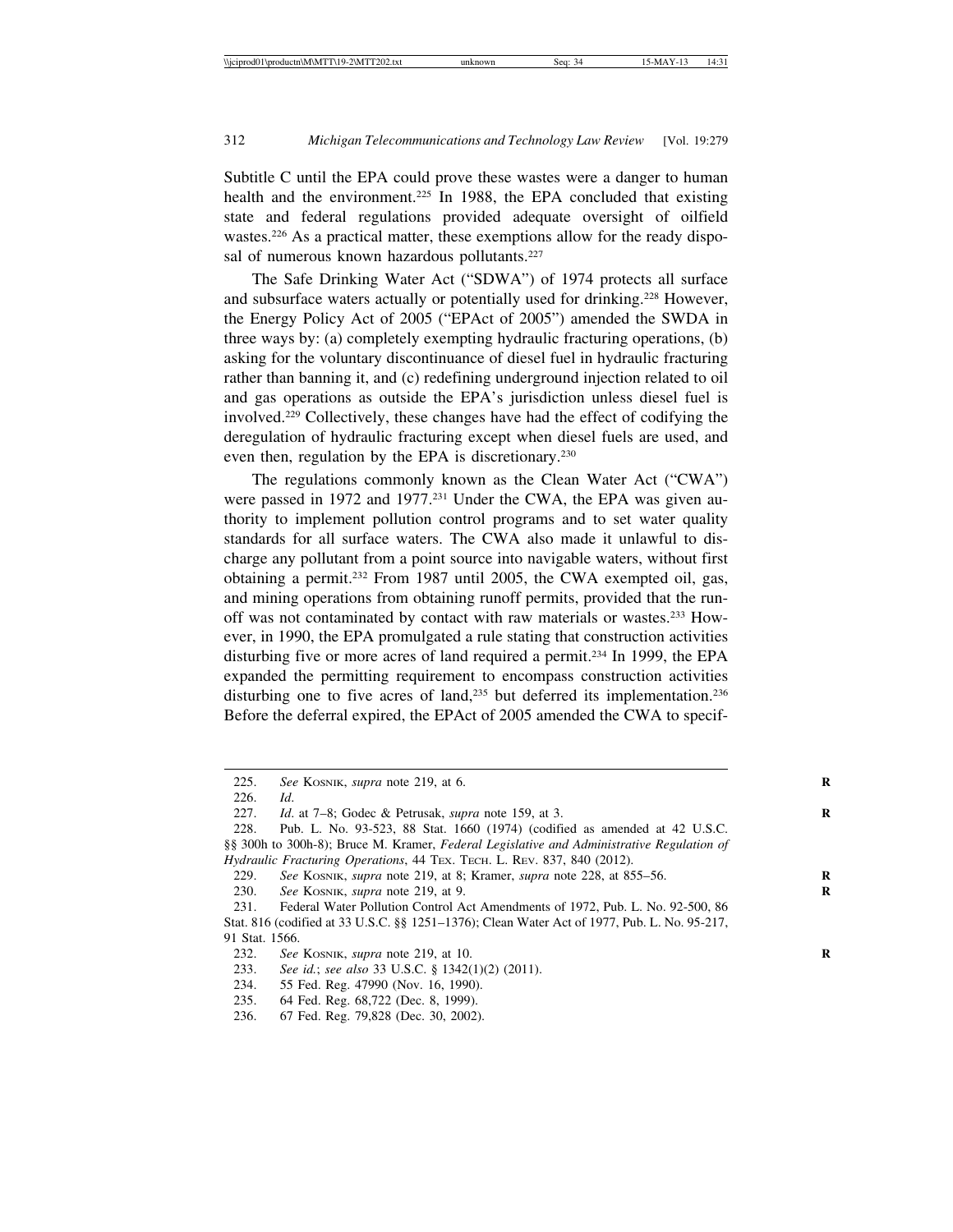ically include sediment related to oil and gas operations.237 The EPA's attempt to limit the application of the Energy Policy Act was invalidated by the Ninth Circuit in 2008.238 As a consequence, uncontaminated sediments are not considered pollutants when generated by the oil and gas industry unless they result from construction.239

The Clean Air Act ("CAA") regulates emissions from area, stationary, and mobile sources.240 Major sources of pollutants are limited by the National Emission Standards for Hazardous Air Pollutants. These prescribed standards are to be met by installing the Maximum Achievable Control Technology ("MACT") for each source. Under the CAA, smaller sources of pollution under common control are aggregated together and regulated as if they were a single source. However, oil and gas wells, along with some pipeline compressors and stations, are not required to be aggregated together, leaving these emissions not only unregulated, but largely untracked as well.

Enacted in 1969, the National Environmental Policy Act ("NEPA") established a national framework for protecting the environment by requiring all branches of the government to properly consider any actions which may significantly affect the environment.<sup>241</sup> The EPAct of 2005 created a "rebuttable presumption" that oil and gas activities could be analyzed and processed under the less stringent "categorical exclusion" process.242 This change effectively shifted the burden to the public to prove that an activity requires further analysis. In short, whereas prior to 2005 federal agencies had the burden of showing that oil and gas activities would not harm the environment, now the public has the burden of showing there are "extraordinary circumstances" warranting a full NEPA review.<sup>243</sup>

The Emergency Planning and Community Right-to-Know Act of 1986244 created the Toxics Release Inventory ("TRI"), which publically discloses facility-level data on the disposal or release of over 650 toxic chemicals by any facility in a listed SIC code with ten or more employees and that meets one of several chemical thresholds. The exploration and production of

240. Clean Air Act Amendments of 1970, Pub. L. No. 91-604, 84 Stat. 1676.

241. Pub. L. No. 91-190, 83 Stat. 852 (codified as amended at 42 U.S.C. § 4321 et seq. (2011)); *see also* KOSNIK, *supra* note 219, at 15. **R**

242. *See* Energy Policy Act of 2005, Pub. L. No. 109-58, § 390, 119 Stat. 594; KOSNIK, *supra* note 219, at 15. **R**

243. *See* KOSNIK, *supra* note 219, at 16. **R**

244. Pub. L. No. 99-499, 100 Stat. 1728 (1986) (codified as amended at 42 U.S.C. §§ 11001–11050 (2011)).

<sup>237.</sup> Pub. L. No. 109-58, § 323, 119 Stat. 594 (codified as amended at 33 U.S.C. § 1362(24)).

<sup>238.</sup> Natural Res. Def. Council v. U.S. Envtl. Prot. Agency, 526 F.3d 591, 607–08 (9th Cir. 2008).

<sup>239.</sup> *See* Michael Goldman, *Drilling into Hydraulic Fracturing and Shale Gas Development: A Texas and Federal Environmental Perspective*, 19 TEX. WESLEYAN L. REV. 185, 192 (2012).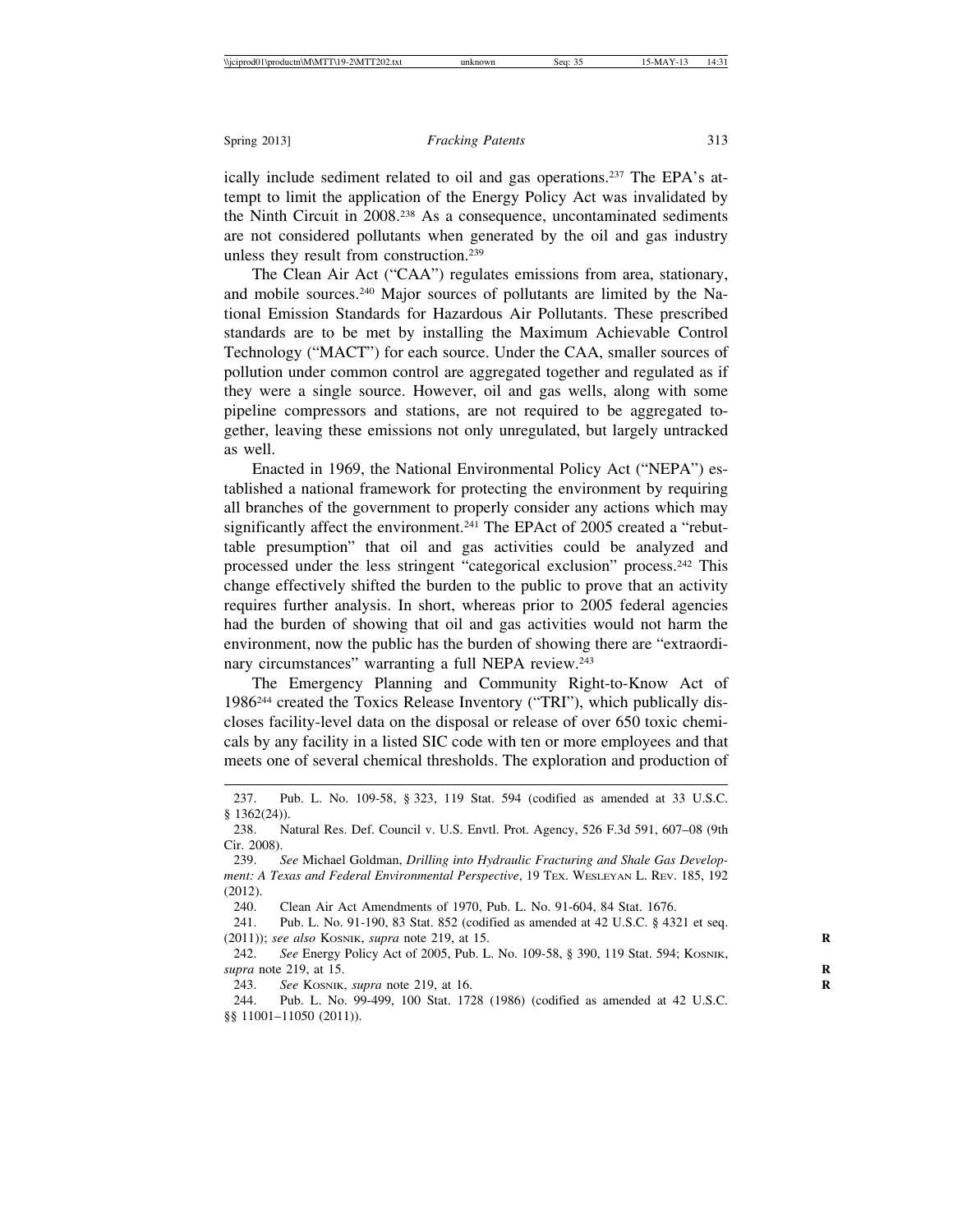oil and gas easily meet all of these reporting criteria. However, any company listed in SIC code 13: Oil and Gas Extraction is exempt from these regulations. As a result, information that would otherwise be available is entirely opaque.

As these institutional voids have become more conspicuous, numerous regulatory agencies have begun taking steps to potentially fill them. Ten different federal departments and agencies are reportedly considering regulations related to unconventional oil and gas exploration and production, including the EPA, U.S. Department of the Interior, U.S. Department of Health and Human Services, U.S. Pipeline and Hazardous Materials Safety Administration, and the U.S. Securities and Exchange Commission.<sup>245</sup> Given that "much is still unknown about the environmental effects of shale gas production," other agencies are working to collect better data.246 Within the past two years, the states of Wyoming, Arkansas, Louisiana, Texas, Colorado, North Dakota, and Pennsylvania all have adopted new regulations related to hydraulic fracturing. Other states, such as New York and New Jersey, have imposed moratoria on hydraulic fracturing. In April and May 2011, U.S. Congressional Committees held five different hearings on the practice.247 After decades of exemptions from existing regulations, the American Petroleum Institute, the official oil and gas industry lobbying organization, is now worried about "regulatory overreach."248 Despite these activities, little additional information has become available.

#### D. *Industry Self-Regulation Is Limited*

Faced with growing demands for increased disclosure and transparency, the oil and gas industry has recently attempted to demonstrate that it is capable of regulating itself. The industry's most prominent effort to date is FracFocus.org, a hydraulic fracturing chemical registry website that was launched on April 11, 2011, as a joint effort between the Ground Water Protection Council ("GWPC") and the Interstate Oil and Gas Compact Com-

<sup>245.</sup> Holtsclaw et al., *supra* note 56, at 2; Nick Snow, *API Suggests Single Agency Coor-* **R** dinate Federal Frac Rule Proposals, OIL & GAS J., Mar. 1, 2012, at 21.

<sup>246.</sup> Daniel J. Soeder, *Environmental Impacts of Shale Gas Production*, PHYS. TODAY, Nov. 2011, at 8.

<sup>247.</sup> On April 12, 2011, the Senate Environment and Public Works Committee held a hearing on hydraulic fracturing titled "Natural Gas Drilling: Public Health and Environmental Impacts." On May 6, 2011, the House Oversight and Government Reform Committee convened a field hearing HF. The Oversight Committee held an additional hearing on May 24 about domestic oil and gas production, and HF was one of the key topics covered. The Senate Energy and Natural Resources Committee held a hearing on May 10 on "new developments in upstream oil and gas technologies," that specifically addressed hydraulic fracturing. And on May 11, the House Science, Space, and Technology Committee held a hearing titled "Hydraulic Fracturing Technology and Practices."

<sup>248.</sup> Snow, *supra* note 245. **R**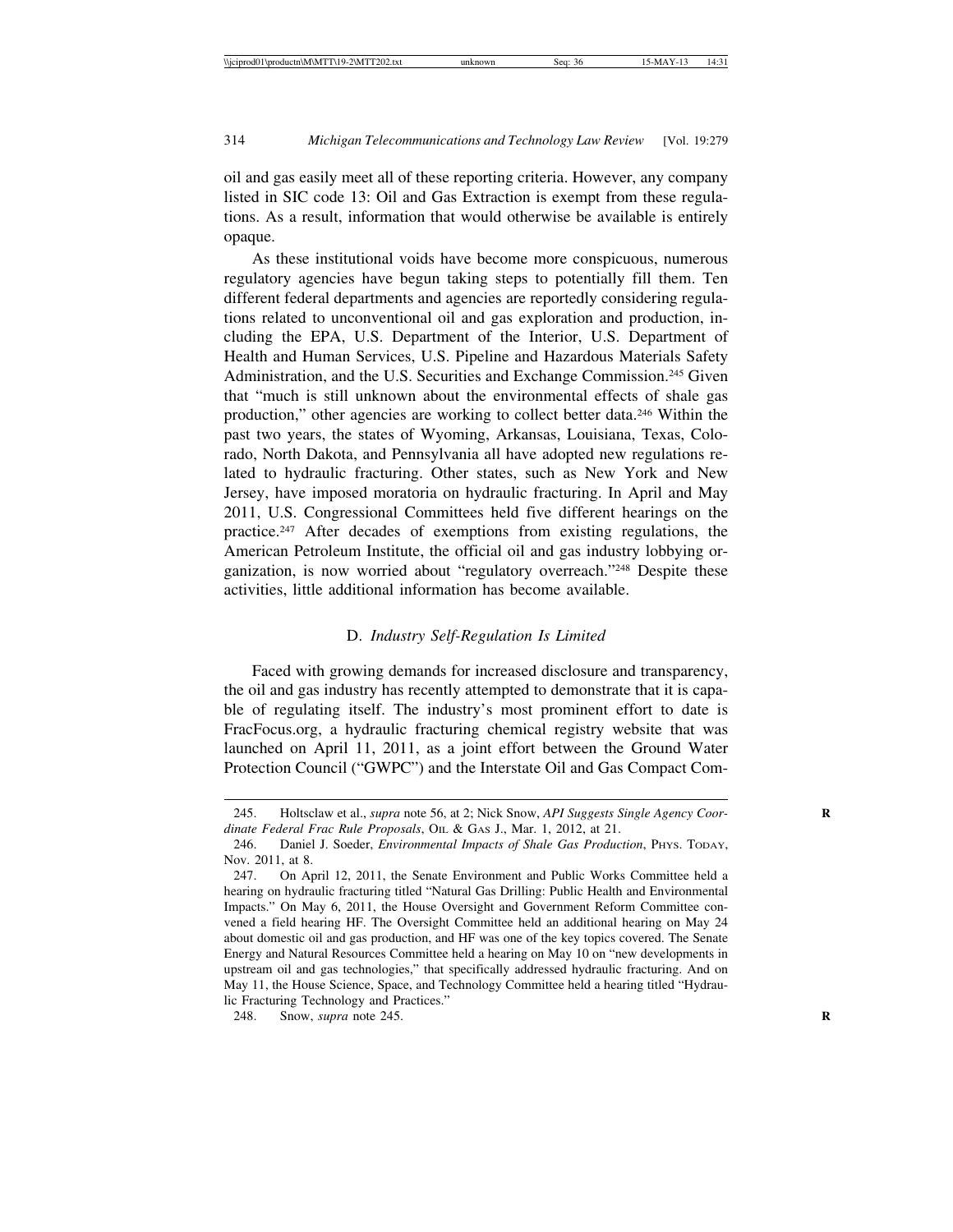mission ("IOGCC").249 In just over two months of operation, forty-two companies pledged to participate, and disclosures related to more than 1,000 wells were provided.250

But even before FracFocus.org launched, efforts at greater disclosure had begun. In June 2010, the Wyoming Oil and Gas Conservation Commission became the first state to require oil and gas operators to disclose the chemicals used in hydraulic fracturing. Under the new rules, which took effect on September 15, 2010, oil and gas well operators are required to provide the chemical additives, compounds, and concentrations or rates proposed to be mixed and injected for each stage of the well stimulation program. The necessary disclosures include: (a) stimulation fluid identified by additive type (e.g., acid, breaker, surfactant), (b) the chemical compound name and CAS number, and (c) the proposed rate or concentration for each additive.251 However, consistent with Wyoming law,252 confidentiality is provided for "trade secrets, privileged information and confidential commercial, financial, geological or geophysical data furnished by or obtained from any person."253 Additionally, the disclosures are submitted to the supervisor of the Wyoming Oil and Gas Conservation Commission.

Arkansas later adopted similar regulations. Effective January 15, 2011, service companies are required to provide well operators with information on fracturing fluids, additives, and chemical constituents (except for chemicals that are deemed to be trade secrets) for each fracturing operation performed.254 In turn, well operators are required to report all information provided by the service company along with any additional fracturing fluids, additives, and chemical constituents added by the operator to the Oil and Gas Commission.255 Additionally, service companies are required to disclose all fracturing fluids, additives, and chemical constituents used in the state to the Arkansas Oil and Gas Commission, except for chemicals that are deemed to be trade secrets.256

Building on the new regulations in Wyoming and Arkansas, in September 2011 the Montana Oil and Gas Board ("MOGB") adopted new hydraulic fracturing disclosure rules under which oil and gas well operators are required to disclose completion procedures on new and existing wells, includ-

<sup>249.</sup> *FracFocus Is Live*, FRACFOCUS, http://fracfocus.org/node/27 (last visited Mar. 1, 2013).

<sup>250.</sup> *FracFocus Reaches Milestone*, FRACFOCUS.ORG, http://fracfocus.org/node/311 (last visited Mar. 1, 2013).

<sup>251.</sup> Well Stimulation, 055-000-003 WYO. CODE R. § 45 (LexisNexis 2012), *available at* http://wogcc.state.wy.us/wogcchelp/commission.html.

<sup>252.</sup> WYO. STAT. ANN. § 16-4-203(d)(v) (2012).

<sup>254.</sup> Rule B-19: Requirements for Well Completion Utilizing Fracture Stimulation, 2013 ARK. REG. 6412.

<sup>255.</sup> *Id.*

<sup>256.</sup> *Id.*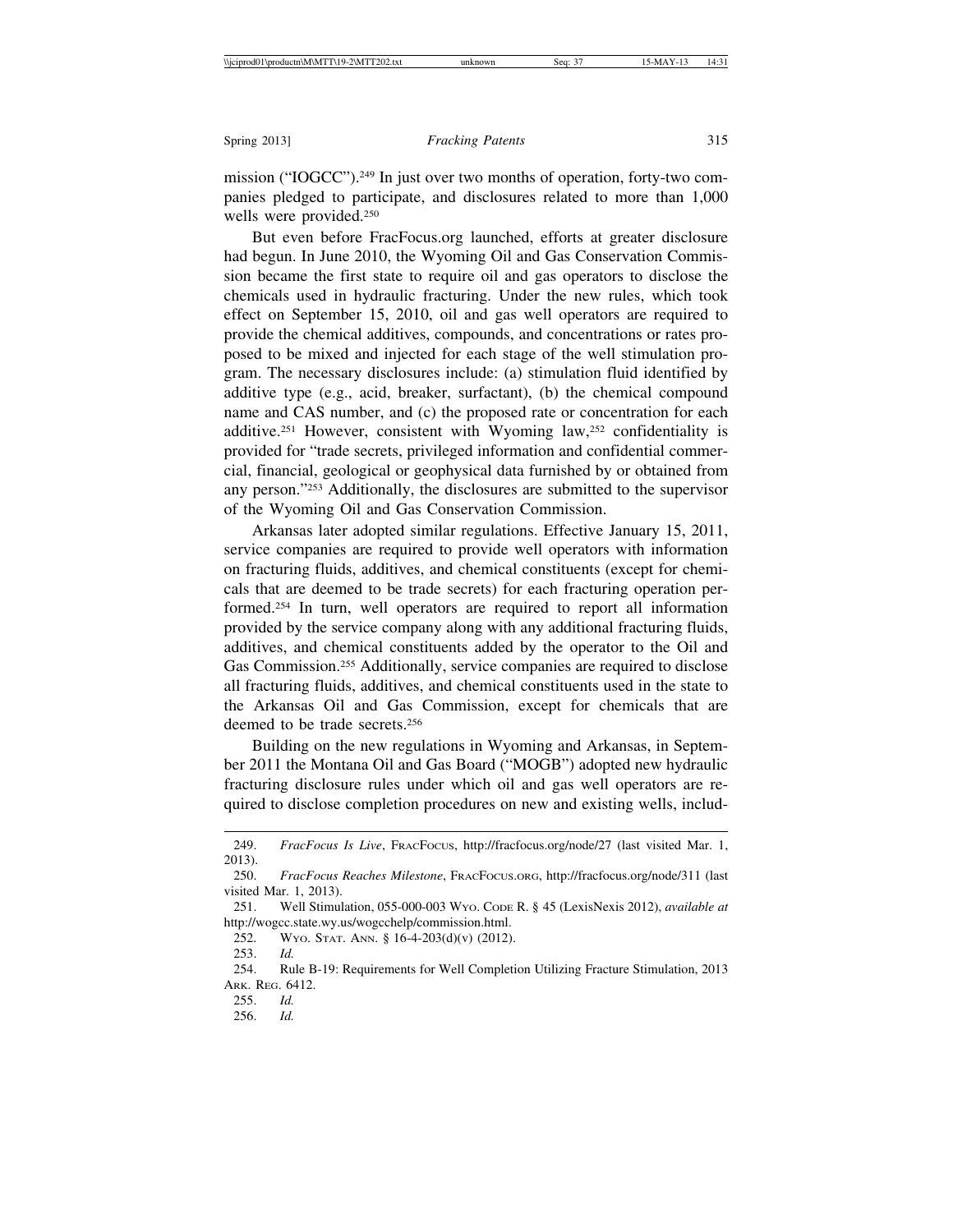ing (a) a description of the interval(s) or formation treated, (b) the type of treatment pumped (acid, chemical, fracture stimulation), and (c) the amount and type(s) of material pumped and the rates and maximum pressure during treatment.257 For hydraulic fracturing treatments, operators must also disclose (a) a description of the stimulation fluid identified by additive type, (b) the chemical ingredient name and the CAS number for each ingredient used, and (c) the rate or concentration for each additive.<sup>258</sup> One key difference is that Montana allows operators to satisfy these new hydraulic fracturing disclosure requirements by submitting the information to the FracFocus database.259 As with Wyoming, however, the rules allow for the exclusion of proprietary chemicals and trade secrets. Specifically, where the formula, pattern, compilation, program, device, method, technique, process, or composition of a chemical product is unique to the owner or operator or service contractor and would, if disclosed, reveal methods or processes entitled to protection as trade secrets, such a chemical need not be disclosed.260 Instead, it is enough to identify the trade secret chemical or product by trade name, inventory name, chemical family name, or other unique name and the quantity used.<sup>261</sup>

Since then, five more states have followed suit, passing hydraulic fracturing disclosure regulations linked to the FracFocus database. In October 2011, the Louisiana Department of Natural Resources adopted a new rule requiring oil and gas operators to obtain work permits and disclose to FracFocus the types, compositions and volumes of chemicals used after completing a well.262 Starting in February 2012, the Railroad Commission of Texas required oil and gas operators to disclose the chemical ingredients and water volumes used to hydraulically fracture wells on FracFocus.<sup>263</sup> However, a supplier, service company or operator is not required to disclose trade secret information unless the Attorney General or a court determines that the information is not entitled to trade secret protection.264 In February 2012, Pennsylvania also enacted a new law that requires unconventional well operators to complete a chemical disclosure registry form for publication on

<sup>257.</sup> *See* Disclosure of Well Stumulation Fluids, MONT. ADMIN. R. 36.22.1015 (2013), *available at* http://bogc.dnrc.mt.gov/PDF/36-22-157adp-arm.pdf.

<sup>258.</sup> *Id.*

<sup>259.</sup> *Id.*

<sup>260.</sup> *See* Proprietary Chemical and Trade Secrets, MONT. ADMIN. R. 36.22.1016 (2013), *available at* http://bogc.dnrc.mt.gov/PDF/36-22-157adp-arm.pdf.

<sup>261.</sup> *Id.*

<sup>262.</sup> *DNR Office of Conservation Adopts New Regulation for Hydraulic Fracture Operations in Louisiana*, LA. DEP'T OF NAT. RES. (Oct. 20, 2011), http://dnr.louisiana.gov/index. cfm?md=newsroom&tmp=detail&aid=894.

<sup>263.</sup> News Release, R.R. Comm'n of Tex., Railraod Commissioners Adopt One of Nation's Most Comprehensive Hydraulic Fracturing Chemical Disclosure Requirements (Dec. 13, 2011), *available at* http://www.rrc.state.tx.us/pressreleases/2011/121311.php.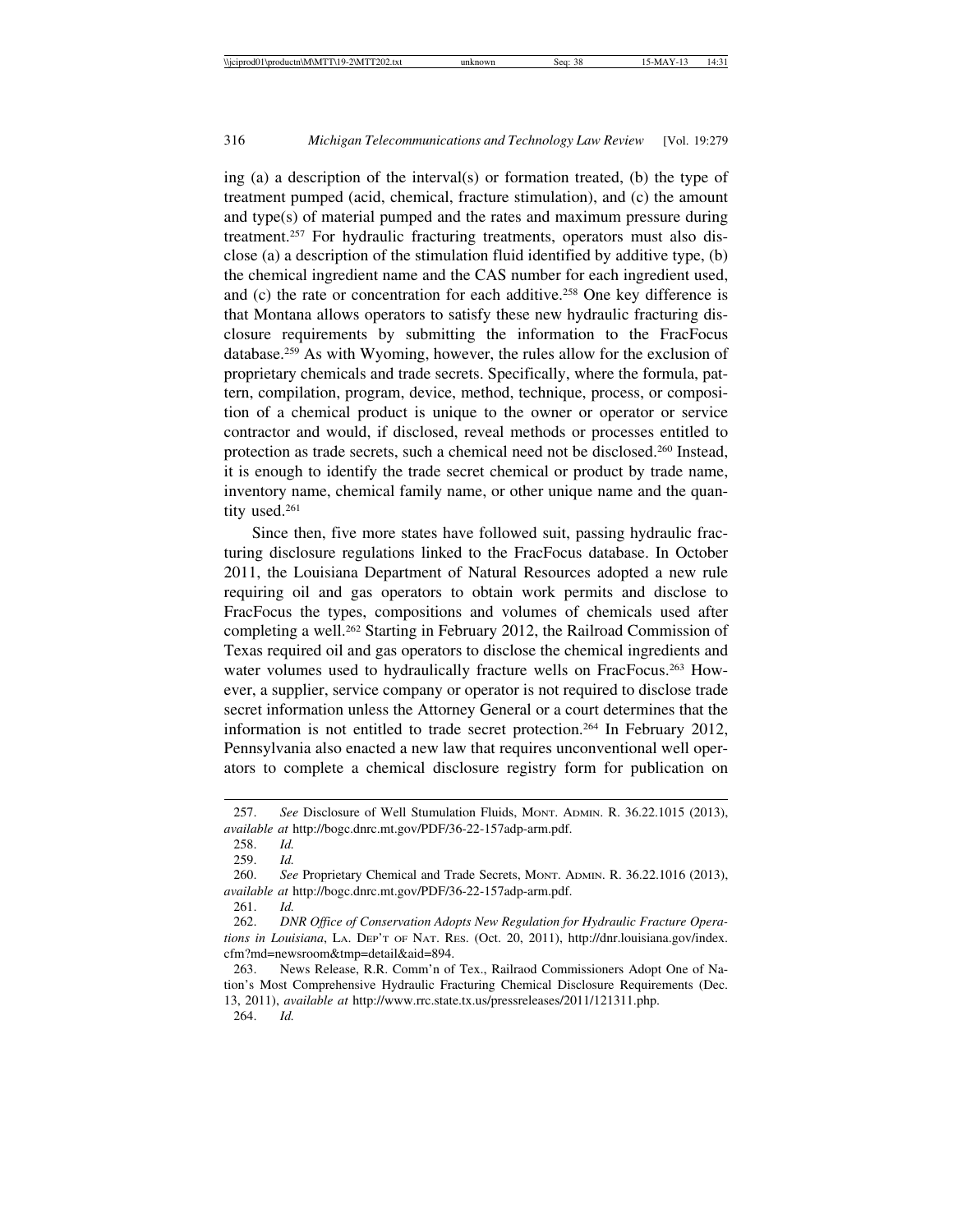Spring 2013] *Fracking Patents* 317

FracFocus.org in addition to reports that are submitted to the department. Likewise, the Colorado Oil and Gas Conservation Commission enacted similar hydraulic fracturing disclosure regulations effective April 1, 2012.265 Finally, as of April 2012, North Dakota requires that well operators submit information to FracFocus disclosing the fracture date, state, county, well number, operator name, well name and number, longitude, latitude, production type, true vertical depth, total water volume, and hydraulic fracturing fluid composition.266 FracFocus also has gone international with the creation of FracFocus.ca (Canada). Effective January 1, 2012, British Columbia required disclosure of hydraulic fracturing fluids on FracFocus within thirty days of completion operations.

In part, due to these supportive state regulations, FracFocus listed the results of slightly more than 13,000 hydraulic fracturing treatments as of March 15, 2012. However, this number represents only a fraction of the more than 50,000 treatments performed annually.<sup>267</sup> In addition to severely underreporting actual hydraulic fracturing treatments, the reports posted to FracFocus have been criticized for being difficult to interpret and making risks intentionally obscure. For instance, ingredients are listed as a percentage of the total amount of the fluid. Because a typical hydraulic fracturing job uses one to eight million gallons of water, the chemical components look tiny by comparison, obscuring the risks from potent toxins.268 But perhaps more important is what remains undisclosed. Rather than providing the complete recipe—each ingredient and its precise amount—oil and gas operators are allowed to withhold chemical components deemed trade secrets. For instance, a review of twenty-five recent disclosures totaling almost 1,300 ingredients, found that trade secrets were claimed for about fifteen percent of the chemical components reported to FracFocus.269 The reports are also posted as individual PDF documents, making it impossible to easily search and download the entire database for further analysis. This omission did not escape the notice of the Colorado Oil and Gas Conservation Commission ("COGCC"). If FracFocus does not provide the ability to search by ingredient, CAS number or time period by January 1, 2013, then the COGCC is

<sup>265.</sup> Hydraulic Fracturing Chemical Disclosure, 2 COLO. CODE REGS. § 404-1-205A (2012).

<sup>266.</sup> Hydraulic Fracture Stimulation, N.D. ADMIN. CODE 43-02-03-27.1 (2012) (requiring that for each hydraulic fracturing fluid component, the well operator is required to list (a) trade name, (b) supplier, (c) fluid function, (d) ingredients, (e) CAS number, (f) maximum ingredient concentration in additive, and (g) maximum ingredient concentration).

<sup>267.</sup> Montgomery & Smith, *supra* note 51, at 27.

<sup>268.</sup> Forrest Wilder, *Texas' Fracking Disclosure Law Falls Short, Critics Say*, TEX. OB-SERVER (Mar. 13, 2012), http://www.texasobserver.org/texas-fracking-disclosure-law-fallsshort-critics-say/.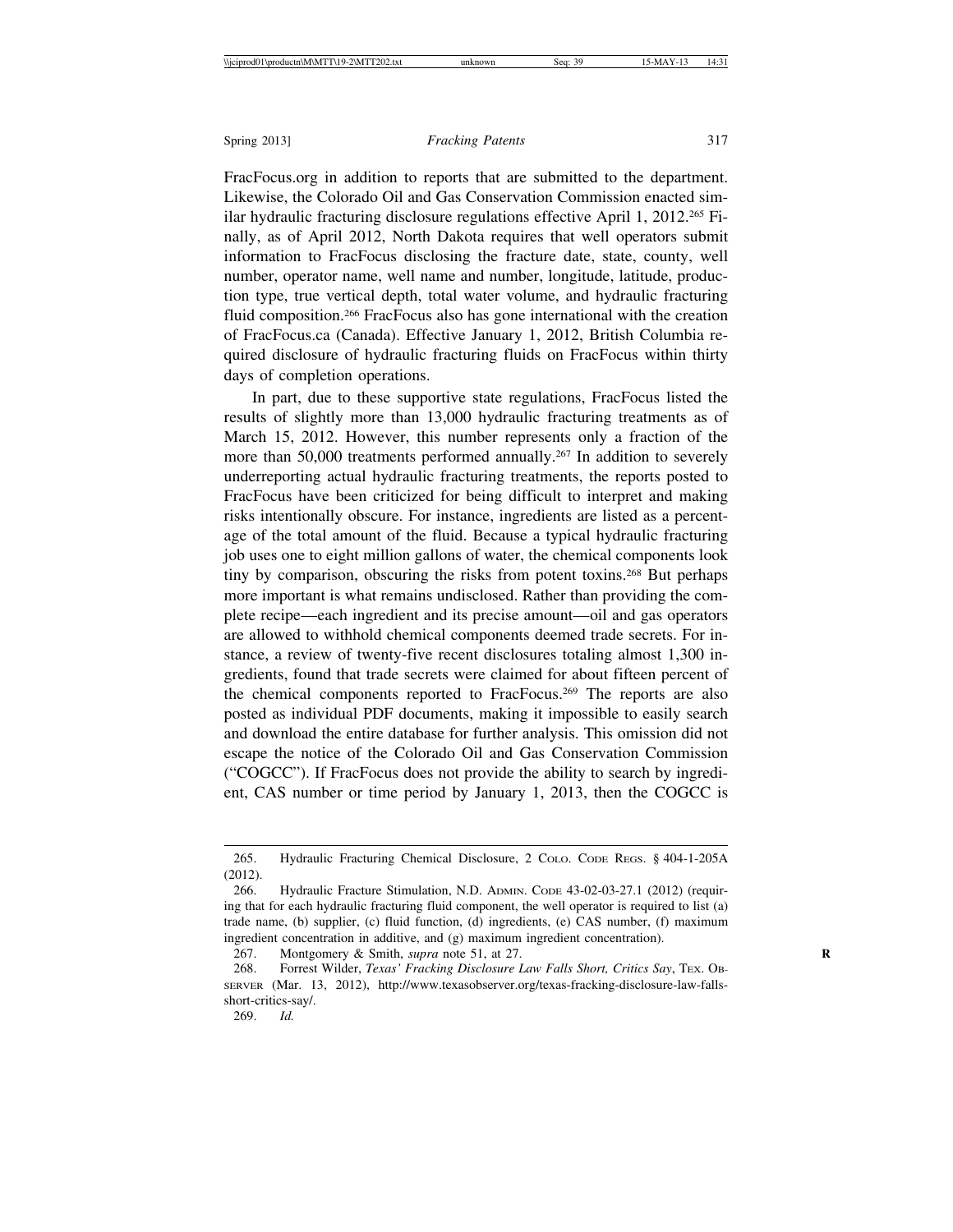required to build its own searchable database.270 Finally, and perhaps most importantly, FracFocus has been criticized for diverting attention from the environmental and health hazards to disclosure. "Just focusing on disclosure allows the real issue of requiring prevention of contamination or harm to slip through the cracks and be ignored."271 In short, whatever else it might accomplish, FracFocus is unlikely to adequately address the numerous information limitations detailed above.

# E. *Access to Fluid Information Is Not Enough; Use Is Required*

In view of the need for more information on fracturing materials, parties unrelated to the extraction process will likely play a greater role. University scientists will need to generate data from independent experiments. Public interest groups may contract with universities or private labs to learn more about the impact of fracturing. And government agencies will be called upon to engage in more extensive reviews. Each of these activities will require more than knowledge about the chemical composition of compounds and basic fracturing techniques; effective experimentation and review will require use.

The need to use hydraulic fracturing products in order to assess their properties and performance is well established in the oil and gas industry.272 For instance, laboratory tests are used to measure parameters considered critical to treatment outcomes.<sup>273</sup> Along the way, service company research laboratories have spent millions of dollars researching and developing fracturing fluids.274 At the same time, what works in the laboratory has to be constantly adjusted to conditions in the field, and what works in one field needs to be adjusted to conditions in another, as Mitchell Energy found when it translated slickwater hydraulic fracturing techniques from the Cotton Valley to the Barnett Shale, and as Range Resources found as it translated these same techniques to the Marcellus Shale.275 In the same way, it is only through using hydraulic fracturing products that their direct environmental and health effects can be assessed.

In addition to assessing the potential for hydraulic fracturing to cause direct environmental and health hazards, it is important to consider how the

<sup>270.</sup> Hydraulic Fracturing Chemical Disclosure, 2 COLO. CODE REGS. § 404-1-205A (2012).

<sup>271.</sup> Jeremy Fugleberg, *National "Fracking" Fluid Database Unveiled*, BILLINGS GA-ZETTE, (Apr. 11, 2011), http://billingsgazette.com/news/state-and-regional/wyoming/nationalfracking-fluid-database-unveiled/article\_6088c631-669b-537e-bb39-c0a0b48799eb.html.

<sup>272.</sup> HOWARD & FAST, *supra* note 12. **R**

<sup>273.</sup> Alfred R. Jennings, Jr., *When Fracturing Doesn't Work* 2 (Soc'y of Petroleum Eng'rs, SPE 71657, 2001), *available at* http://www.onepetro.org/mslib/servlet/onepetropre view?id=00071657.

<sup>274.</sup> Alfred R. Jennings, Jr., *Fracturing Fluids—Then and Now*, 48 J. PETROLEUM TECH. 604 (1996).

<sup>275.</sup> YERGIN, *supra* note 23; Silver, *supra* note 34; Waters et al., *supra* note 23. **R**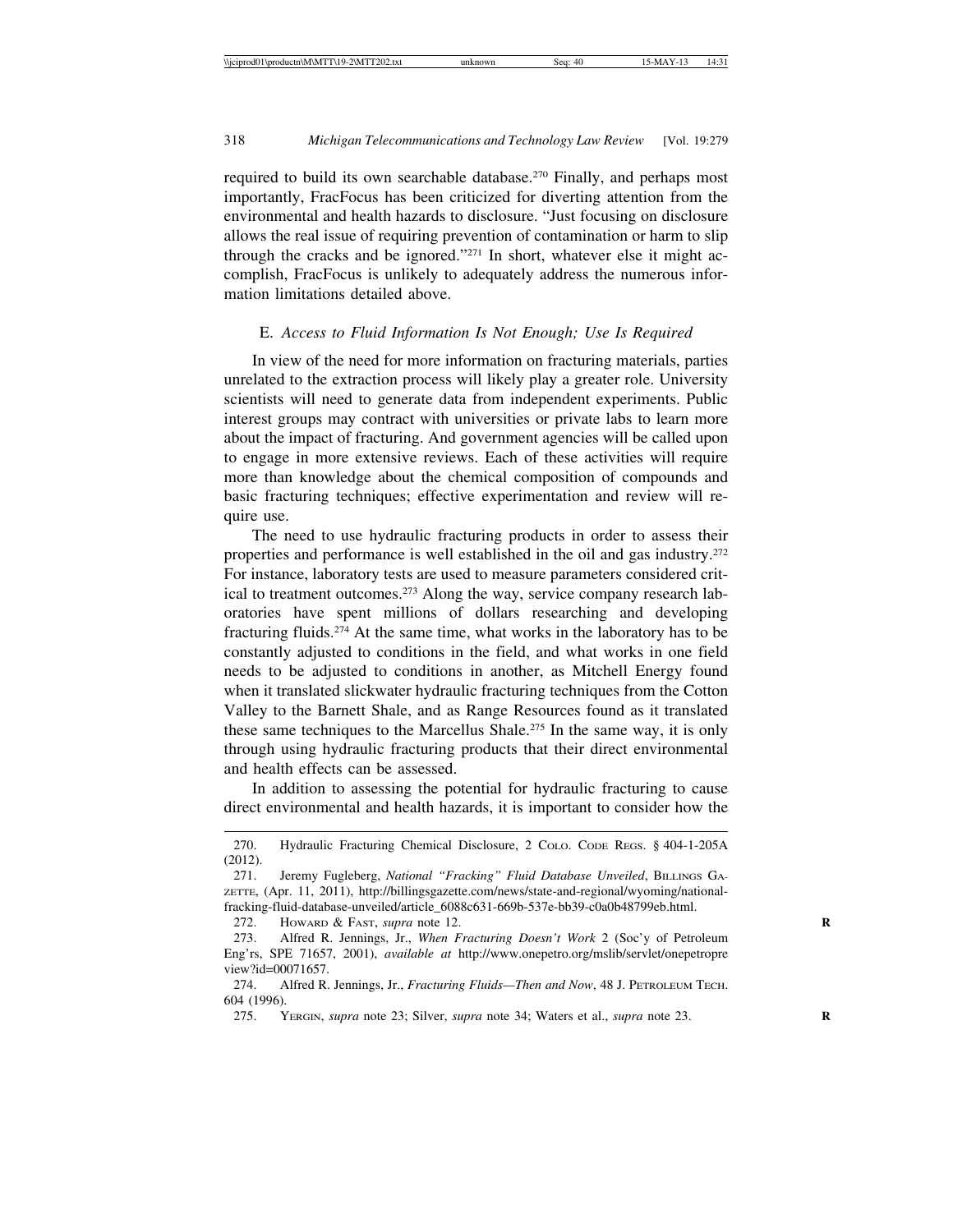practice might interact with host materials.276 There are numerous "chemical and physical reactions that can occur in the open wellbore, induced fractures, natural fractures, and the surrounding matrix . . . as a result of interactions between fracture fluids and the geologic target formations during the hydraulic fracturing process."277 For instance, formation waters are variable within and between formations, including concentration levels of the most common VOCs and semi-VOCs.278 Likewise, drilling and hydraulic fracturing "causes fluid-rock interactions that have the potential to mobilize heavy metals," such as barium, uranium, chromium, and zinc, that are naturally enriched in the shale formation.279 However, the only way to determine the extent to which these heavy metals are mobilized during fluid-rock reactions is to perform extraction studies "using a measured mass of ground and sieved shale and a known volume of chemical extractant."280

Although many reactions in wells are subject to normal catalytic and restriction influences, others are subject to "a set of specific limiters that are found in few other places in [the] chemical industry."281 For instance, the influences of temperature and pressure are reasonably predictable, but "other reaction controls such as reaction rate are strongly influenced by the area and mixing constraints described by the location of the reaction, the area-tovolume ratio and the behavior and stability of the byproducts," all of which can only be assessed by putting the products in question to use in real-world settings.282 Similarly, "degradation reactions" related to well construction and pipe and cement stability cannot be easily assessed, even with formation access.283 "Re-precipitation compounds" must also be considered.284 Again, given the many complexities and uncertainties involved, such interaction hazards can only be assessed in the field during actual hydraulic fracturing

<sup>276.</sup> U.S. ENVTL. PROT. AGENCY, EPA/600/R-11/122, PLAN TO STUDY THE POTENTIAL IMPACTS OF HYDRAULIC FRACTURING ON DRINKING WATER RESOURCES 40 (Nov. 2011).

<sup>277.</sup> U.S. ENVTL. PROT. AGENCY, EPA/600/R-11/066, PROCEEDINGS OF THE TECHNICAL WORKSHOPS FOR THE HYDRAULIC FRACTURING STUDY: CHEMICAL & ANALYTICAL METHODS 10 (May 2011).

<sup>278.</sup> Nancy Pes Coleman, *Produced Formation Water Sample Results from Shale Plays*, U.S. ENVTL. PROT. AGENCY, http://water.epa.gov/type/groundwater/uic/class2/hydraulicfractur ing/upload/producedformationwatersampleresultsfromshaleplays.pdf (last visited Mar. 1, 2013).

<sup>279.</sup> Tracy L. Bank, *Trace Metal Geochemistry and Mobility in the MarcellusShale*, U.S. ENVTL. PROT. AGENCY, http://www.epa.gov/hfstudy/tracemetalgeochemistryandmobilityinthe marcellusformation1.pdf (last visited Mar. 1, 2013).

<sup>280.</sup> *Id.*

<sup>281.</sup> George E. King, *Fracture Fluid Additive and Formation Degredations*, U.S. ENVTL. PROT. AGENCY, http://www.epa.gov/hfstudy/fracturefluidadditivesandformationdegradations. pdf (last visited Mar. 1, 2013).

<sup>282.</sup> *Id.*

<sup>283.</sup> *Id.*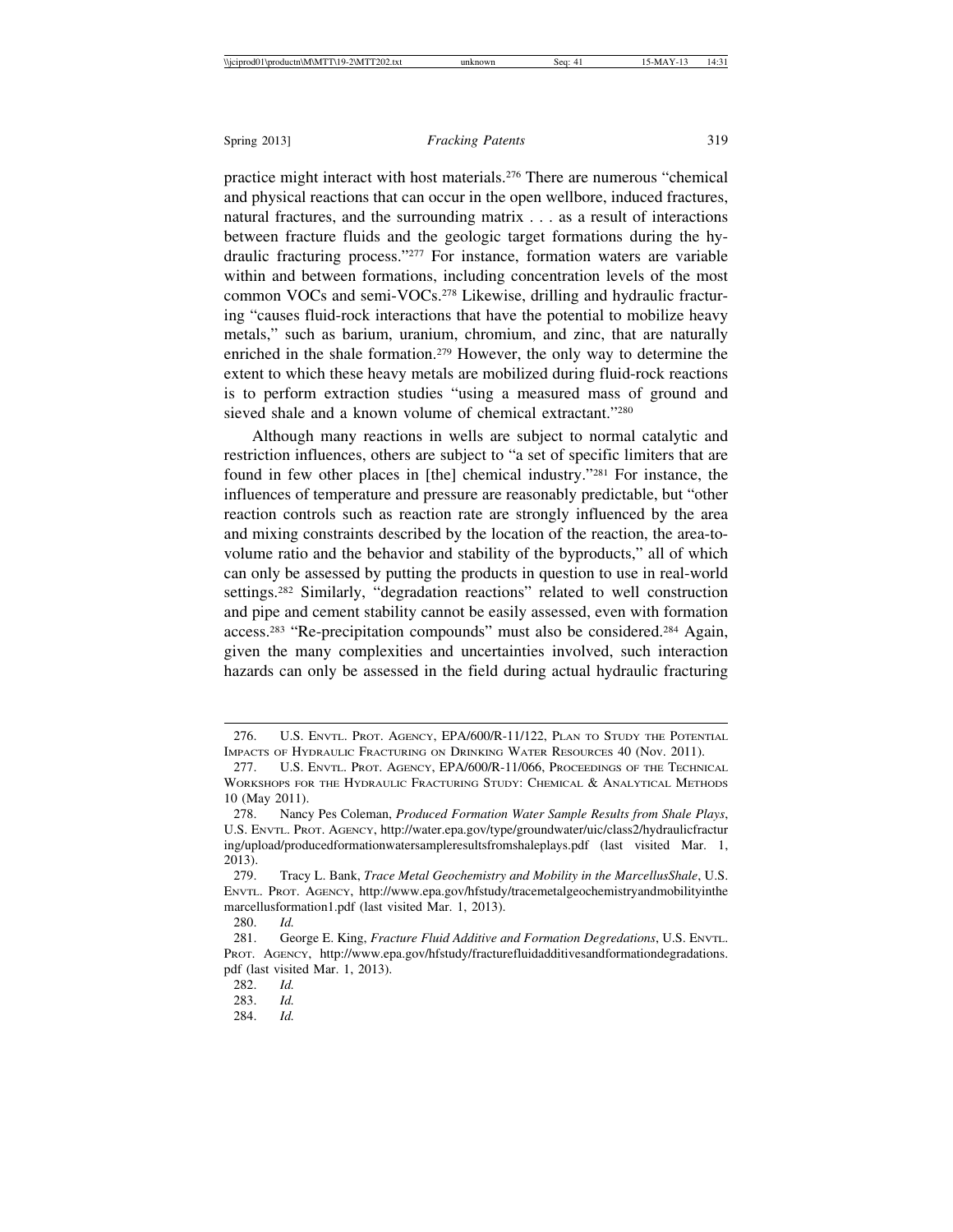processes; mere knowledge of the hydraulic fracturing products and procedures would not be sufficient.

Another challenge to assessing any potential environmental and health hazards is obtaining representative samples.<sup>285</sup> For instance, the only way to determine whether some materials are present or not (e.g., endocrine disruptors and carcinogens) is through analytical tests conducted directly on flowback waters.286 Additionally, "because fluids will undergo physical, chemical, and/or biological changes as they are moved from a geologic reservoir to the surface, sampling and preservation techniques affect the results."287 To further complicate matters, the composition of fluid varies nonlinearly with flowback progress, necessitating time-series sampling.288 Other analyses can only be carried out through "sub-sampling at the wellhead based on analyte."289 Additionally, in the case of volatiles and reactive species, speed is important, and some samples may need to be processed within forty-eight hours.290 Other samples may need to be preserved under well conditions.291 But even such unfettered access may not be sufficient: "Many standard analytical methods apply to the analysis of [hydraulic fracturing] fluids and flowback water samples. However, they will perform poorly in some cases involving high levels of interferents."292

Again, all of these requirements suggest that hydraulic fracturing fluid disclosure is not sufficient to assess the concerns that have been raised about the practice. Rather, hydraulic fracturing products may need to be assessed in action. Given an "absence of rigorous data" on the migration of hydraulic fracturing fluids, the Department of Energy recently proposed conducting a field experiment in which tracers would be used to assess whether the fluids migrate from the target production formation into drinking water aquifers.<sup>293</sup>

As the level of IP related to hydraulic fracturing increases, more than simple disclosure is needed. Not only must the processes and products used be disclosed, third-party access to these processes and products—for noncommercial purposes—must also be made available. Without the ability to

290. *Id.*

291. *Id.* at 87.

292. *Id.* at 97.

<sup>285.</sup> *Id.* at 85.

<sup>286.</sup> *Id.* at 13.

<sup>287.</sup> *Id.* at 85.

<sup>288.</sup> *Id.*

<sup>289.</sup> U.S. ENVTL. PROT. AGENCY, EPA/600/R-11/066, PROCEEDINGS OF THE TECHNICAL WORKSHOPS FOR THE HYDRAULIC FRACTURING STUDY: CHEMICAL & ANALYTICAL METHODS 86 (May 2011).

<sup>293.</sup> Daniel J. Soeder, Jr., *Design and Rationale for a Field Experiment using Tracers in Hydraulic Fracture Fluid*, U.S. ENVTL. PROT. AGENCY (Mar. 10–11, 2011), http://water.epa. gov/type/groundwater/uic/class2/hydraulicfracturing/upload/designandrationaleforafieldexperi mentusingtracersinhffluid.pdf.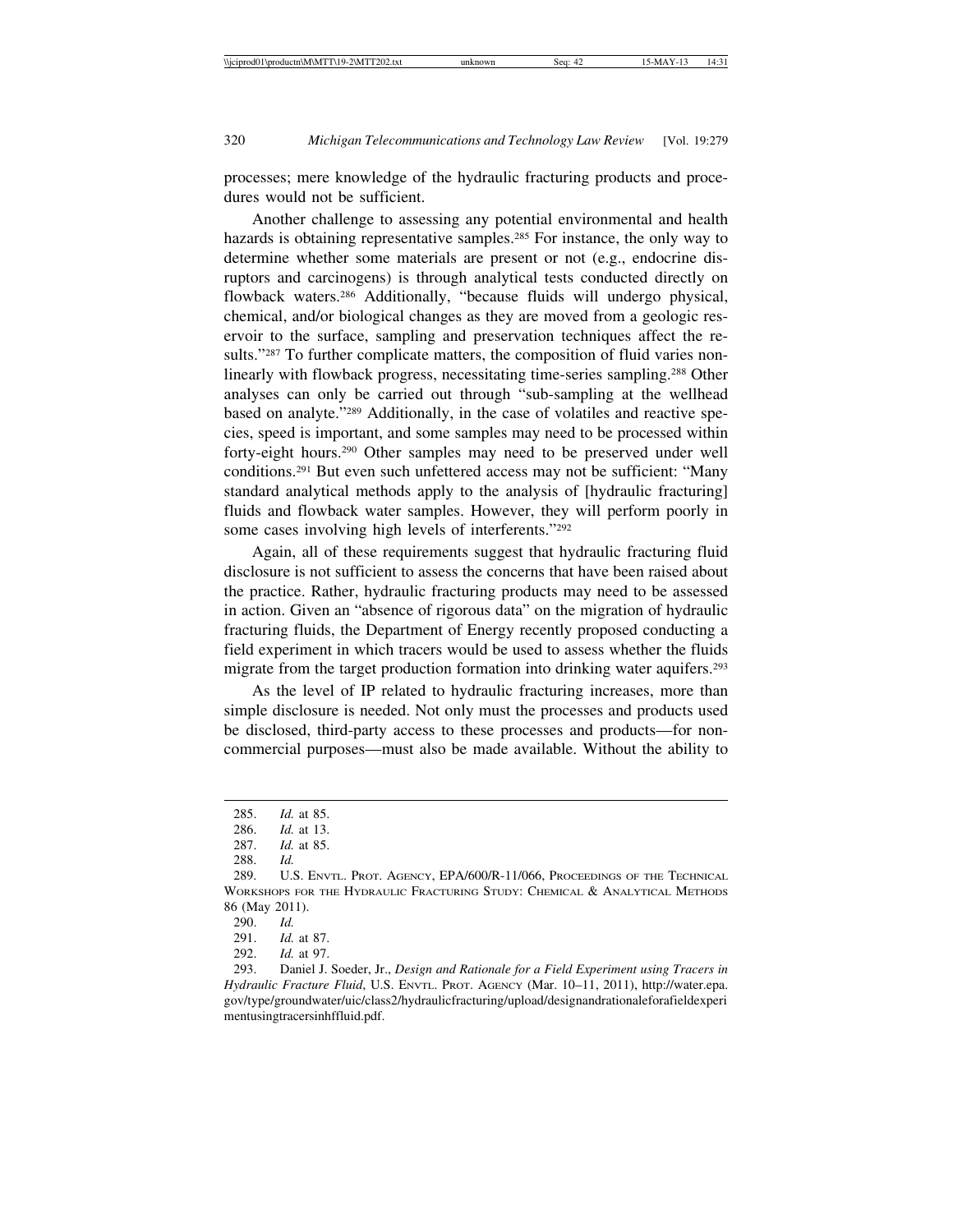analyze the consequences of specific products and processes, the disclosure of their use is largely inconsequential.

Witnesses at a hearing of the U.S. Senate Environment and Public Works Committee testified that "strong state enforcement programs are essential to ensure that drinking water supplies are protected as more natural gas is produced from tight shale formations," prompting some lawmakers to suggest "that a bigger federal role might be necessary if states fall short."294

# F. *Patents Are More Prominent in Modern Gas Extraction*

The need for active experimentation to obtain information is a critical issue if the material in question is under patent. As stated above, the use of patented compounds impacts two of the patent owner's fundamental rights of exclusivity: making and using the invention.295 A third party interested in investigating the impact of fracturing fluids on the environment or evaluating issues beyond discrete chemical composition (such as interactions between different chemicals) will need to make use of the patented materials. Without a license, it is unlikely that any exception in patent law would excuse such activity from infringement. A patentee can assert its rights to control testing and experimentation, and thereby shape the information environment.

If patents can pose such an important barrier, why have they not been identified as an issue to date? It appears that the application of patents as a significant information barrier is a relatively new phenomenon in gas extraction. In the past, conflicts between patent rights and information generation were relatively unlikely to occur because the number of patents related to fracturing compounds and methods was small, and entities that would be inclined to make infringing use of the materials existed primarily in industry. The primary concern on the part of patent owners would be restricting competition rather than controlling the public exposure of information. However, patent factors have changed, placing the focus more squarely on property rights as a potential barrier.

Strategically, there appears to have been a shift in the perceived importance of patents. Such rights related to hydraulic fracturing have increased over the last twenty years. Companies have obviously become more aware of the utility of protecting intellectual property, and among businesses in general, there is a greater effort to capture rights as part of overall research and development investments.

# G. *Patents Emerge as the Paradoxical Information Constraint*

With the increased ownership of patents and consequential ability of companies to assert them as a downstream information-control mechanism,

<sup>294.</sup> Snow, *supra* note 54. **R**

<sup>295. 35</sup> U.S.C. § 271 (2011).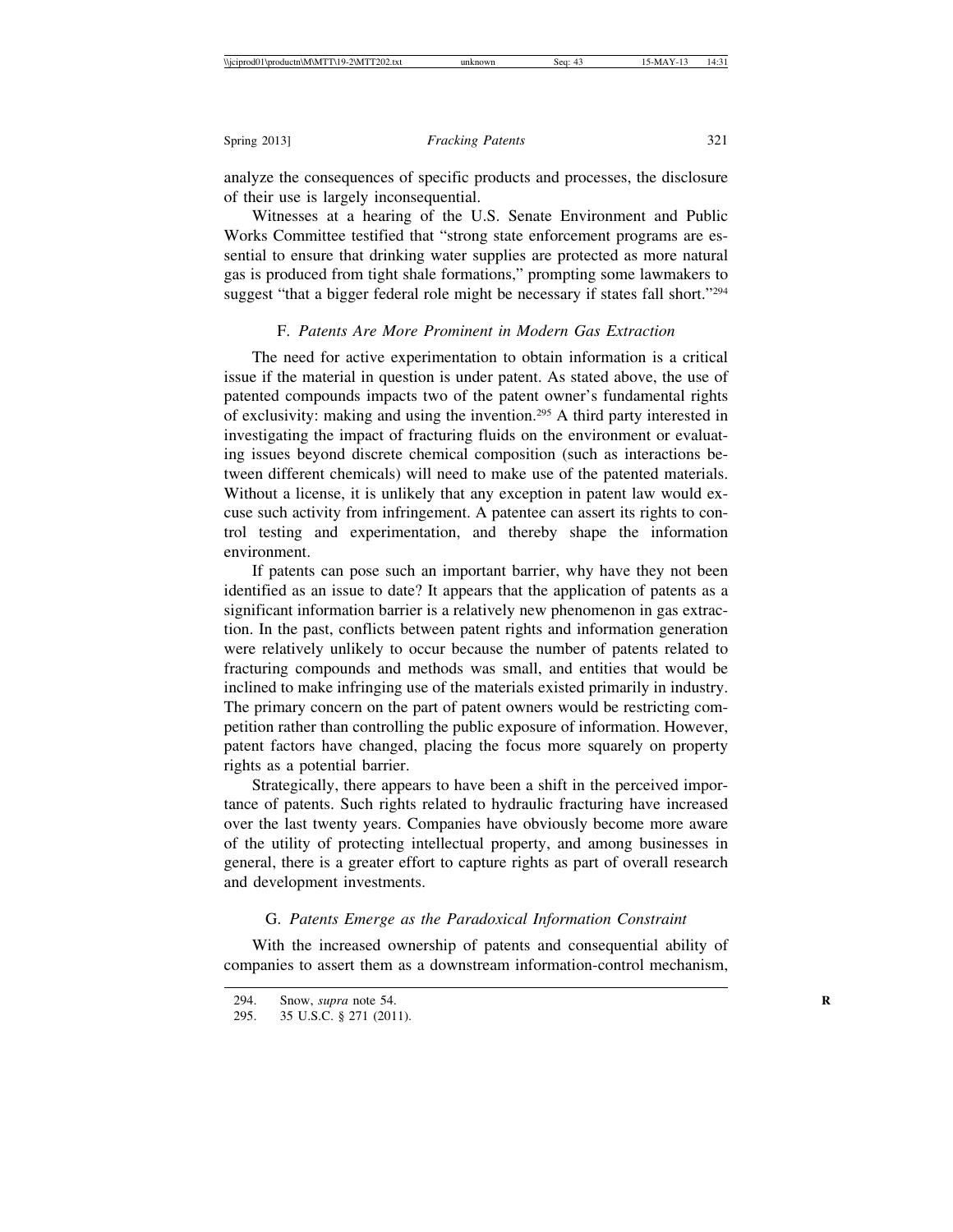patents can become the very antithesis of their statutory intent. Although they may initially provide important disclosure of aspects of hydraulic fracturing materials, they become functionally more important as a constraint. This is true even if information control was not a primary motivator in obtaining the patents in the first place. A company that reflexively patents or even seeks patents as a market exclusion device may find itself with tremendous power to protect sensitive information. One would expect that such a company would be more likely to employ restrictive licensing terms in order to preserve the option of exploiting the value of downstream information.

Perhaps even more interesting is the fact that patents can be expected to play a greater role in information constraint in the future. As noted above, the pressure to disclose more about fracturing chemicals is increasing.296 Searchable databases will likely become available and the nature of the extraction materials used will become more public.297 And, the more that basic information disclosure is required, the more likely it is that patents will be used to lock up secondary information production.

This seeming paradox of increased information disclosure rules resulting in more contracts is a consequence of opposing levers. As one method of protecting information—trade secrecy—becomes less viable, fracturing innovators will be more likely to pursue downstream protection over uses through patents. Such disclosure will essentially eliminate much of the protection that is now provided by trade secret law. The loss is not likely to be stemmed by the argument that forced disclosure is a taking of property, as it has been recognized that voluntary disclosure of information to government agencies does not implicate constitutional protections.298 As we craft additional rules to compel disclosure, companies will be expected to employ patents more frequently as a means to lock up information. And the increasing population of patents suggests that this ability to restrict information dissemination already exists.

#### IV. OPTIONS FOR ADDRESSING INFORMATION LIMITATION

The concern that patents can be used as a means of information limitation in highly sensitive fields like gas extraction suggests a need for reform. As with any other federally created property system, the law can be changed on a national scale to curtail rights and increase openness. Two obvious routes for reform would be to create a legislative exception for experimental use related to safety or to broaden the boundaries of the judicially created doctrine through the courts. However, success through these routes is not

<sup>296.</sup> *See supra* note 9 and accompanying text. **R**

<sup>297.</sup> *See, e.g.*, *What Chemicals Are Used*, FRAC FOCUS, http://fracfocus.org/chemicaluse/what-chemicals-are-used (last visited Apr. 26, 2012).

<sup>298.</sup> Ruckelshaus v. Monsanto Co., 467 U.S. 986, 1006 (1984) (no investment-backed expectation of secrecy when submission was voluntary and on notice of government's authorization to use and disclose).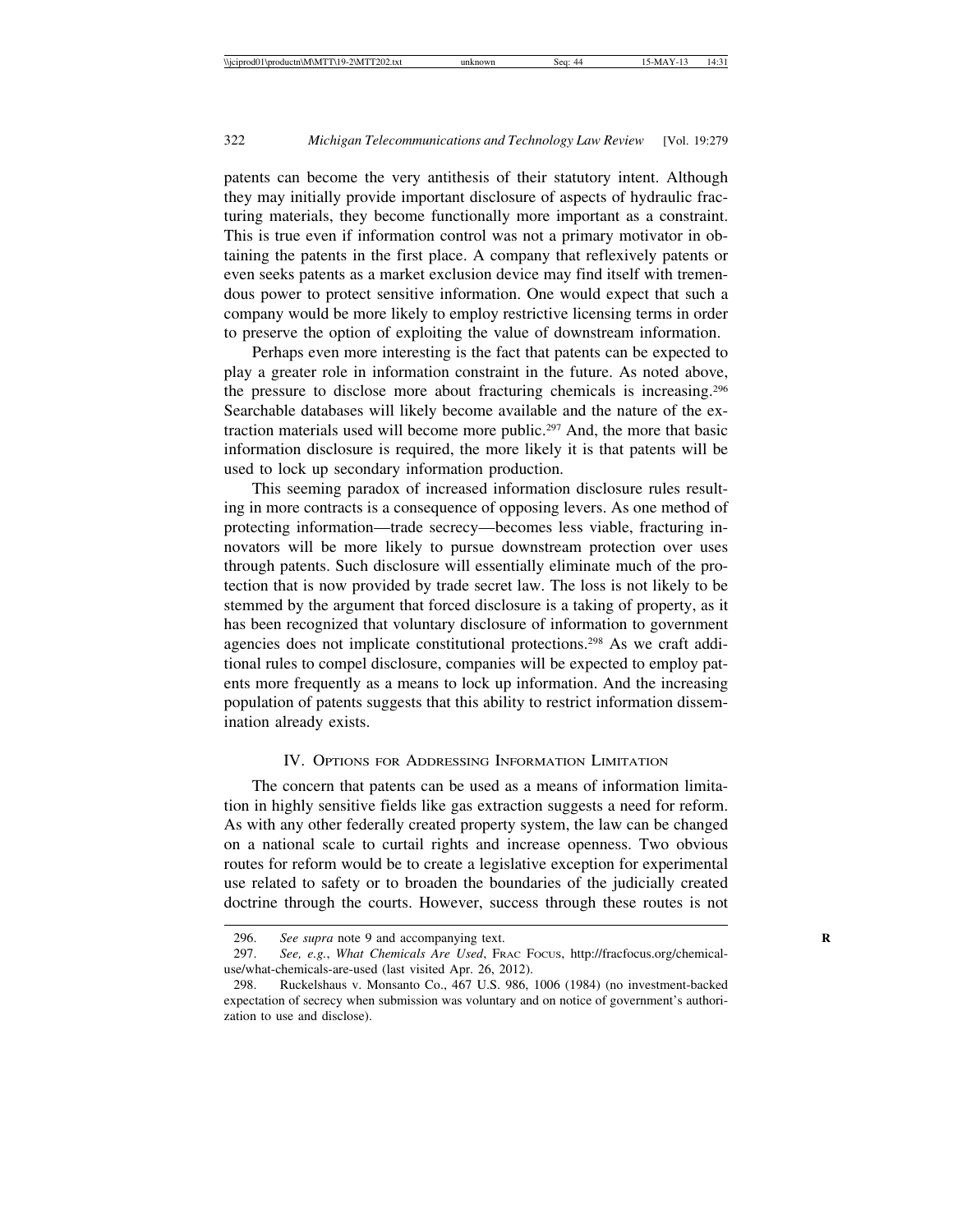guaranteed. Legislative reform faces constitutional obstacles that render it ineffective in the short term. Doctrinal reform is discretionary, and the judiciary has not shown any inclination to revisit experimental use since *Madey*.

If there is a ray of hope, it is the fact that patent exclusion is not automatic. The nature of the litigation process, as well as the likely defendants involved, provide some flexibility for retaining information flow. Before overreacting to patent obstacles, it is important to appreciate current options and identify the actors with flexibility. In the end, creating awareness of the problem of patent restriction will likely be the most effective means of ensuring that the threat of strong patents does not encumber necessary research.

# A. *Legislative Revision of Rights Is Direct but Faces Obstacles*

Congress has the power to create an exception for experimental uses that would cover safety investigations, quality assurance or even competitor research and development. Such an exception would not need to be justified as "non-commercial" to be enforceable, but could serve any purpose related to promoting the progress of the useful arts.299 This is essentially what occurred in 1984 with the passage of the Hatch-Waxman Act, creating rules for pharmaceutical regulation that included a research exception for submissions to the FDA.300 This limitation on rights is known as the *Bolar* exemption in reference to its overruling of a Federal Circuit case, *Roche Products, Inc. v. Bolar Pharmaceutical Co.* that found no infringement relief for clinical testing in preparation for generic drug applications.<sup>301</sup> The rule is facially commercial in furtherance of its public mission. Essentially, Congress created an exception to permit generic pharmaceutical companies to have an approved drug ready to market as soon as the patent expires.302 This reduces patent owner profitability and creates a more favorable environment for competitors, but it does so for an important social goal. The *Bolar* exception does not affect patentability; rather, it simply carves out part of the patent owner's enforcement rights.

Similarly, in 1996 an exception was enacted that limited the enforcement of patents on surgical procedures.<sup>303</sup> The exception was specifically

<sup>299.</sup> The courts have generally given Congress great freedom to craft law under the Constitution's intellectual property clause, U.S. CONST. art. I, § 8, cl. 8, even if the innovation benefits are not clear. *See* Golan v. Holder, 132 S. Ct. 873, 889 (2012) (detailing the deference Congress must receive related to the copyright aspects of the intellectual property clause). Thus, the argument that a particular exemption is unconstitutional because it is too broad or reduces inventions incentives is not viable.

<sup>300. 35</sup> U.S.C. § 271(e) (2011).

<sup>301.</sup> Roche Products, Inc. v. Bolar Pharm. Co., Inc., 733 F.2d 858, 863 (Fed. Cir. 1984).

<sup>302.</sup> *See* Gerald J. Mossinghoff, *Overview of the Hatch-Waxman Act and Its Impact on the Drug Development Process*, 54 FOOD & DRUG L.J. 187, 190 (1999) (describing the intent of the law to overrule *Bolar* and its impact on the regulatory system).

<sup>303. 35</sup> U.S.C. § 287(c) (2011).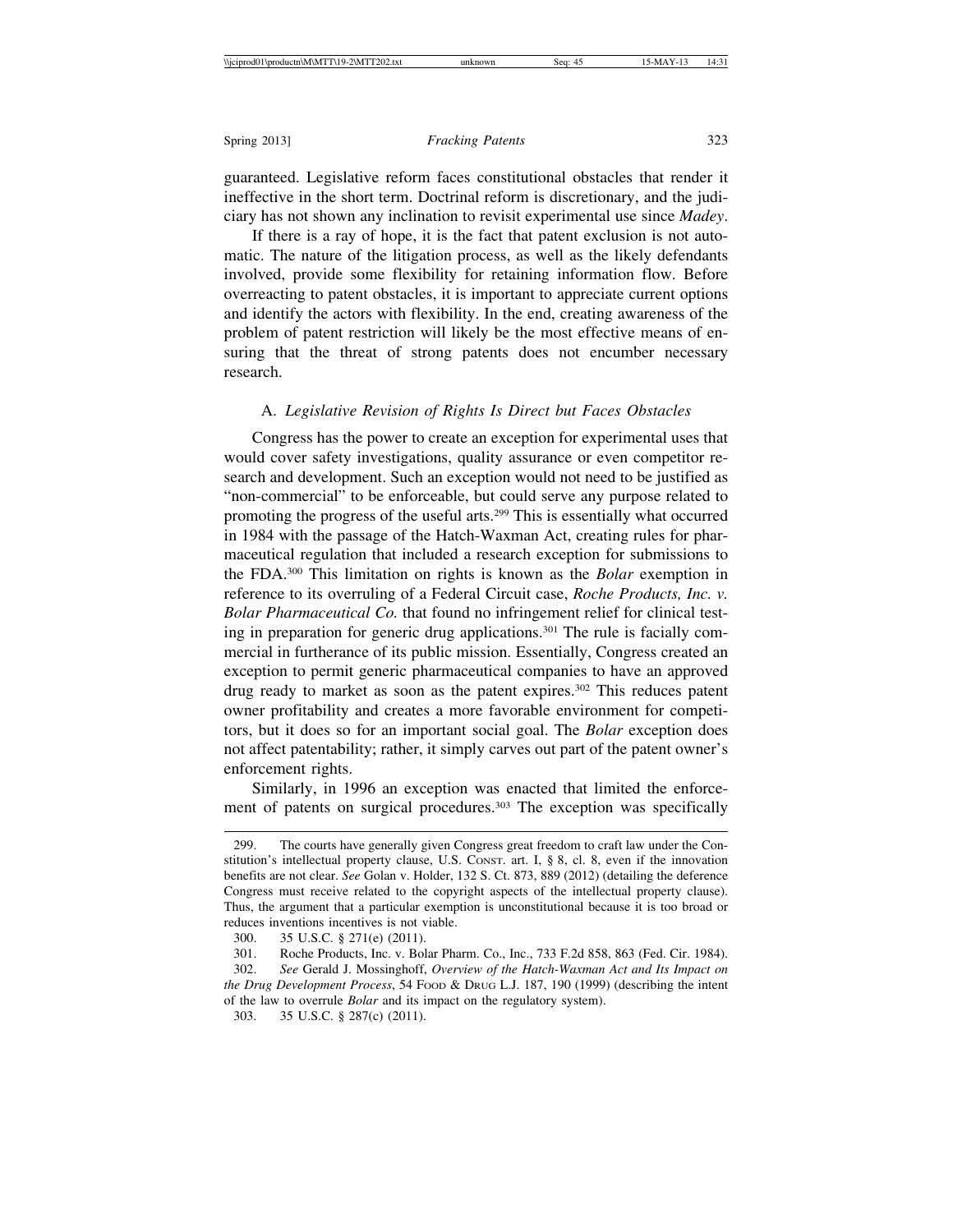directed to physicians and their places of practice<sup>304</sup> to address the concern that the threat of litigation would compromise medical care.<sup>305</sup> As with pharmaceutical patents, the basic enforceability of the right was left in place.

More radical would be an attempt to prospectively eliminate the patenting of technology related to hydraulic fracturing, or even fracturing fluids specifically. This tactic raises obvious problems with respect to impacting important incentives to innovate in the field as well as international obligations to issue patents in a manner that does not discriminate against certain technologies.306 The recent legislation to declare tax strategies part of the prior art is an example of one possible way to thread the needle on technology preclusion,307 but its effectiveness is yet to be determined. In any case, the downsides of patent elimination make carving out a small exception the far more preferable reform path.

The major limitation with any legislative reform is that an enactment that reduces or eliminates existing property rights may run afoul of the Fifth Amendment unless compensation is provided.<sup>308</sup> A classic example of how this can derail an exception was Congress's attempt to prevent DataTreasury from enforcing its patent rights related to check processing.309 The Congressional Budget Office determined that such an exception would constitute a

<sup>304.</sup> *Id.* (creating an exception specifically for a "medical practitioner" or "related health care entity").

<sup>305.</sup> *See* Leisa Talbert Peschel, *Revisiting the Compromise of 35 U.S.C. § 287(c)*, 16 TEX. INTELL. PROP. L.J. 299, 306–09 (2008) (relating the history of the Act and the outrage that spawned it).

<sup>306.</sup> Agreement on Trade-Related Aspects of Intellecutal Property Rights, art. 27, Apr. 15, 1994, Marrakesh Agreement Establishing the World Trade Organization, Annex 1C, 1869 U.N.T.S. 299, 33 I.L.M. 1197 (1994) (applies to countries that are members of the World Trade Organization and prevents discrimination in granting inventions by field of technology, with certain exceptions), *available at* http://www.wto.org/english/tratop\_e/trips\_e/t\_agm0\_e. htm.

<sup>307.</sup> Leahy-Smith America Invents Act, Pub. L. No. 112-29, § 14(a), 125 Stat. 284, 327 (2011).

<sup>308.</sup> U.S. CONST. amend. V. To be fair, there is some ambiguity regarding to what extent patents are protected by the Fifth Amendment. In 2006, the Federal Circuit issued a per curiam opinion in *Zoltek Corp. v. United States*, 442 F.3d 1345 (Fed. Cir. 2006), holding that infringement claims against the government were not actionable as Fifth Amendment claims under the Tucker Act, but only under 35 U.S.C. § 1498. *Id.* at 1352–53. For many, this case stood as a clear pronouncement of the limited nature of patents as constitutional property. *See, e.g.*, Adam Mossoff, *How the "New GM" Can Steal from Toyota*, 13 GREEN BAG 2d 399, 403–04 (2010). However, the *Zoltek* opinion was vacated by a later decision in the case that rendered moot the decision on Fifth Amendment protections. Zoltek Corp. v. United States, 672 F.3d 1309, 1317–18 (Fed. Cir. 2012) (en banc). Thus, the argument is still viable in the courts. *Id.* at 1327 ("Since the Government's potential liability under § 1498(a) is established, we need not and do not reach the issue of the Government's possible liability under the Constitution for a taking.").

<sup>309.</sup> S. REP. NO. 110-259, at 51 (2007).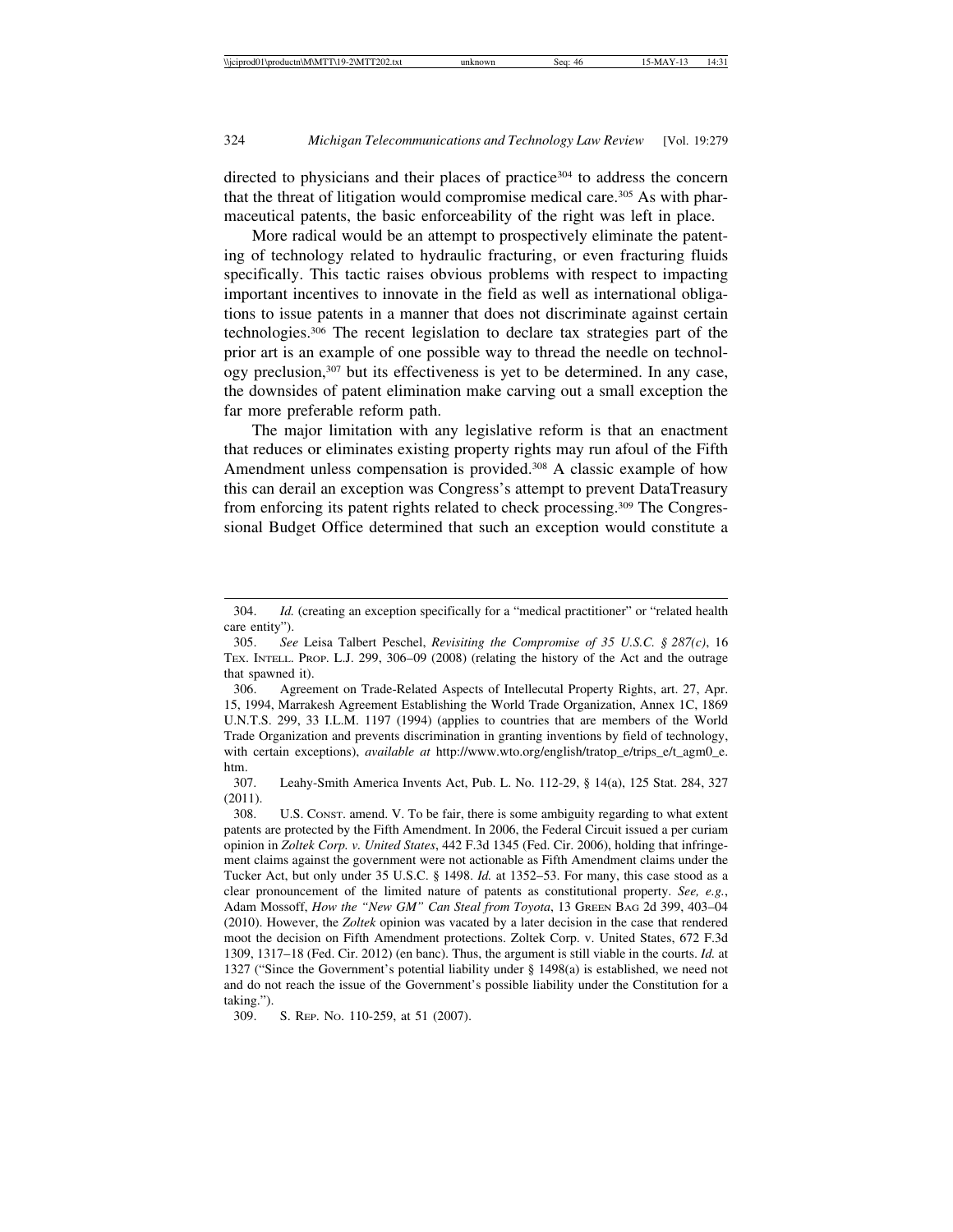taking, requiring the government to pay approximately \$1 billion to Data-Treasury as compensation.310 The provision never became law.

Congress generally avoids the constitutional issue by ensuring that any reduction of rights applies prospectively. For example, the surgical procedure enforcement exception applied to patents issued after the date of the enactment.311 Similarly, the AIA's prohibition against claims "directed to or encompassing a human organism" did not apply to existing patents.312 However, a prospective application means that all existing patents are available to act as information-containment devices. This severely curtails the effectiveness of congressional action to address a problem related to patent power.

A second limitation with any legislative reform is the difficulty in identifying the proper scope of an exception. Broadly eliminating liability for safety testing, for example, could inadvertently immunize competitors seeking a commercial advantage in developing competing products. The aforementioned *Bolar* exception is nicely cabined with the requirement that the experimental use be "reasonably related to the development and submission of information under a Federal law [that regulates drugs or biologics]."313 However, a similar limit on infringement liability in the context of hydraulic fracturing is not possible since much third party generated safety information would have no relation to a federal submission. Without a doubt, the effort to identify the proper industry to be targeted, the actors who should be immunized, and the language that captures the appropriate uses would be subject to significant debate. Ultimately, the effort to create a circumscribed exception acceptable to business, regulators, and public interest groups would very likely stall.

## B. *Judicial Reform Is Unlikely to Provide Immediate or Broad Relief*

The courts could respond to the deficiencies in the experimental use exception by articulating an increased safety dimension or distinguishing the use by Duke University in *Madey* as more commercial than typical university research.<sup>314</sup> The ability to expand the doctrine's boundaries is solidly within the court's domain. Moreover, to the extent that the current rule is

<sup>310.</sup> Jeffrey H. Birnbaum, *Lawmakers Move to Grant Banks Immunity Against Patent Lawsuit,* WASH. POST, Feb. 14, 2008, at A22; *see also* Christopher S. Storm, *Federal Patent Takings*, 2 J. BUS. ENTREPRENEURSHIP & L. 1, 28–29 (2008) (describing the Data Treasury dispute and interpreting the Congressional Budget Office report in light of the 2006 decision in *Zoltek*).

<sup>311. 35</sup> U.S.C. § 287(c)(4) (2011).

<sup>312.</sup> Leahy-Smith America Invents Act, Pub. L. No. 112-29, § 33(a), 125 Stat. 284, 340 (2011).

<sup>313. 35</sup> U.S.C. § 271(e) (2011).

<sup>314.</sup> See Madey v. Duke Univ., 307 F. 3d 1351, 1352–53 (Fed. Cir. 2002), where the court describes Duke's use of Madey's patented laser as the basis for a center supported by grants. Although the opinion clearly categorizes student education and even university reputa-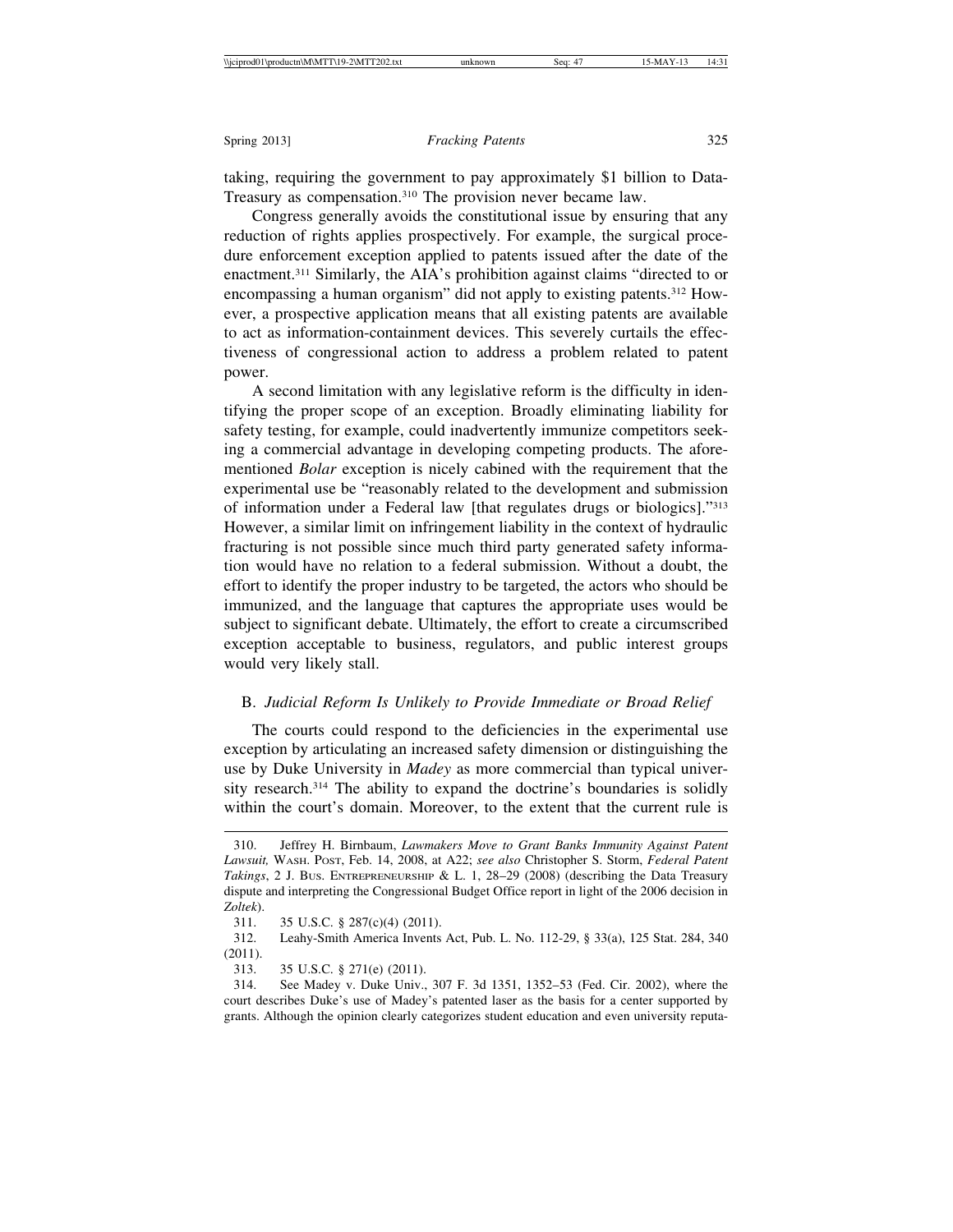ambiguous against the historic treatment of the doctrine, further articulation would provide an opportunity for the courts to add predictability to the law.

In favor of a judicial route to reform is the fact that courts have an advantage over the legislature in that the constitutional property restraints do not apply. The Supreme Court has found that judicial revisions of the law must apply retroactively.315 The majority of the Court has so far declined to hold that such decisions that impact property would affect a taking.<sup>316</sup> As such, there is no clear path for pursuing a Fifth Amendment case against the government for a judicial act that reduces rights by broadening experimental use to protect information production.

Still, courts face the same obstacles as legislatures in articulating a new rule that is properly positioned to increase information flow while preserving innovation.317 That difficulty is compounded by the fact that a sufficiently broad case must arise for review, and indications suggest that both patent owners and potential defendants will be reluctant to litigate.<sup>318</sup> Moreover, the Federal Circuit has shown no inclination to revisit experimental use in the wake of much academic commentary.<sup>319</sup> Thus, it seems that revision through the courts is potentially no more viable than legislation as a means of immediately impacting the information environment.

# C. *Existing Equitable Limitations on Injunctions Provide an Opening*

Perhaps the greatest hope for ensuring information flow is making use of the existing flexibility in the current patent litigation system. As it stands now, full exclusion of information production may be hard to achieve in practice. The current environment for injunctive relief is more limited and presents a solid opportunity for relief based on a social policy argument.

318. *See id.* at 942–44 (detailing reasons that universities are generally less likely to be sued for patent infringement); Rebecca S. Eisenberg, *Noncompliance, Nonenforcement, Nonproblem? Rethinking the Anticommons in Biomedical Research*, 45 HOUS. L. REV. 1059, 1098 (2008) (after reviewing several surveys of university researchers, concluding that scientists "rarely face patent enforcement").

tion as commercial, *id.* at 1362, the court could pare the doctrine back by focusing on use that increases income or an actor's funding.

<sup>315.</sup> Harper v. Va. Dep't of Taxation, 509 U.S. 84, 97 (1993).

<sup>316.</sup> In *Stop the Beach Renourishment, Inc. v. Florida Dep't of Environmental Protection*, 130 S.Ct. 2592, 2601 (2010), only three members of the Court joined Justice Scalia in asserting that judicial decisions can constitute a taking.

<sup>317.</sup> *See* Elizabeth A. Rowe, *The Experimental Use Exception to Patent Infringement: Do Universities Deserve Special Treatment?*, 57 HASTINGS L.J. 921, 949–51 (2006) (describing how difficult it is to find agreement on the scope of an increased experimental use exception in the wake of *Madey*).

<sup>319.</sup> The Federal Circuit declined to extend common law experimental use to cover research outside of the 271(e) exemption in *Integra Lifesciences I, Ltd. v. Merck KGAA*, 331 F.3d 860, 863 n.2 (Fed. Cir. 2003), *vacated on other grounds*, 545 U.S. 193 (2005). The court has not considered the issue subsequently.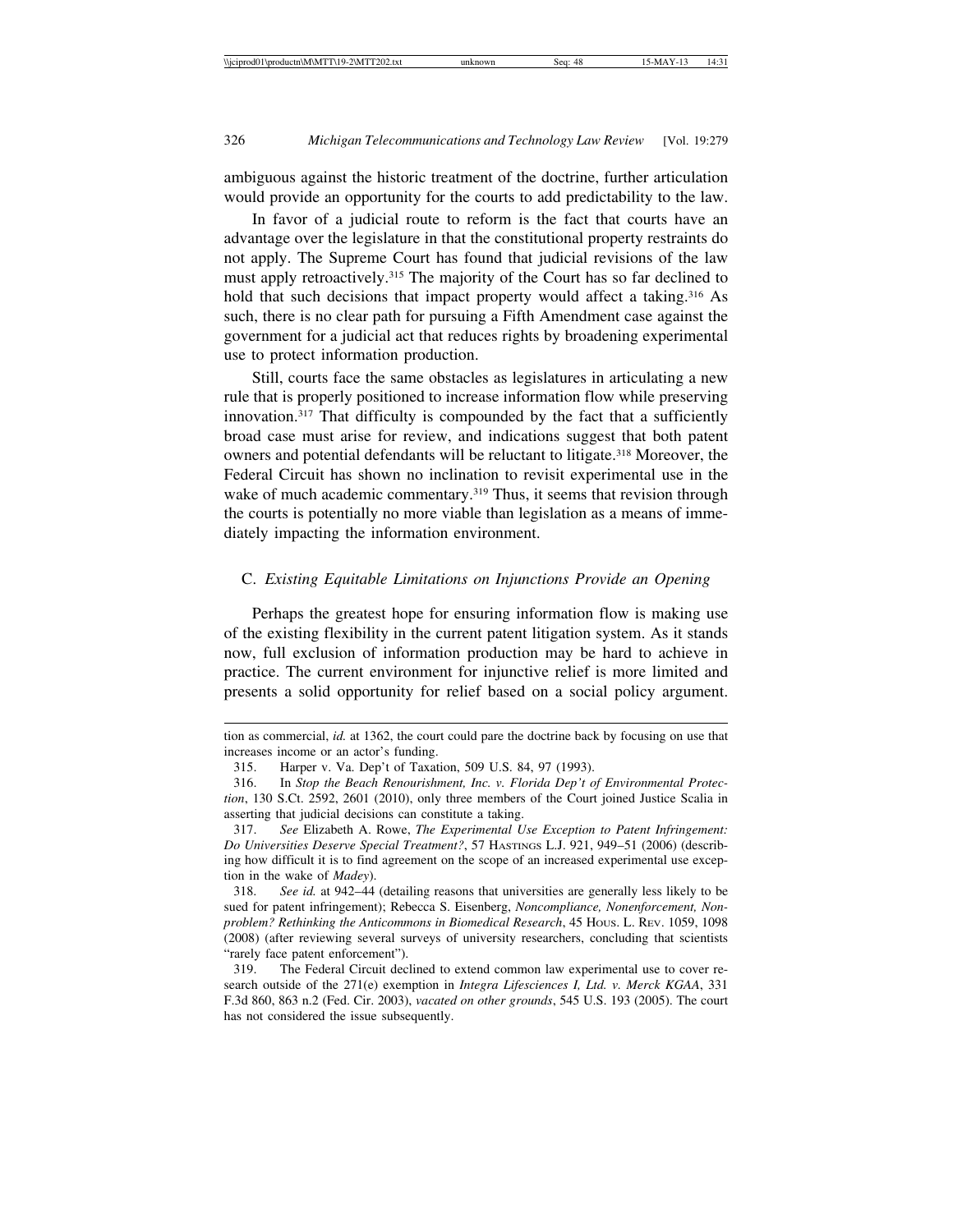Potential defendants should be aware of these limitations before capitulating to cease and desist demands.

Until recently, a patent owner who established infringement could expect to obtain an injunction relatively automatically. That changed as a result of the Supreme Court's decision in *eBay v. MercExchange*. 320 In that case involving a patent holding company's assertion that eBay, an Internet auction service, should be enjoined from infringement, the Court emphasized the fact that injunctions are equitable remedies that can be applied only when necessary to prevent irreparable harm and when legal remedies are deemed inadequate.321 That standard may be difficult to surmount when the alleged harm relates primarily to information disclosure. In the abstract, most parties making use of fracturing patents will not compete with the patent owners or damage the market for the products. A court would be very likely to conclude that a royalty is the preferred remedy.

Of course, a royalty fee can still be a significant disincentive to use. This is particularly the case when one factors in litigation costs. In these times of tight budgets, a university or public interest group may be disinclined to take the risk of infringing a patent, and may be unable to prospectively enter into a license. Absent additional limiting factors, a remedy at law can be a significant deterrent that will constrain the information environment.

#### D. *Sovereign Immunity Opens Even Broader University Powers*

The fact that damages will be the most likely result of litigation leads to one more important limitation on patent rights that could act as a saving grace: sovereign immunity. This is a broad doctrine recognizing that governments are generally immune from lawsuits unless they waive immunity and agree to the jurisdiction of a court.<sup>322</sup> In the context of patents, state immunity from suit in federal court is the most important application of this doctrine.323 By statute, litigation arising under the Patent Act must take place in federal court.324 States are immune from such actions as a result of the Eleventh Amendment to the U.S. Constitution. The Eleventh Amendment, which was adopted to overrule a 1793 Supreme Court decision declaring that states

<sup>320.</sup> eBay Inc. v. MercExchange, L.L.C., 126 S. Ct. 1837 (2006).

<sup>321.</sup> *Id.* at 391–92.

<sup>322.</sup> *See* Katherine Florey, *Sovereign Immunity's Penumbras: Common Law, "Accident," and Policy in the Development of the Sovereign Immunity Doctrine*, 43 WAKE FOREST L. REV. 765, 771–82 (2008) (providing an overview of the development of state, federal tribal and foreign sovereign immunity doctrine in the United States).

<sup>323.</sup> Although the federal government has the right to invoke immunity from patent lawsuits as well, this immunity is specifically waived by 28 U.S.C. § 1498 (2011).

<sup>324. 28</sup> U.S.C. § 1338 (2011); Gunn v. Minton, 133 S.Ct. 1059, 1064 (2013).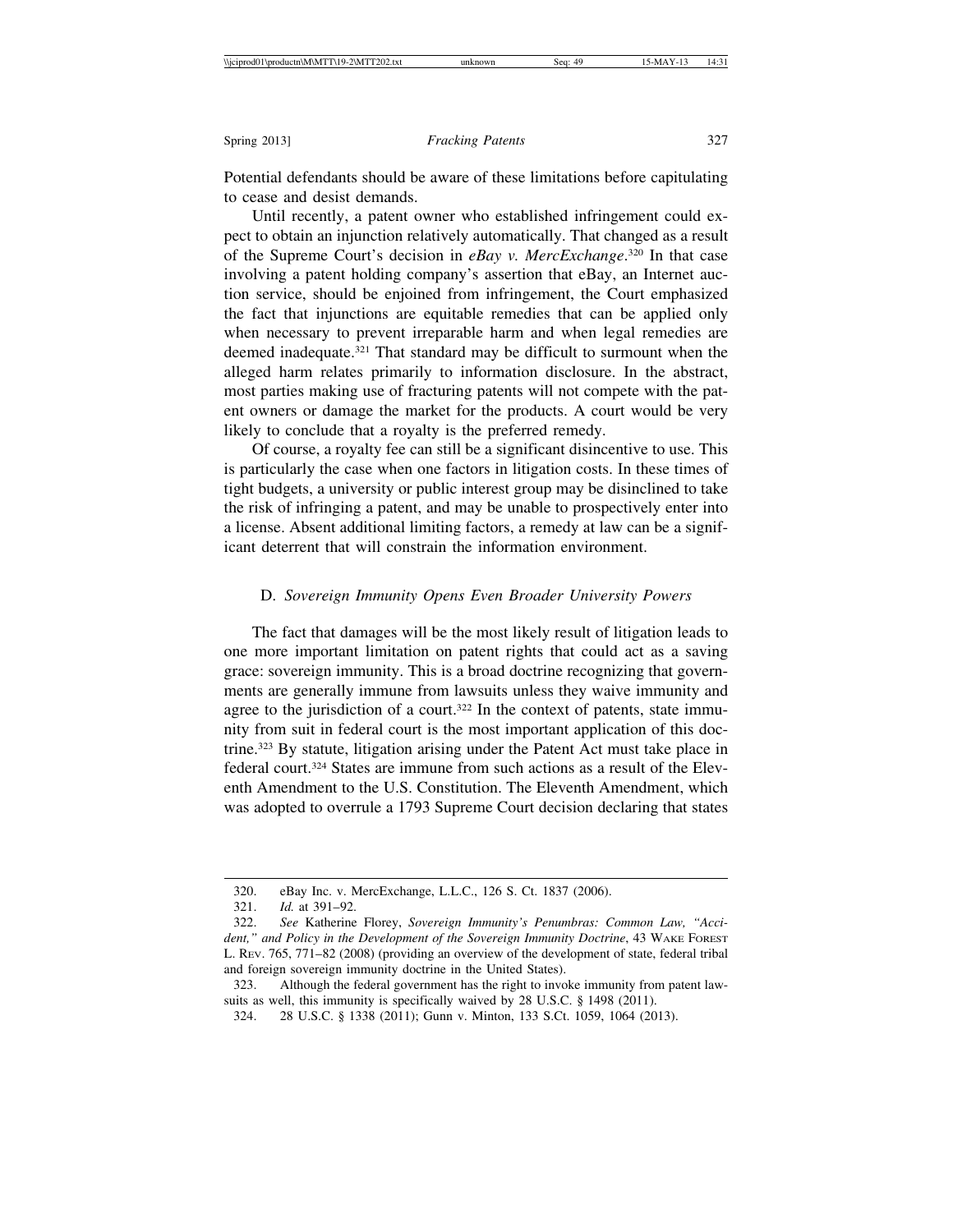are subject to suit in federal court by citizens of other states, $325$  explicitly precludes private patent lawsuits unless a waiver is granted.326

State immunity is not ironclad, and can be abrogated by statute if based in a congressional power granted subsequent to the Eleventh Amendment's passage.327 In fact, Congress specifically attempted to abrogate patent litigation immunity in 1992 with the Patent and Plant Variety Remedy Clarification Act,328 grounding its power in part on the Fourteenth Amendment's due process clause related to property.329 However, the Supreme Court in *Florida Prepaid Postsecondary Education Expense Board v. College Savings Bank* declared the abrogation invalid.330 According to the Court, Congress identified no pattern of constitutional violations under the Fourteenth Amendment that justified abrogation.<sup>331</sup>

As a result of the *Florida Prepaid* decision, state governments and their instrumentalities (including universities) are immune from patent infringement lawsuits. This fact creates some asymmetry because states are not passive observers in the intellectual property world. State universities hold significant portfolios of patent rights and they pursue infringers in federal court.332 Thus, states currently have the power to use the federal courts to enforce their rights but they are protected from others' rights.333 Bills that

327. The Supreme Court ruled in *Seminole Tribe v. Florida*, 514 U.S. 44 (1996), that Congress cannot abrogate immunity based on Article I powers. Thus, the patent clause, U.S. CONST., art. 1, § 8, cl. 8, cannot serve as a basis for abrogation. Conversely, the Court found abrogation could be properly based on § 5 of the Fourteenth Amendment. *Id.* at 59.

328. Pub. L. 102-560, 106 Stat. 4230 (1992) (codified at 35 U.S.C. § 271(h) (2011)).<br>329. See S. REP. No. 102-280, at 7–8 (1992); H.R. REP. No. 101-960, at 39–40 (1990

329. *See* S. REP. NO. 102-280, at 7–8 (1992); H.R. REP. NO. 101-960, at 39–40 (1990).

330. Fla. Prepaid Postsecondary Educ. Expense Bd. v. Coll. Sav. Bank, 527 U.S. 627, 645–47 (1999).<br>331. Id.

<sup>325.</sup> *See* John Randolph Price, *Forgetting the Lyrics and Changing the Tune: The Elev*enth Amendment and Textual Infidelity, 104 DICK. L. REV. 1, 20-25 (1999) (providing the historic context of the adoption of the Eleventh Amendment in response to the decision in *Chisholm v. Georgia*, 2 U.S. (2 Dall.) 419 (1793)).

<sup>326.</sup> *See, e.g.*, A123 Sys., Inc. v. Hydro-Quebec, 626 F.3d 1213, 1219–20 (Fed. Cir. 2010) (finding that the University of Texas held sovereign immunity from participation in patent litigation, and such immunity was not waived by participation in another suit involving the same patents).

<sup>332.</sup> *See* Jacob H. Rooksby, *University Initiation of Patent Infringement Litigation,* 10 J. MARSHALL REV. INTELL. PROP. L. 623, 661–62 (2011) (analyzing 57 university-lawsuits filed during 2009–2010 and extrapolating that universities initiated roughly 285 lawsuits in the previous decade); Jacaonda Wagner, *Patent Trolls and the High Cost of Litigation to Business and Start-Ups—A Myth?,* MD. B.J., Sept./Oct. 2012, at 12, 14–15 (2012) (citing evidence that state universities own many patents and filed 139 patent infringement lawsuits between 2000 and 2008).

<sup>333.</sup> *See* Michael Landau, *State Sovereign Immunity and Intellectual Property Revisited*, 22 FORDHAM INTELL. PROP. MEDIA & ENT. L.J. 513, 553 n.214 (2012) (listing cases in which state entities have been granted immunity from patent infringement).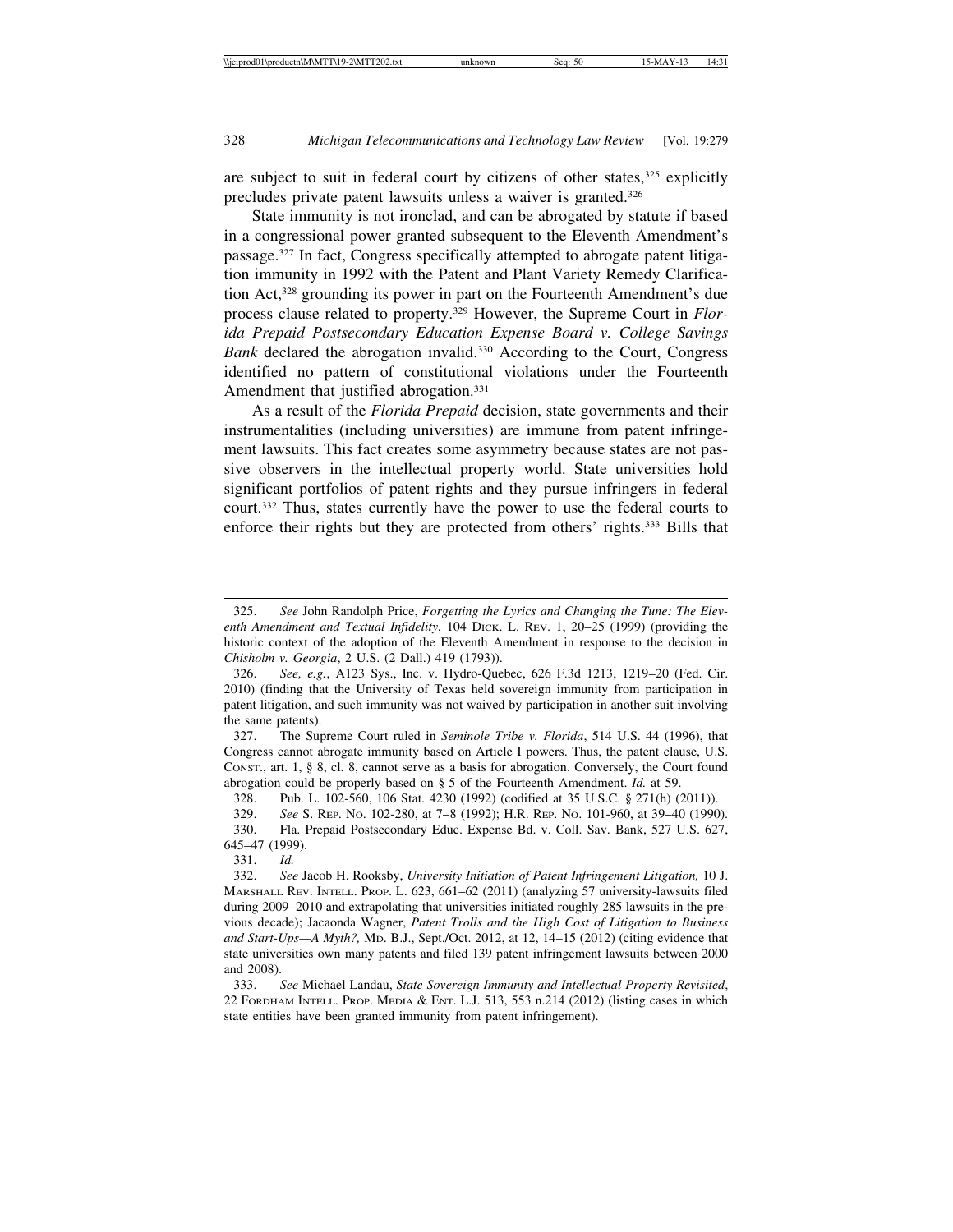make another attempt at abrogation have surfaced in Congress from time to time.<sup>334</sup> But to date, none have succeeded.

Given state immunity, universities should have much more freedom to conduct basic research using a patented invention, even if the research involves making patented compounds. Materials received via a license could be more restricted, but one might argue that the damages flowing from a breach of such a license would be minimal due to the inability to collect damages in court.335

One interesting twist in this area of the law is that universities could potentially face a greater likelihood of injunction. While the traditional injunction test would not be applicable due to state immunity, the doctrine of *Ex Parte Young*336 could be used to stop prospective infringement.337 *Ex Parte Young* permits a government official to be enjoined for a violation of federal law, including patent infringement.338 It is unclear whether *Ex Parte Young* would apply when the traditional injunction test under *eBay* is not satisfied, but there is at least an argument for different treatment. In any case, courts have been reluctant to impose an injunction on university officials when they have not closely acted to support the infringement.339

An open question regarding state governments and patents is whether the Constitution provides an additional litigation pathway under the takings clause. As noted above, there is still debate about the extent to which patents are Fifth Amendment (extended to state governments under the Fourteenth Amendment) property. If they are so characterized, state universities could theoretically be sued in state court for a taking of property or inverse condemnation rather than patent infringement.340 While liability for such a case is not guaranteed and depends very much on how a state waives its sovereign immunity for takings claims, it is a consideration that should be incorporated into the assessment of flexibility.

<sup>334.</sup> *Id.* at 560–61.

<sup>335.</sup> *See, e.g.*, Bowers v. Baystate Techs., Inc., 320 F.3d 1317, 1325–26 (Fed. Cir. 2003) (noting that one might elect to efficiently breach a license that prevented a use not otherwise protected under law and pay minimal damages).

<sup>336.</sup> *Ex parte* Young, 209 U.S. 123 (1908).

<sup>337.</sup> Frew *ex rel.* Frew v. Hawkins, 540 U.S. 431, 437 (2004).

<sup>338.</sup> Pennington Seed, Inc. v. Produce Exch. No. 299, 457 F.3d 1334, 1341 (Fed. Cir. 2006).

<sup>339.</sup> *Id.* at 1342–43; Wesley D. Greenwell, Note, *State Immunity from Patent Infringement Lawsuits: Inverse Condemnation as an Alternative Remedy*, 63 S.C. L. REV. 975, 984 (2012).

<sup>340.</sup> Daniel R. Cahoy, *Patent Fences and Constitutional Fence Posts: Property Barriers to Pharmaceutical Importation*, 15 FORDHAM INTELL. PROP. MEDIA & ENT. L.J. 623, 676–76 (2005) (describing state liability for takings of patent rights and listing cases); Greenwell, *supra* note 339, at 998–99 (advocating the use of state takings claims as an alternative to **R** subjecting states to federal patent infringement actions).